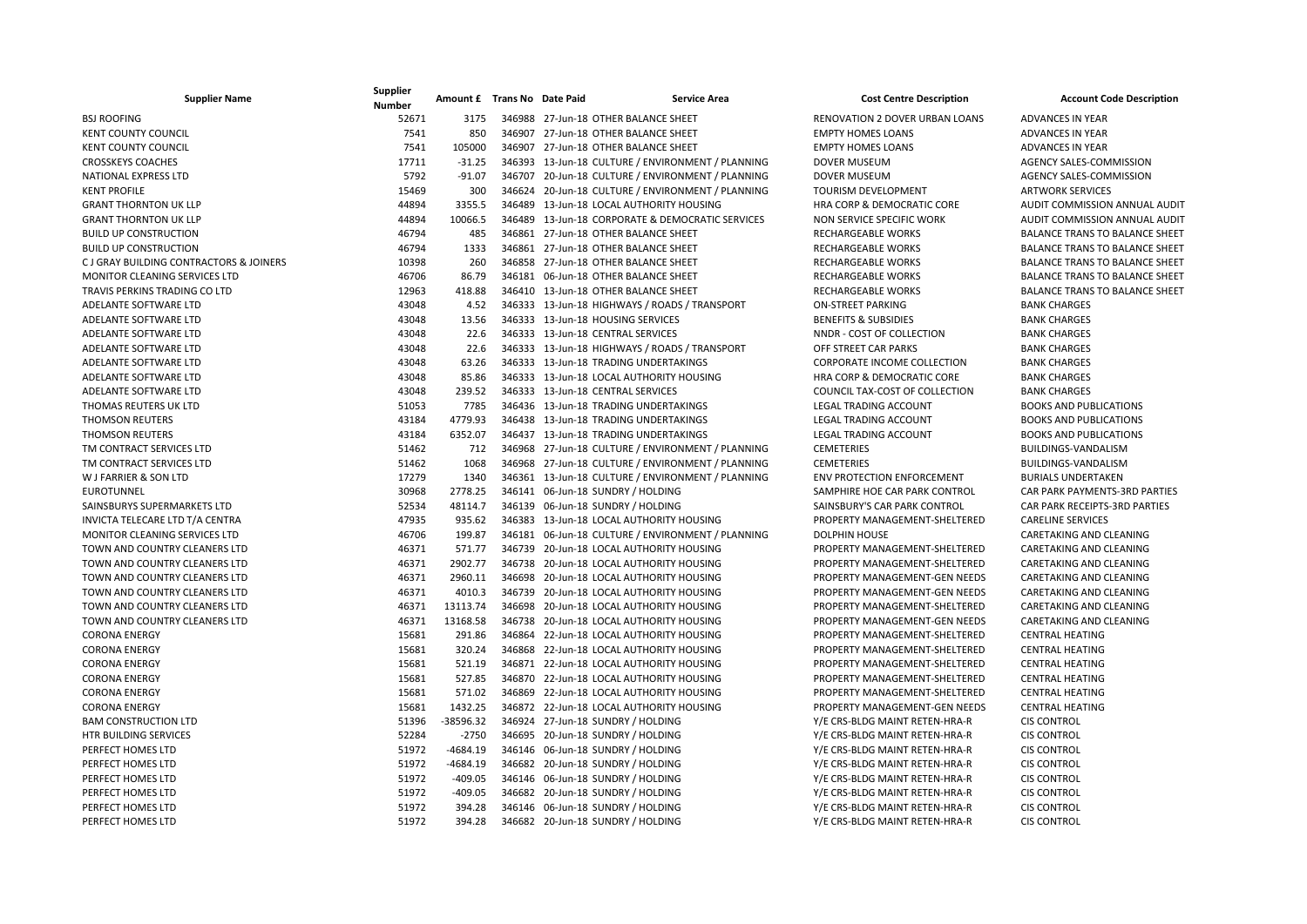| <b>Supplier Name</b>                 | Supplier<br><b>Number</b> | Amount £ Trans No Date Paid | <b>Service Area</b>                               | <b>Cost Centre Description</b>    | <b>Account Code Description</b>      |
|--------------------------------------|---------------------------|-----------------------------|---------------------------------------------------|-----------------------------------|--------------------------------------|
| PERFECT HOMES LTD                    | 51972                     | 14930.58                    | 346146 06-Jun-18 SUNDRY / HOLDING                 | Y/E CRS-BLDG MAINT RETEN-HRA-R    | <b>CIS CONTROL</b>                   |
| PERFECT HOMES LTD                    | 51972                     | 14930.58                    | 346682 20-Jun-18 SUNDRY / HOLDING                 | Y/E CRS-BLDG MAINT RETEN-HRA-R    | <b>CIS CONTROL</b>                   |
| MONITOR CLEANING SERVICES LTD        | 46706                     | 112.58                      | 346181 06-Jun-18 CULTURE / ENVIRONMENT / PLANNING | <b>DEPOTS</b>                     | <b>CLEANING OF BUILDINGS</b>         |
| <b>MONITOR CLEANING SERVICES LTD</b> | 46706                     | 112.58                      | 346181 06-Jun-18 CULTURE / ENVIRONMENT / PLANNING | <b>DEPOTS</b>                     | <b>CLEANING OF BUILDINGS</b>         |
| MONITOR CLEANING SERVICES LTD        | 46706                     | 112.58                      | 346181 06-Jun-18 CULTURE / ENVIRONMENT / PLANNING | <b>DEPOTS</b>                     | <b>CLEANING OF BUILDINGS</b>         |
| MONITOR CLEANING SERVICES LTD        | 46706                     | 259.58                      | 346181 06-Jun-18 TRADING UNDERTAKINGS             | PARKING OPERATIONS & ENFORCEMT    | <b>CLEANING OF BUILDINGS</b>         |
| MONITOR CLEANING SERVICES LTD        | 46706                     | 416.91                      | 346182 06-Jun-18 CULTURE / ENVIRONMENT / PLANNING | <b>DEAL PIER</b>                  | <b>CLEANING OF BUILDINGS</b>         |
| MONITOR CLEANING SERVICES LTD        | 46706                     | 1932.64                     | 346181 06-Jun-18 TRADING UNDERTAKINGS             | THE DOVER GATEWAY (CASTLE ST)     | <b>CLEANING OF BUILDINGS</b>         |
| MONITOR CLEANING SERVICES LTD        | 46706                     | 8377.71                     | 346181 06-Jun-18 CULTURE / ENVIRONMENT / PLANNING | PUBLIC CONVENIENCES               | <b>CLEANING OF BUILDINGS</b>         |
| <b>GODDEN CONSTRUCTION</b>           | 10612                     | 2712.35                     | 345742 06-Jun-18 CULTURE / ENVIRONMENT / PLANNING | PROPERTY SERVICES EVENTS          | <b>COMMEMORATION / EVENTS</b>        |
| DAISY COMMUNICATIONS LTD             | 40359                     | 144.06                      | 346381 13-Jun-18 TRADING UNDERTAKINGS             | COMPUTER SERVICES TRADING ACCT    | <b>COMPUTER LINK TELEPHONES</b>      |
| ORBITAL NET LTD                      | 46977                     | 467.11                      | 346191 06-Jun-18 TRADING UNDERTAKINGS             | COMPUTER SERVICES TRADING ACCT    | <b>COMPUTER LINK TELEPHONES</b>      |
| <b>GAMMA TELECOM LTD</b>             | 50590                     | 2298.3                      | 346897 27-Jun-18                                  | EKS TELEPHONY HOLDING CODE        | COMPUTER SOFTWARE MAINTENANCE        |
| NORTHGATE INFORMATION SOLUTIONS      | 6537                      | 215.25                      | 346486 13-Jun-18 TRADING UNDERTAKINGS             | <b>REGULATORY SERVICES</b>        | COMPUTER SOFTWARE MAINTENANCE        |
| NORTHGATE INFORMATION SOLUTIONS      | 6537                      | 305.07                      | 346367 13-Jun-18 CULTURE / ENVIRONMENT / PLANNING | <b>REFUSE COLLECTION</b>          | <b>COMPUTER SOFTWARE MAINTENANCE</b> |
| NORTHGATE INFORMATION SOLUTIONS      | 6537                      | 305.08                      | 346367 13-Jun-18 CULTURE / ENVIRONMENT / PLANNING | <b>STREET CLEANSING</b>           | COMPUTER SOFTWARE MAINTENANCE        |
| NORTHGATE INFORMATION SOLUTIONS      | 6537                      | 322.88                      | 346486 13-Jun-18 TRADING UNDERTAKINGS             | ENVIRONMENTAL CRIME               | COMPUTER SOFTWARE MAINTENANCE        |
| NORTHGATE INFORMATION SOLUTIONS      | 6537                      | 430.91                      | 346486 13-Jun-18 CULTURE / ENVIRONMENT / PLANNING | ANTI-SOCIAL BEHAVIOUR             | COMPUTER SOFTWARE MAINTENANCE        |
| NORTHGATE INFORMATION SOLUTIONS      | 6537                      | 430.91                      | 346486 13-Jun-18 TRADING UNDERTAKINGS             | LICENSING ADMIN TRAD ACCOUNT      | <b>COMPUTER SOFTWARE MAINTENANCE</b> |
| NORTHGATE INFORMATION SOLUTIONS      | 6537                      | 753.79                      | 346486 13-Jun-18 HOUSING SERVICES                 | PRIVATE SECTOR HOUSING            | COMPUTER SOFTWARE MAINTENANCE        |
| NORTHGATE INFORMATION SOLUTIONS      | 6537                      | 753.79                      | 346486 13-Jun-18 TRADING UNDERTAKINGS             | WASTE SERVICES TRADING ACCOUNT    | COMPUTER SOFTWARE MAINTENANCE        |
| NORTHGATE INFORMATION SOLUTIONS      | 6537                      | 1184.68                     | 346486 13-Jun-18 TRADING UNDERTAKINGS             | ENVIRONMENTAL HEALTH              | COMPUTER SOFTWARE MAINTENANCE        |
| <b>OBJECTIVE KEYSTONE LTD</b>        | 52601                     | 2500                        | 346419 13-Jun-18 TRADING UNDERTAKINGS             | REGENERATION DELIVERY TRADING     | <b>COMPUTER SOFTWARE MAINTENANCE</b> |
| PHOENIX SOFTWARE LTD                 | 43055                     | 698.4                       | 346633 20-Jun-18 CENTRAL SERVICES                 | <b>LOCAL LAND CHARGES</b>         | <b>COMPUTER SOFTWARE MAINTENANCE</b> |
| THANET DISTRICT COUNCIL              | 11475                     | 401.45                      | 346106 06-Jun-18 TRADING UNDERTAKINGS             | HUMAN RESOURCES TRADING ACCT      | <b>COMPUTER SOFTWARE MAINTENANCE</b> |
| THANET DISTRICT COUNCIL              | 11475                     | 9608.58                     | 346895 27-Jun-18 TRADING UNDERTAKINGS             | PAYROLL & SYSTEMS SHARED SERV     | COMPUTER SOFTWARE MAINTENANCE        |
| THANET DISTRICT COUNCIL              | 11475                     | 9608.58                     | 346890 27-Jun-18 TRADING UNDERTAKINGS             | PAYROLL & SYSTEMS SHARED SERV     | COMPUTER SOFTWARE MAINTENANCE        |
| <b>VECTORWORKS UK LIMITED</b>        | 52629                     | 527                         | 346896 27-Jun-18 TRADING UNDERTAKINGS             | <b>PROPERTY SERVICES</b>          | COMPUTER SOFTWARE MAINTENANCE        |
| ADVANCED BUSINESS SOLUTIONS          | 41834                     | 522.5                       | 346618 20-Jun-18 CAPITAL                          | E-PROC IMPLEMENTATION/SERVERS     | <b>COMPUTER SOFTWARE PURCHASES</b>   |
| ADVANCED BUSINESS SOLUTIONS          | 41834                     | 1045                        | 346619 20-Jun-18 CAPITAL                          | E-PROC IMPLEMENTATION/SERVERS     | <b>COMPUTER SOFTWARE PURCHASES</b>   |
| ADVANCED BUSINESS SOLUTIONS          | 41834                     | 11000                       | 346104 20-Jun-18                                  | E-FIN UPGRADE - VERS 5            | COMPUTER SOFTWARE PURCHASES          |
| RH ENVIRONMENTAL LIMITED             | 43995                     | 500                         | 346143 06-Jun-18 HOUSING SERVICES                 | PRIVATE SECTOR HOUSING            | <b>COMPUTER SOFTWARE PURCHASES</b>   |
| RH ENVIRONMENTAL LIMITED             | 43995                     | 500                         | 346143 06-Jun-18 TRADING UNDERTAKINGS             | DEVELOPMENT MANAGEMENT TRADING    | COMPUTER SOFTWARE PURCHASES          |
| SSL247 LIMITED                       | 52565                     | 212                         | 345943 06-Jun-18 TRADING UNDERTAKINGS             | DEVELOPMENT MANAGEMENT TRADING    | <b>COMPUTER SOFTWARE PURCHASES</b>   |
| THE SMART CARD STORE LTD.            | 47772                     | 7.95                        | 346617 20-Jun-18 TRADING UNDERTAKINGS             | PHOTOCOPIERS HOLDING ACCOUNT      | <b>COMPUTER SOFTWARE PURCHASES</b>   |
| THE SMART CARD STORE LTD.            | 47772                     | 221                         | 346617 20-Jun-18 TRADING UNDERTAKINGS             | PHOTOCOPIERS HOLDING ACCOUNT      | <b>COMPUTER SOFTWARE PURCHASES</b>   |
| <b>BDP</b>                           | 50414                     | 1275.25                     | 345807 06-Jun-18 CAPITAL                          | DOVER LEISURE CTR-NEW FACILITY    | <b>CONSULTANTS FEES</b>              |
| DHA PLANNING                         | 47270                     | 520                         | 346458 13-Jun-18 CAPITAL                          | DOVER LEISURE CTR-NEW FACILITY    | <b>CONSULTANTS FEES</b>              |
| <b>FAITHFUL &amp; GOULD LIMITED</b>  | 50387                     | 15197.65                    | 346424 13-Jun-18 CAPITAL                          | DOVER LEISURE CTR-NEW FACILITY    | <b>CONSULTANTS FEES</b>              |
| <b>KENT COUNTY COUNCIL</b>           | 7541                      | 1000                        | 346934 27-Jun-18 CAPITAL                          | DOVER LEISURE CTR-NEW FACILITY    | PROFESSIONAL & AGENCY FEES           |
| M & S TRAFFIC LTD                    | 52602                     | 615                         | 346933 27-Jun-18 CAPITAL                          | DOVER LEISURE CTR-NEW FACILITY    | PROFESSIONAL & AGENCY FEES           |
| <b>MAS ENVIROMENTAL</b>              | 48836                     | 2537.25                     | 346496 13-Jun-18 CULTURE / ENVIRONMENT / PLANNING | <b>ENV PROTECTION ENFORCEMENT</b> | <b>CONSULTANTS FEES</b>              |
| <b>ME ENGINEER</b>                   | 52348                     | 22443.75                    | 346728 20-Jun-18 CAPITAL                          | <b>TIDES LC REFURB</b>            | <b>CONSULTANTS FEES</b>              |
| <b>NEXUS PLANNING</b>                | 50592                     | 2431.55                     | 346420 13-Jun-18 CULTURE / ENVIRONMENT / PLANNING | DEVELOPMENT MANAGEMENT            | <b>CONSULTANTS FEES</b>              |
| <b>WSP UK LTD</b>                    | 50367                     | 12880                       | 346169 06-Jun-18                                  | DOVER REGEN-ENABLING COSTS        | <b>CONSULTANTS FEES</b>              |
| <b>BAM CONSTRUCTION LTD</b>          | 51396                     | 1286544                     | 346924 27-Jun-18 CAPITAL                          | DOVER LEISURE CTR-NEW FACILITY    | <b>CONTRACT PAYMENTS</b>             |
| <b>BML DRAINAGE LTD</b>              | 51886                     | 5980                        | 346885 22-Jun-18 LOCAL AUTHORITY HOUSING          | <b>TERM MAINTENANCE</b>           | <b>CONTRACT PAYMENTS</b>             |
| <b>BUILD UP CONSTRUCTION</b>         | 46794                     | 320                         | 346663 20-Jun-18                                  | SHOPS & SHOWROOMS - GF            | <b>CONTRACT PAYMENTS</b>             |
| <b>BUILD UP CONSTRUCTION</b>         | 46794                     | 1558.6                      | 346184 06-Jun-18                                  | SHOPS & SHOWROOMS - GF            | <b>CONTRACT PAYMENTS</b>             |
| <b>BUILD UP CONSTRUCTION</b>         | 46794                     | 3052.45                     | 346184 06-Jun-18                                  | SHOPS & SHOWROOMS - GF            | <b>CONTRACT PAYMENTS</b>             |
|                                      |                           |                             |                                                   |                                   |                                      |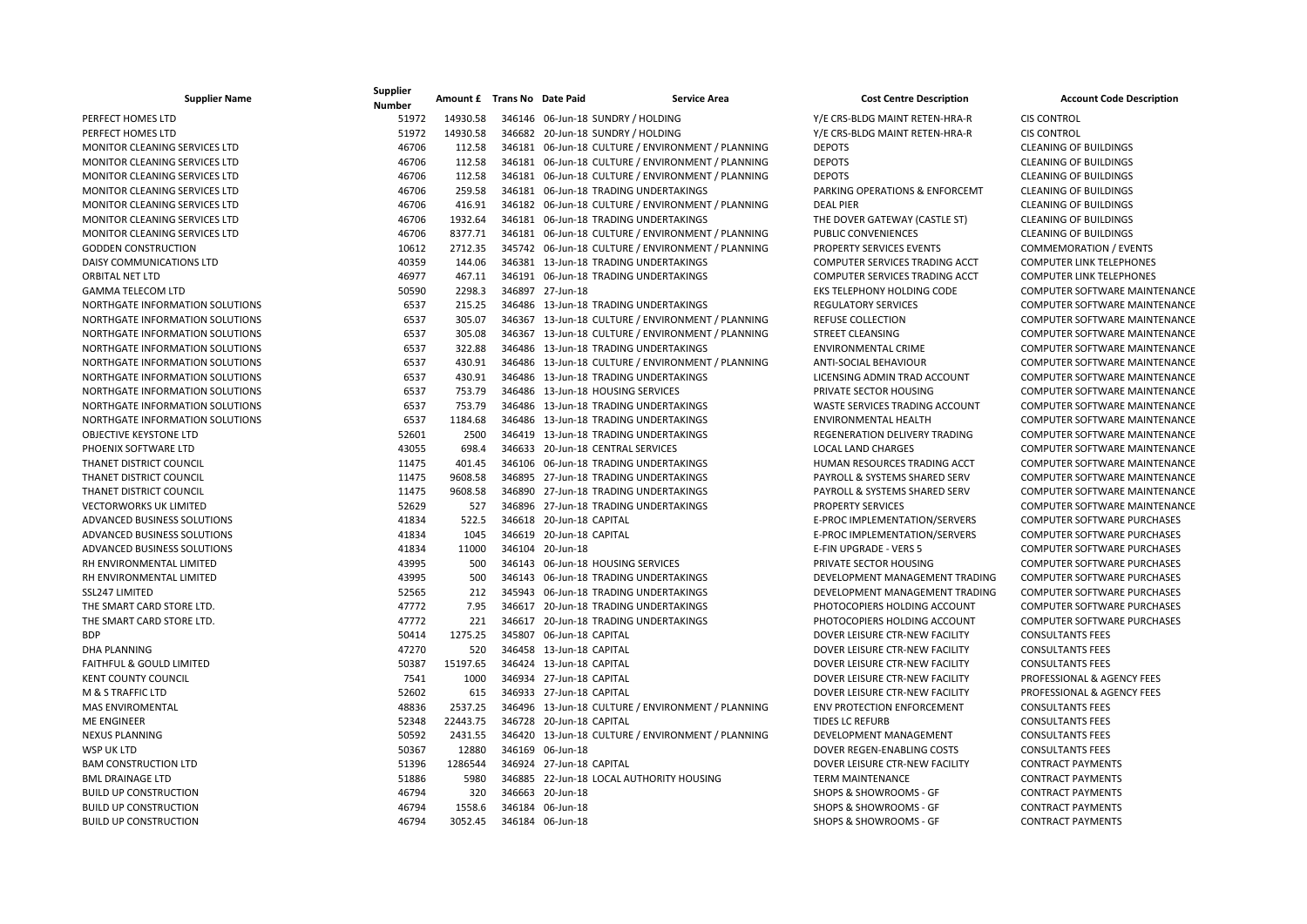| <b>Supplier Name</b>                        | Supplier<br><b>Number</b> | Amount £ Trans No Date Paid |                          | <b>Service Area</b>                               | <b>Cost Centre Description</b>     | <b>Account Code Description</b>           |
|---------------------------------------------|---------------------------|-----------------------------|--------------------------|---------------------------------------------------|------------------------------------|-------------------------------------------|
| CTS ELECTRICAL LTD.                         | 49171                     | 9009.5                      | 346476 13-Jun-18 CAPITAL |                                                   | DEAL PIER CAPITAL WORKS            | <b>CONTRACT PAYMENTS</b>                  |
| HTR BUILDING SERVICES                       | 52284                     | 55000                       | 346695 20-Jun-18 CAPITAL |                                                   | <b>DEAL PIER CAPITAL WORKS</b>     | <b>CONTRACT PAYMENTS</b>                  |
| KENT COUNTY SURFACING                       | 46833                     | 385.5                       | 346976 27-Jun-18         |                                                   | CAR PARK/ACCESS RD RESURFACING     | <b>CONTRACT PAYMENTS</b>                  |
| <b>KENT COUNTY SURFACING</b>                | 46833                     | 1089                        | 346976 27-Jun-18         |                                                   | CAR PARK/ACCESS RD RESURFACING     | <b>CONTRACT PAYMENTS</b>                  |
| KGB CLEANING & SUPPORT SERVICES LIMITED     | 12992                     | 6214.2                      |                          | 346474 13-Jun-18 TRADING UNDERTAKINGS             | OFFICE ACCOMMODATION-WHITFIELD     | <b>CONTRACT PAYMENTS</b>                  |
| KINGDOM SERVICES GROUP LTD                  | 51438                     | 5136.1                      | 346930 27-Jun-18         |                                                   | <b>ENVIRONMENTAL CRIME</b>         | <b>CONTRACT PAYMENTS</b>                  |
| <b>PAINT &amp; DECOR CENTRE</b>             | 14750                     | 1123.82                     |                          | 346097 06-Jun-18 LOCAL AUTHORITY HOUSING          | <b>VOID PROPERTIES</b>             | <b>CONTRACT PAYMENTS</b>                  |
| PAINT & DECOR CENTRE                        | 14750                     | 1279.5                      |                          | 346096 06-Jun-18 LOCAL AUTHORITY HOUSING          | <b>VOID PROPERTIES</b>             | <b>CONTRACT PAYMENTS</b>                  |
| PERFECT HOMES LTD                           | 51972                     | $-103930.26$                | 346146 06-Jun-18 CAPITAL |                                                   | FOLKESTONE RD-PURCHASES/REFURB     | <b>CONTRACT PAYMENTS</b>                  |
| PERFECT HOMES LTD                           | 51972                     | $-8166.23$                  | 346146 06-Jun-18 CAPITAL |                                                   | FOLKESTONE RD-PURCHASES/REFURB     | <b>CONTRACT PAYMENTS</b>                  |
| PERFECT HOMES LTD                           | 51972                     | 8166.23                     | 346146 06-Jun-18 CAPITAL |                                                   | FOLKESTONE RD-PURCHASES/REFURB     | <b>CONTRACT PAYMENTS</b>                  |
| PERFECT HOMES LTD                           | 51972                     | 8181                        | 346146 06-Jun-18 CAPITAL |                                                   | FOLKESTONE RD-PURCHASES/REFURB     | <b>CONTRACT PAYMENTS</b>                  |
| PERFECT HOMES LTD                           | 51972                     | 8181                        | 346682 20-Jun-18 CAPITAL |                                                   | FOLKESTONE RD-PURCHASES/REFURB     | <b>CONTRACT PAYMENTS</b>                  |
| PERFECT HOMES LTD                           | 51972                     | 93683.87                    | 346146 06-Jun-18 CAPITAL |                                                   | FOLKESTONE RD-PURCHASES/REFURB     | <b>CONTRACT PAYMENTS</b>                  |
| PERFECT HOMES LTD                           | 51972                     | 93683.87                    | 346682 20-Jun-18 CAPITAL |                                                   | FOLKESTONE RD-PURCHASES/REFURB     | <b>CONTRACT PAYMENTS</b>                  |
| PERFECT HOMES LTD                           | 51972                     | 103930.26                   | 346146 06-Jun-18 CAPITAL |                                                   | FOLKESTONE RD-PURCHASES/REFURB     | <b>CONTRACT PAYMENTS</b>                  |
| ROBIN TACCHI PLANTS                         | 51092                     | 1008.95                     | 346941 27-Jun-18         |                                                   | PARKS FOR PEOPLE-KEARSNEY          | <b>CONTRACT PAYMENTS</b>                  |
| TM CONTRACT SERVICES LTD                    | 51462                     | 1960                        | 346929 27-Jun-18         |                                                   | RUSSELL GDNS-ACCESS BRIDGE WRK     | <b>CONTRACT PAYMENTS</b>                  |
| <b>VISIT KENT LTD</b>                       | 36472                     | 2000                        |                          | 346622 20-Jun-18 CULTURE / ENVIRONMENT / PLANNING | TOURISM DEVELOPMENT                | <b>CONTRIBUTION TO OUTSIDE BODIES</b>     |
| <b>ASBESTOS FIRST</b>                       | 41616                     | 1034                        |                          | 346113 06-Jun-18 CULTURE / ENVIRONMENT / PLANNING | MISC PROPERTIES-GENERAL            | <b>CORPORATE REPAIR &amp; MAINTENANCE</b> |
| ASTOR-BANNERMAN (MEDICAL) LTD               | 46697                     | 596                         |                          | 346114 06-Jun-18 TRADING UNDERTAKINGS             | THE DOVER GATEWAY (CASTLE ST)      | CORPORATE REPAIR & MAINTENANCE            |
| ATAC SOLUTIONS LTD.                         | 50628                     | 579                         |                          | 346115 06-Jun-18 TRADING UNDERTAKINGS             | OFFICE ACCOMMODATION-WHITFIELD     | <b>CORPORATE REPAIR &amp; MAINTENANCE</b> |
| <b>CEMPLAS</b>                              | 16177                     | 967                         |                          | 346862 27-Jun-18 CULTURE / ENVIRONMENT / PLANNING | DEAL LEISURE POOL-TIDES            | <b>CORPORATE REPAIR &amp; MAINTENANCE</b> |
| CITY ELECTRICAL FACTORS LTD                 | 9812                      | 473.76                      |                          | 346417 13-Jun-18 TRADING UNDERTAKINGS             | OFFICE ACCOMMODATION-WHITFIELD     | <b>CORPORATE REPAIR &amp; MAINTENANCE</b> |
| COX AND HAMMOND TREE SURGERY                | 50956                     | 380                         |                          | 346192 06-Jun-18 LOCAL AUTHORITY HOUSING          | PROPERTY MANAGEMENT-GEN NEEDS      | CORPORATE REPAIR & MAINTENANCE            |
| CTS ELECTRICAL LTD.                         | 49171                     | 4266.04                     |                          | 346936 27-Jun-18 CULTURE / ENVIRONMENT / PLANNING | PARKS AND OPEN SPACES              | CORPORATE REPAIR & MAINTENANCE            |
| <b>DELRON SERVICES LTD</b>                  | 32489                     | 1605.3                      |                          | 346922 27-Jun-18 CULTURE / ENVIRONMENT / PLANNING | <b>DEAL PIER</b>                   | <b>CORPORATE REPAIR &amp; MAINTENANCE</b> |
| ELITE POWER TRANSMISSIONS LIMITED           | 47613                     | 1335                        |                          | 346117 06-Jun-18 TRADING UNDERTAKINGS             | OFFICE ACCOMMODATION-WHITFIELD     | <b>CORPORATE REPAIR &amp; MAINTENANCE</b> |
| <b>GODDEN CONSTRUCTION</b>                  | 10612                     | 375                         |                          | 346923 27-Jun-18 CULTURE / ENVIRONMENT / PLANNING | <b>BEACHES AND FORESHORES</b>      | CORPORATE REPAIR & MAINTENANCE            |
| <b>GODDEN CONSTRUCTION</b>                  | 10612                     | 880                         |                          | 346726 20-Jun-18 TRADING UNDERTAKINGS             | OFFICE ACCOMMODATION-WHITFIELD     | <b>CORPORATE REPAIR &amp; MAINTENANCE</b> |
| <b>HUMI TECH SERVICES LIMITED</b>           | 35442                     | 1169.6                      |                          | 346112 06-Jun-18 CULTURE / ENVIRONMENT / PLANNING | MUSEUMS-BRONZE AGE BOAT-EXHIBT     | CORPORATE REPAIR & MAINTENANCE            |
| JOHN COSSEY ROOFING AND MAINTENANCE LIMITED | 46489                     | 850                         |                          | 346857 27-Jun-18 TRADING UNDERTAKINGS             | OFFICE ACCOMMODATION-WHITFIELD     | <b>CORPORATE REPAIR &amp; MAINTENANCE</b> |
| <b>KENT COUNTY SURFACING</b>                | 46833                     | 176                         |                          | 346921 27-Jun-18 CULTURE / ENVIRONMENT / PLANNING | PARKS AND OPEN SPACES              | <b>CORPORATE REPAIR &amp; MAINTENANCE</b> |
| KENT COUNTY SURFACING                       | 46833                     | 234                         |                          | 346921 27-Jun-18 CULTURE / ENVIRONMENT / PLANNING | PARKS AND OPEN SPACES              | CORPORATE REPAIR & MAINTENANCE            |
| <b>MEARS LTD</b>                            | 8912                      | 495                         |                          | 346855 27-Jun-18 CULTURE / ENVIRONMENT / PLANNING | MISC PROPERTIES-GENERAL            | CORPORATE REPAIR & MAINTENANCE            |
| <b>MJT ELECTRICAL</b>                       | 51395                     | 605                         |                          | 346902 27-Jun-18 CULTURE / ENVIRONMENT / PLANNING | <b>DOVER LEISURE CENTRE</b>        | <b>CORPORATE REPAIR &amp; MAINTENANCE</b> |
| MONITOR CLEANING SERVICES LTD               | 46706                     | 88.15                       |                          | 346181 06-Jun-18 CULTURE / ENVIRONMENT / PLANNING | <b>GRAND SHAFT-WESTERN HEIGHTS</b> | <b>CORPORATE REPAIR &amp; MAINTENANCE</b> |
| MONITOR CLEANING SERVICES LTD               | 46706                     | 158                         |                          | 346898 27-Jun-18 CULTURE / ENVIRONMENT / PLANNING | PUBLIC CONVENIENCES                | CORPORATE REPAIR & MAINTENANCE            |
| MONITOR CLEANING SERVICES LTD               | 46706                     | 165                         |                          | 346898 27-Jun-18 CULTURE / ENVIRONMENT / PLANNING | PUBLIC CONVENIENCES                | <b>CORPORATE REPAIR &amp; MAINTENANCE</b> |
| NATIONWIDE DOORS & SHUTTERS                 | 44512                     | 894                         |                          | 346948 27-Jun-18 CULTURE / ENVIRONMENT / PLANNING | <b>DEAL PIER</b>                   | CORPORATE REPAIR & MAINTENANCE            |
| NATIONWIDE DOORS & SHUTTERS                 | 44512                     | 900                         |                          | 346854 27-Jun-18 CULTURE / ENVIRONMENT / PLANNING | MISC PROPERTIES-GENERAL            | <b>CORPORATE REPAIR &amp; MAINTENANCE</b> |
| PICKERINGS EUROPE LTD                       | 9777                      | 58.72                       |                          | 346119 06-Jun-18 CULTURE / ENVIRONMENT / PLANNING | <b>DOVER MUSEUM</b>                | <b>CORPORATE REPAIR &amp; MAINTENANCE</b> |
| PICKERINGS EUROPE LTD                       | 9777                      | 58.72                       |                          | 346119 06-Jun-18 CULTURE / ENVIRONMENT / PLANNING | MISC PROPERTIES-GENERAL            | CORPORATE REPAIR & MAINTENANCE            |
| PICKERINGS EUROPE LTD                       | 9777                      | 117.44                      |                          | 346119 06-Jun-18 TRADING UNDERTAKINGS             | OFFICE ACCOMMODATION-WHITFIELD     | <b>CORPORATE REPAIR &amp; MAINTENANCE</b> |
| PPG INDUSTRIES                              | 49818                     | 222.24                      |                          | 346413 13-Jun-18 CULTURE / ENVIRONMENT / PLANNING | PUBLIC CONVENIENCES                | CORPORATE REPAIR & MAINTENANCE            |
| ROBERT HEATH HEATING LIMITED                | 52642                     | 450                         |                          | 346886 22-Jun-18 CULTURE / ENVIRONMENT / PLANNING | <b>DEAL PIER</b>                   | <b>CORPORATE REPAIR &amp; MAINTENANCE</b> |
| SAFEPLAY                                    | 47102                     | 418.75                      |                          | 346900 27-Jun-18 CULTURE / ENVIRONMENT / PLANNING | PARKS AND OPEN SPACES              | <b>CORPORATE REPAIR &amp; MAINTENANCE</b> |
| SAFEPLAY                                    | 47102                     | 503.12                      |                          | 346899 27-Jun-18 CULTURE / ENVIRONMENT / PLANNING | PARKS AND OPEN SPACES              | <b>CORPORATE REPAIR &amp; MAINTENANCE</b> |
| SAFEPLAY                                    | 47102                     | 3107.5                      |                          | 346475 13-Jun-18 CULTURE / ENVIRONMENT / PLANNING | MISC PROPERTIES-GENERAL            | CORPORATE REPAIR & MAINTENANCE            |
| THANET WASTE SERVICES LIMITED               | 37451                     | 324.5                       |                          | 346636 20-Jun-18 TRADING UNDERTAKINGS             | OFFICE ACCOMMODATION-WHITFIELD     | CORPORATE REPAIR & MAINTENANCE            |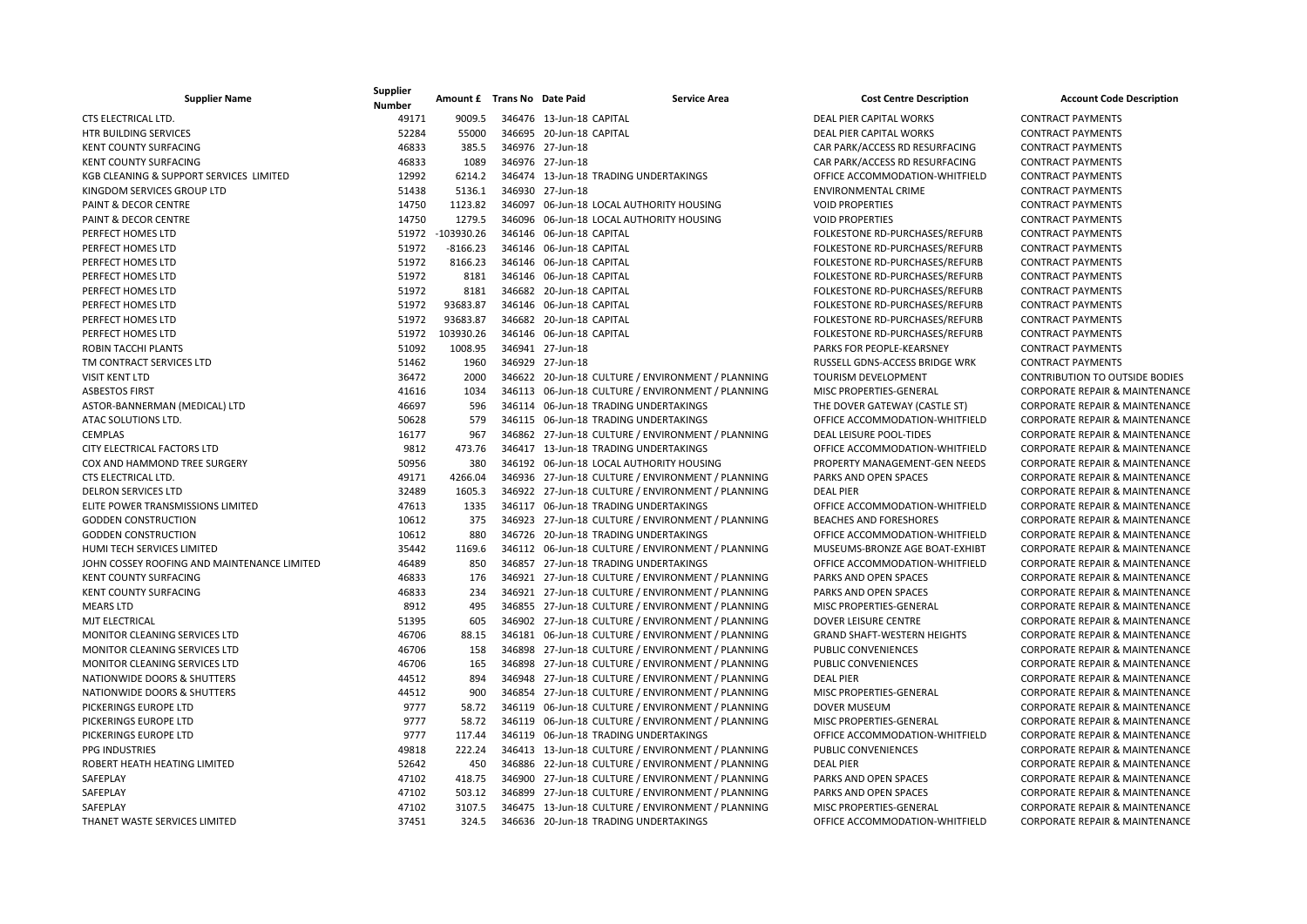| <b>Supplier Name</b>                    | Supplier<br><b>Number</b> | Amount £ Trans No Date Paid |                          | <b>Service Area</b>                               | <b>Cost Centre Description</b>        | <b>Account Code Description</b>           |
|-----------------------------------------|---------------------------|-----------------------------|--------------------------|---------------------------------------------------|---------------------------------------|-------------------------------------------|
| THANET WASTE SERVICES LIMITED           | 37451                     | 324.5                       |                          | 345764 06-Jun-18 TRADING UNDERTAKINGS             | OFFICE ACCOMMODATION-WHITFIELD        | <b>CORPORATE REPAIR &amp; MAINTENANCE</b> |
| THE RIVER STOUR (KENT)                  | 6385                      | 550.65                      |                          | 346887 22-Jun-18 HIGHWAYS / ROADS / TRANSPORT     | <b>COUNTRYSIDE AND WATERWAYS</b>      | <b>CORPORATE REPAIR &amp; MAINTENANCE</b> |
| TM CONTRACT SERVICES LTD                | 51462                     | 798                         |                          | 346920 27-Jun-18 CULTURE / ENVIRONMENT / PLANNING | <b>CEMETERIES</b>                     | <b>CORPORATE REPAIR &amp; MAINTENANCE</b> |
| TM CONTRACT SERVICES LTD                | 51462                     | 1197                        |                          | 346920 27-Jun-18 CULTURE / ENVIRONMENT / PLANNING | <b>CEMETERIES</b>                     | <b>CORPORATE REPAIR &amp; MAINTENANCE</b> |
| YOUR LEISURE KENT LIMITED               | 45239                     | 3101                        | 346727 20-Jun-18 CAPITAL |                                                   | LEISURE CENTRE CONTINGENCY            | <b>CORPORATE REPAIR &amp; MAINTENANCE</b> |
| DAVID FORSDICK QC                       | 49228                     | 975                         |                          | 346363 13-Jun-18 CULTURE / ENVIRONMENT / PLANNING | DEVELOPMENT MANAGEMENT                | <b>COUNSEL FEES</b>                       |
| DISCLOSURE & BARRING SERVICE            | 44897                     | 1830                        |                          | 346881 27-Jun-18 TRADING UNDERTAKINGS             | SHARED HR TRAINING & PROJECTS         | <b>CRB CHECKS</b>                         |
| <b>ARLINGCLOSE LTD</b>                  | 51046                     | 7475                        |                          | 345954 06-Jun-18 CORPORATE & DEMOCRATIC SERVICES  | <b>TREASURY MANAGEMENT</b>            | DEBT MANAGEMENT EXPENSES                  |
| VEOLIA ENVIRONMENTAL SERVICES (UK) PLC  | 38145                     | 859.88                      |                          | 346679 20-Jun-18 TRADING UNDERTAKINGS             | OFFICE ACCOMMODATION-WHITFIELD        | DISPOSAL CONFIDENTIAL WASTE               |
| LIFESTYLE MEDIA GROUP                   | 45194                     | 378.4                       |                          | 345948 06-Jun-18 CULTURE / ENVIRONMENT / PLANNING | <b>TOURISM DEVELOPMENT</b>            | DISTRIBUTION OF LITERATURE                |
| LIFESTYLE MEDIA GROUP                   | 45194                     | 886.6                       |                          | 345946 06-Jun-18 CULTURE / ENVIRONMENT / PLANNING | <b>TOURISM DEVELOPMENT</b>            | DISTRIBUTION OF LITERATURE                |
| LIFESTYLE MEDIA GROUP                   | 45194                     | 1265                        |                          | 345947 06-Jun-18 CULTURE / ENVIRONMENT / PLANNING | <b>TOURISM DEVELOPMENT</b>            | DISTRIBUTION OF LITERATURE                |
| <b>BUSINESS STREAM</b>                  | 51280                     | 395.4                       |                          | 346614 20-Jun-18 LOCAL AUTHORITY HOUSING          | <b>VOID PROPERTIES</b>                | <b>ELECTRICITY</b>                        |
| <b>BUSINESS STREAM</b>                  | 51280                     | 759.21                      |                          | 346613 20-Jun-18 LOCAL AUTHORITY HOUSING          | <b>VOID PROPERTIES</b>                | <b>ELECTRICITY</b>                        |
| <b>EDF ENERGY</b>                       | 31160                     | $-2723.67$                  |                          | 345959 13-Jun-18 CULTURE / ENVIRONMENT / PLANNING | PARKS AND OPEN SPACES                 | <b>ELECTRICITY</b>                        |
| <b>EDF ENERGY</b>                       | 31160                     | 442.36                      |                          | 346451 13-Jun-18 CULTURE / ENVIRONMENT / PLANNING | <b>DEAL PIER</b>                      | <b>ELECTRICITY</b>                        |
| <b>EDF ENERGY</b>                       | 31160                     | 504.33                      |                          | 346084 13-Jun-18 CULTURE / ENVIRONMENT / PLANNING | PUBLIC CONVENIENCES                   | <b>ELECTRICITY</b>                        |
| <b>EDF ENERGY</b>                       | 31160                     | 1195.06                     |                          | 346450 13-Jun-18 CULTURE / ENVIRONMENT / PLANNING | MUSEUMS-BRONZE AGE BOAT-EXHIBT        | <b>ELECTRICITY</b>                        |
| <b>EDF ENERGY</b>                       | 31160                     | 1197.65                     |                          | 346449 13-Jun-18 CULTURE / ENVIRONMENT / PLANNING | <b>DOVER MUSEUM</b>                   | <b>ELECTRICITY</b>                        |
| <b>EDF ENERGY</b>                       | 31160                     | 4633.87                     |                          | 346448 13-Jun-18 TRADING UNDERTAKINGS             | OFFICE ACCOMMODATION-WHITFIELD        | <b>ELECTRICITY</b>                        |
| <b>HAVEN POWER LIMITED</b>              | 42675                     | 8785.5                      |                          | 346447 13-Jun-18 HIGHWAYS / ROADS / TRANSPORT     | <b>TRANSPORTATION SERVICES</b>        | <b>ELECTRICITY</b>                        |
| <b>HAVEN POWER LIMITED</b>              | 42675                     | 9078.28                     |                          | 346943 27-Jun-18 HIGHWAYS / ROADS / TRANSPORT     | <b>TRANSPORTATION SERVICES</b>        | <b>ELECTRICITY</b>                        |
| SOUTHERN ELECTRIC                       | 31816                     | 1260.07                     | 346131 06-Jun-18         |                                                   | WHITFIELD COURT BUSINESS PARK         | <b>ELECTRICITY</b>                        |
| <b>BED AND BREAKFAST</b>                | 50093                     | 2685                        |                          | 346648 20-Jun-18 HOUSING SERVICES                 | HOMELESSNESS                          | <b>EMERGENCY ACCOMMODATION</b>            |
| FIRST STOP HOUSING SOLUTIONS LIMITED    | 50153                     | 15943                       |                          | 346649 20-Jun-18 HOUSING SERVICES                 | HOMELESSNESS                          | <b>EMERGENCY ACCOMMODATION</b>            |
| NEPHETOU/ADAMOU                         | 51991                     | 208.33                      |                          | 346645 20-Jun-18 HOUSING SERVICES                 | HOMELESSNESS                          | <b>EMERGENCY ACCOMMODATION</b>            |
| NEPHETOU/ADAMOU                         | 51991                     | 966.67                      |                          | 346646 20-Jun-18 HOUSING SERVICES                 | HOMELESSNESS                          | <b>EMERGENCY ACCOMMODATION</b>            |
| PARAMOUNT INDEPENDENT PROPERTY SERVICES | 49971                     | 24768                       |                          | 346643 20-Jun-18 HOUSING SERVICES                 | HOMELESSNESS                          | <b>EMERGENCY ACCOMMODATION</b>            |
| UK ROOM IMPERIAL                        | 51754                     | 13160                       |                          | 346642 20-Jun-18 HOUSING SERVICES                 | HOMELESSNESS                          | <b>EMERGENCY ACCOMMODATION</b>            |
| UK ROOM LONDON LIMITED C/O SPRING LODGE | 50176                     | 3690                        |                          | 346641 20-Jun-18 HOUSING SERVICES                 | HOMELESSNESS                          | <b>EMERGENCY ACCOMMODATION</b>            |
| AERIAL AND HANDLING SERVICES LTD        | 51480                     | 270                         |                          | 346735 20-Jun-18 CULTURE / ENVIRONMENT / PLANNING | <b>DOVER MUSEUM</b>                   | EQUIPMENT-MAINTENANCE                     |
| CANON (UK) LTD                          | 7561                      | 534.29                      |                          | 345728 06-Jun-18 TRADING UNDERTAKINGS             | PRINT UNIT TRADING ACCOUNT            | EQUIPMENT-MAINTENANCE                     |
| HARMER & SONS GROUND MAINTENANCE        | 50276                     | 1568.17                     |                          | 346423 13-Jun-18 CULTURE / ENVIRONMENT / PLANNING | PARKS AND OPEN SPACES                 | EQUIPMENT-MAINTENANCE                     |
| INITIAL WASHROOM SOLUTIONS              | 31039                     | 241.75                      |                          | 346620 20-Jun-18 CULTURE / ENVIRONMENT / PLANNING | <b>DOVER MUSEUM</b>                   | EQUIPMENT-MAINTENANCE                     |
| <b>PARKEON LTD</b>                      | 48778                     | 103.25                      |                          | 346691 27-Jun-18 HIGHWAYS / ROADS / TRANSPORT     | <b>ON-STREET PARKING</b>              | EQUIPMENT-MAINTENANCE                     |
| <b>PARKEON LTD</b>                      | 48778                     | 191.75                      |                          | 346691 27-Jun-18 HIGHWAYS / ROADS / TRANSPORT     | OFF STREET CAR PARKS                  | EQUIPMENT-MAINTENANCE                     |
| <b>PARKEON LTD</b>                      | 48778                     | 320.63                      |                          | 345839 13-Jun-18 HIGHWAYS / ROADS / TRANSPORT     | <b>ON-STREET PARKING</b>              | EQUIPMENT-MAINTENANCE                     |
| <b>PARKEON LTD</b>                      | 48778                     | 340.54                      |                          | 346965 27-Jun-18 HIGHWAYS / ROADS / TRANSPORT     | <b>ON-STREET PARKING</b>              | EQUIPMENT-MAINTENANCE                     |
| <b>PARKEON LTD</b>                      | 48778                     | 595.44                      |                          | 345839 13-Jun-18 HIGHWAYS / ROADS / TRANSPORT     | OFF STREET CAR PARKS                  | EQUIPMENT-MAINTENANCE                     |
| <b>PARKEON LTD</b>                      | 48778                     | 632.45                      |                          | 346965 27-Jun-18 HIGHWAYS / ROADS / TRANSPORT     | OFF STREET CAR PARKS                  | EQUIPMENT-MAINTENANCE                     |
| <b>ACTION CARPETS LIMITED</b>           | 16327                     | 927.57                      |                          | 346664 20-Jun-18 LOCAL AUTHORITY HOUSING          | PROPERTY MANAGEMENT-GEN NEEDS         | EQUIPMENT-PURCHASE                        |
| ARC CREATIVE DESIGN                     | 35422                     | 205                         |                          | 346435 13-Jun-18 CULTURE / ENVIRONMENT / PLANNING | <b>FOLKESTONE DOWNS</b>               | EQUIPMENT-PURCHASE                        |
| ARC CREATIVE DESIGN                     | 35422                     | 688                         |                          | 346435 13-Jun-18 CULTURE / ENVIRONMENT / PLANNING | <b>FOLKESTONE DOWNS</b>               | EQUIPMENT-PURCHASE                        |
| <b>CCS MEDIA LTD</b>                    | 50463                     | 1386.42                     |                          | 346975 27-Jun-18 TRADING UNDERTAKINGS             | COMPUTER SERVICES TRADING ACCT        | EQUIPMENT-PURCHASE                        |
| <b>GODDEN CONSTRUCTION</b>              | 10612                     | 996.96                      |                          | 346945 27-Jun-18 HIGHWAYS / ROADS / TRANSPORT     | <b>ON-STREET PARKING</b>              | EQUIPMENT-PURCHASE                        |
| <b>GODDEN CONSTRUCTION</b>              | 10612                     | 1214                        |                          | 346946 27-Jun-18 HIGHWAYS / ROADS / TRANSPORT     | <b>ON-STREET PARKING</b>              | EQUIPMENT-PURCHASE                        |
| <b>GROUNDSMAN TOOLS</b>                 | 51815                     | 310.57                      | 346666 20-Jun-18         |                                                   | <b>GROUNDS MAINTENANCE TEAM</b>       | EQUIPMENT-PURCHASE                        |
| INSIGHT DIRECT (UK) LTD                 | 11228                     | 485.32                      |                          | 346066 06-Jun-18 TRADING UNDERTAKINGS             | <b>COMPUTER SERVICES TRADING ACCT</b> | EQUIPMENT-PURCHASE                        |
| INSIGHT DIRECT (UK) LTD                 | 11228                     | 970.64                      |                          | 345812 06-Jun-18 TRADING UNDERTAKINGS             | COMPUTER SERVICES TRADING ACCT        | EQUIPMENT-PURCHASE                        |
| <b>KCS (KENT COUNTY SUPPLIES)</b>       | 10648                     | 210                         |                          | 346197 06-Jun-18 TRADING UNDERTAKINGS             | COMMUNITY AND ENGAGEMENT              | EQUIPMENT-PURCHASE                        |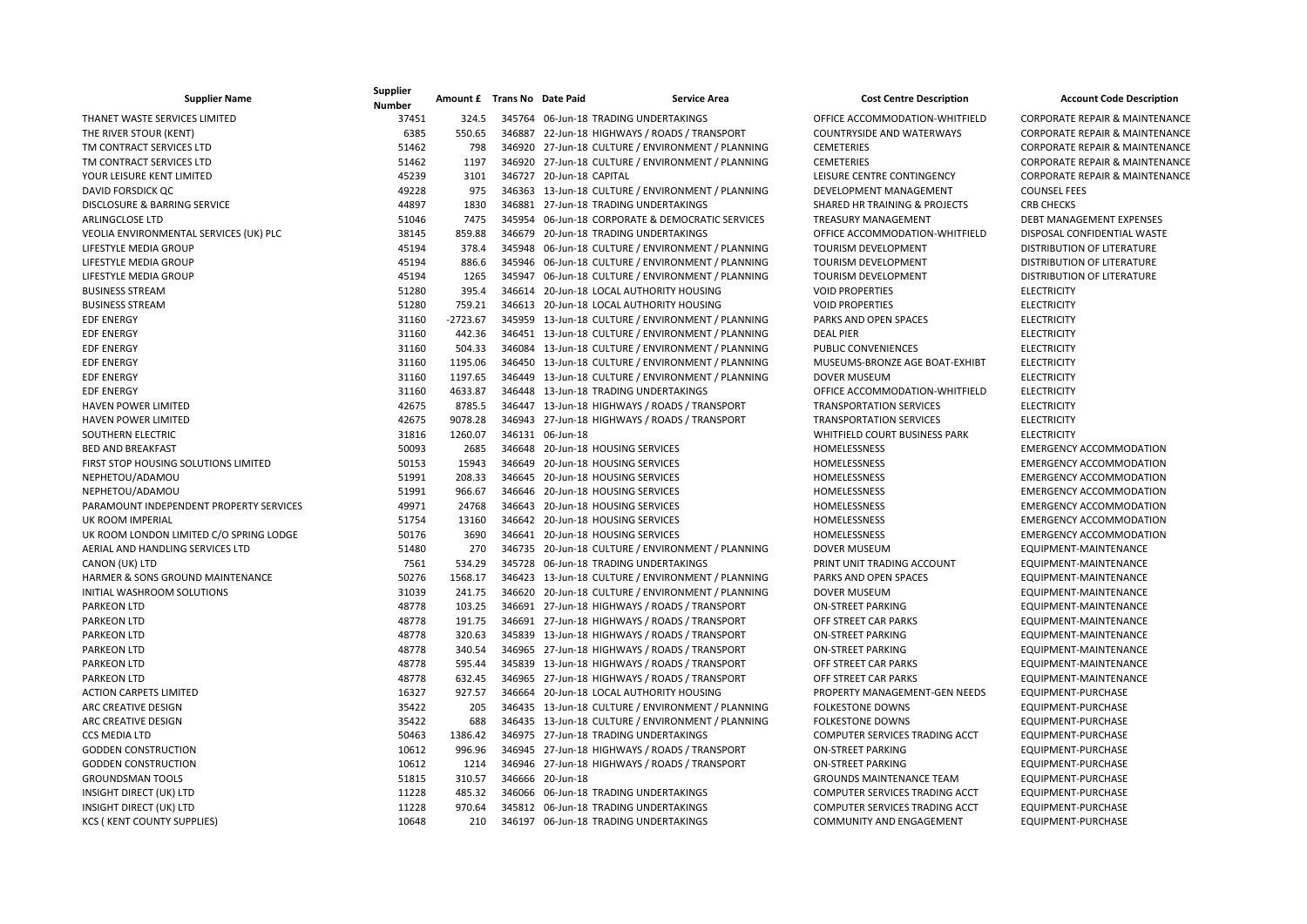| <b>Supplier Name</b>                     | Supplier<br><b>Number</b> | Amount £ Trans No Date Paid |                          | <b>Service Area</b>                               | <b>Cost Centre Description</b>  | <b>Account Code Description</b>     |
|------------------------------------------|---------------------------|-----------------------------|--------------------------|---------------------------------------------------|---------------------------------|-------------------------------------|
| <b>LBK PACKAGING</b>                     | 36212                     | 4750                        |                          | 346338 13-Jun-18 CULTURE / ENVIRONMENT / PLANNING | <b>RECYCLING</b>                | EQUIPMENT-PURCHASE                  |
| NHBS LTD.                                | 52084                     | 982.48                      | 346931 27-Jun-18         |                                                   | UP ON THE DOWNS LEGACY PROJECT  | EQUIPMENT-PURCHASE                  |
| PERRYS OF CANTERBURY                     | 52339                     | 9582.33                     |                          | 346974 27-Jun-18 CULTURE / ENVIRONMENT / PLANNING | WCCP-ROMNEY MARSH PROJECT       | EQUIPMENT-PURCHASE                  |
| PROBRAND LIMITED                         | 16257                     | 466.84                      |                          | 346340 13-Jun-18 CULTURE / ENVIRONMENT / PLANNING | WCCP-SAMPHIRE HOE               | EQUIPMENT-PURCHASE                  |
| PROBRAND LIMITED                         | 16257                     | 466.84                      |                          | 346340 13-Jun-18 CULTURE / ENVIRONMENT / PLANNING | WHITE CLIFFS COUNTRYSIDE PROJ   | EQUIPMENT-PURCHASE                  |
| PROBRAND LIMITED                         | 16257                     | 466.84                      |                          | 346340 13-Jun-18 TRADING UNDERTAKINGS             | COMPUTER SERVICES TRADING ACCT  | EQUIPMENT-PURCHASE                  |
| PROBRAND LIMITED                         | 16257                     | 470.88                      |                          | 345975 06-Jun-18 TRADING UNDERTAKINGS             | COMPUTER SERVICES TRADING ACCT  | EQUIPMENT-PURCHASE                  |
| REESINK TURFCARE UK LTD                  | 50342                     | 750                         | 345795 22-Jun-18         |                                                   | <b>GROUNDS MAINTENANCE TEAM</b> | EQUIPMENT-PURCHASE                  |
| <b>REESINK TURFCARE UK LTD</b>           | 50342                     | 750                         | 338199 22-Jun-18         |                                                   | <b>GROUNDS MAINTENANCE TEAM</b> | EQUIPMENT-PURCHASE                  |
| <b>SALESFIRST LIMITED</b>                | 51439                     | 375                         |                          | 346947 27-Jun-18 CULTURE / ENVIRONMENT / PLANNING | CCTV                            | EQUIPMENT-PURCHASE                  |
| SALESFIRST LIMITED                       | 51439                     | 750                         |                          | 346082 06-Jun-18 CULTURE / ENVIRONMENT / PLANNING | <b>CCTV</b>                     | EQUIPMENT-PURCHASE                  |
| <b>NEOPOST LIMITED</b>                   | 10097                     | 1993.33                     |                          | 345949 06-Jun-18 TRADING UNDERTAKINGS             | MAIL ROOM TRADING ACCOUNT       | EQUIPMENT-RENTAL                    |
| <b>NEOPOST LIMITED</b>                   | 10097                     | 2097.03                     |                          | 345731 06-Jun-18 TRADING UNDERTAKINGS             | MAIL ROOM TRADING ACCOUNT       | EQUIPMENT-RENTAL                    |
| T & B CATERING                           | 9173                      | 376.4                       |                          | 346147 06-Jun-18 CORPORATE & DEMOCRATIC SERVICES  | <b>MEMBERS ACCOUNT</b>          | <b>EXTERNAL CATERING</b>            |
| SPECSAVERS CORPORATE EYECARE             | 42949                     | 340                         |                          | 346685 20-Jun-18 TRADING UNDERTAKINGS             | HUMAN RESOURCES TRADING ACCT    | <b>EYE TESTS</b>                    |
| DAISY COMMUNICATIONS LTD                 | 40359                     | 13.99                       |                          | 346381 13-Jun-18 CULTURE / ENVIRONMENT / PLANNING | <b>DOVER MUSEUM</b>             | <b>FACSIMILE</b>                    |
| <b>BRITISH GAS BUSINESS</b>              | 9092                      | 703.63                      |                          | 346138 06-Jun-18 CULTURE / ENVIRONMENT / PLANNING | <b>DEAL PIER</b>                | GAS                                 |
| <b>CORONA ENERGY</b>                     | 15681                     | 457.52                      |                          | 346083 06-Jun-18 CULTURE / ENVIRONMENT / PLANNING | <b>DOVER MUSEUM</b>             | GAS                                 |
| PLACES FOR PEOPLE LEISURE MANAGEMENT LTD | 52478                     | 16205                       |                          | 346100 06-Jun-18 CULTURE / ENVIRONMENT / PLANNING | <b>DOVER LEISURE CENTRE</b>     | <b>GRANTS-GENERAL</b>               |
| THURSTON & MANNING FUNFAIR               | 45255                     | 1020                        |                          | 346894 27-Jun-18 CULTURE / ENVIRONMENT / PLANNING | PROPERTY SERVICES EVENTS        | <b>GROUND LETTINGS</b>              |
| MONITOR CLEANING SERVICES LTD            | 46706                     | 80.46                       |                          | 346181 06-Jun-18 HIGHWAYS / ROADS / TRANSPORT     | <b>FREE CAR PARKS</b>           | <b>GROUNDS M/CE-NON-CORPORATE</b>   |
| COX AND HAMMOND TREE SURGERY             | 50956                     | 320                         |                          | 346196 06-Jun-18 LOCAL AUTHORITY HOUSING          | PROPERTY MANAGEMENT-GEN NEEDS   | <b>GROUNDS MAINTENANCE-HRA</b>      |
| COX AND HAMMOND TREE SURGERY             | 50956                     | 450                         |                          | 346195 06-Jun-18 LOCAL AUTHORITY HOUSING          | PROPERTY MANAGEMENT-GEN NEEDS   | <b>GROUNDS MAINTENANCE-HRA</b>      |
| MONITOR CLEANING SERVICES LTD            | 46706                     | 80.46                       |                          | 346181 06-Jun-18 CULTURE / ENVIRONMENT / PLANNING | PARKS AND OPEN SPACES           | <b>GROUNDS MAINTENANCE-ROUTINE</b>  |
| MONITOR CLEANING SERVICES LTD            | 46706                     | 270.09                      |                          | 346181 06-Jun-18 CULTURE / ENVIRONMENT / PLANNING | PARKS AND OPEN SPACES           | <b>GROUNDS MAINTENANCE-ROUTINE</b>  |
| VEOLIA ENVIRONMENTAL SERVICES (UK) PLC   | 38145                     | 3743                        |                          | 346080 06-Jun-18 CULTURE / ENVIRONMENT / PLANNING | STREET CLEANSING                | <b>HIGHWAYS CLEANSING</b>           |
| VEOLIA ENVIRONMENTAL SERVICES (UK) PLC   | 38145                     | 32856.41                    |                          | 346702 20-Jun-18 CULTURE / ENVIRONMENT / PLANNING | STREET CLEANSING                | <b>HIGHWAYS CLEANSING</b>           |
| VEOLIA ENVIRONMENTAL SERVICES (UK) PLC   | 38145                     | 121996.91                   |                          | 346703 20-Jun-18 CULTURE / ENVIRONMENT / PLANNING | <b>STREET CLEANSING</b>         | <b>HIGHWAYS CLEANSING</b>           |
| <b>DG CONSULTANCY</b>                    | 48270                     | 2418.75                     |                          | 346327 20-Jun-18 TRADING UNDERTAKINGS             | <b>AUDIT PARTNERSHIP</b>        | HIRE AGENCY PERSONNEL (NOT DDC      |
| <b>G2 RECRUITMENT SOLUTIONS LTD</b>      | 50491                     | 1369                        |                          | 346043 06-Jun-18 TRADING UNDERTAKINGS             | PROPERTY SERVICES               | HIRE AGENCY PERSONNEL (NOT DDC      |
| <b>PCC ST MARTINS DOVER</b>              | 50669                     | 270                         | 346925 27-Jun-18         |                                                   | <b>COMMUNITY HUB</b>            | HIRE OF HALLS AND OTHER SITES       |
| <b>T &amp; B CATERING</b>                | 9173                      | 10                          |                          | 346147 06-Jun-18 HOUSING SERVICES                 | PRIVATE SECTOR HOUSING          | <b>HOSPITALITY AND INT CATERING</b> |
| <b>T &amp; B CATERING</b>                | 9173                      | 20                          |                          | 346147 06-Jun-18 TRADING UNDERTAKINGS             | <b>PROPERTY SERVICES</b>        | HOSPITALITY AND INT CATERING        |
| T & B CATERING                           | 9173                      | 43                          |                          | 346147 06-Jun-18 TRADING UNDERTAKINGS             | <b>LEGAL TRADING ACCOUNT</b>    | HOSPITALITY AND INT CATERING        |
| <b>T &amp; B CATERING</b>                | 9173                      | 46                          |                          | 346147 06-Jun-18 TRADING UNDERTAKINGS             | PROCUREMENT CREDITORS &INCOME   | HOSPITALITY AND INT CATERING        |
| <b>ZURICH MUNICIPAL</b>                  | 47551                     | 1000                        | 346984 27-Jun-18         |                                                   | <b>GROUNDS MAINTENANCE TEAM</b> | INSURANCE OF SERVICE VEHICLES       |
| VEOLIA ENVIRONMENTAL SERVICES (UK) PLC   | 38145                     | 19504.94                    |                          | 346701 20-Jun-18 CULTURE / ENVIRONMENT / PLANNING | <b>KCC WASTE CONTRIBUTION</b>   | KCC COSTS - RECYCLING               |
| VEOLIA ENVIRONMENTAL SERVICES (UK) PLC   | 38145                     | 77452.13                    |                          | 346703 20-Jun-18 CULTURE / ENVIRONMENT / PLANNING | <b>KCC WASTE CONTRIBUTION</b>   | <b>KCC COSTS - RECYCLING</b>        |
| FRANDHAM FARM BOARDING KENNELS           | 34630                     | 267.5                       |                          | 345956 06-Jun-18 CULTURE / ENVIRONMENT / PLANNING | DOG CONTROL MEASURES            | <b>KENNEL FEES</b>                  |
| FRANDHAM FARM BOARDING KENNELS           | 34630                     | 298.6                       |                          | 346359 13-Jun-18 CULTURE / ENVIRONMENT / PLANNING | DOG CONTROL MEASURES            | <b>KENNEL FEES</b>                  |
| FRANDHAM FARM BOARDING KENNELS           | 34630                     | 634.5                       |                          | 346358 13-Jun-18 CULTURE / ENVIRONMENT / PLANNING | DOG CONTROL MEASURES            | <b>KENNEL FEES</b>                  |
| FRANDHAM FARM BOARDING KENNELS           | 34630                     | 827.45                      |                          | 346357 13-Jun-18 CULTURE / ENVIRONMENT / PLANNING | DOG CONTROL MEASURES            | <b>KENNEL FEES</b>                  |
| <b>HMRC</b>                              | 50889                     | 20750                       | 346706 20-Jun-18 CAPITAL |                                                   | PURCHASE OF 55-61 CASTLE ST     | LAND & BUILDING PURCHASE            |
| <b>BLAKE MORGAN LLP</b>                  | 50405                     | 378                         |                          | 346439 13-Jun-18 CULTURE / ENVIRONMENT / PLANNING | MISC PROPERTIES-GENERAL         | <b>LEGAL FEES</b>                   |
| <b>BLAKE MORGAN LLP</b>                  | 50405                     | 500                         | 346425 13-Jun-18 CAPITAL |                                                   | DOVER LEISURE CTR-NEW FACILITY  | <b>LEGAL FEES</b>                   |
| <b>DENTONS UKMEA LLP</b>                 | 46244                     | 2576                        |                          | 346434 13-Jun-18 CULTURE / ENVIRONMENT / PLANNING | AYLESHAM DEVELOPMENT            | <b>LEGAL FEES</b>                   |
| <b>GOWLING WLG (UK) LLP</b>              | 49544                     | 8920.7                      |                          | 346351 13-Jun-18 CULTURE / ENVIRONMENT / PLANNING | DTIZ-DEVELOPER FUNDED COSTS     | <b>LEGAL FEES</b>                   |
| LEAP ENVIRONMENTAL LTD.                  | 44743                     | 700                         | 346441 13-Jun-18 CAPITAL |                                                   | AYLESHAM PROJECT - IMPLEMENTAT  | <b>LEGAL FEES</b>                   |
| <b>MISS LAURA PHILLIPS</b>               | 52599                     | 400                         |                          | 346440 13-Jun-18 TRADING UNDERTAKINGS             | <b>LEGAL TRADING ACCOUNT</b>    | <b>LEGAL FEES</b>                   |
| MISS LAVINIA GLOVER                      | 52618                     | 300                         |                          | 346667 20-Jun-18 TRADING UNDERTAKINGS             | LEGAL TRADING ACCOUNT           | <b>LEGAL FEES</b>                   |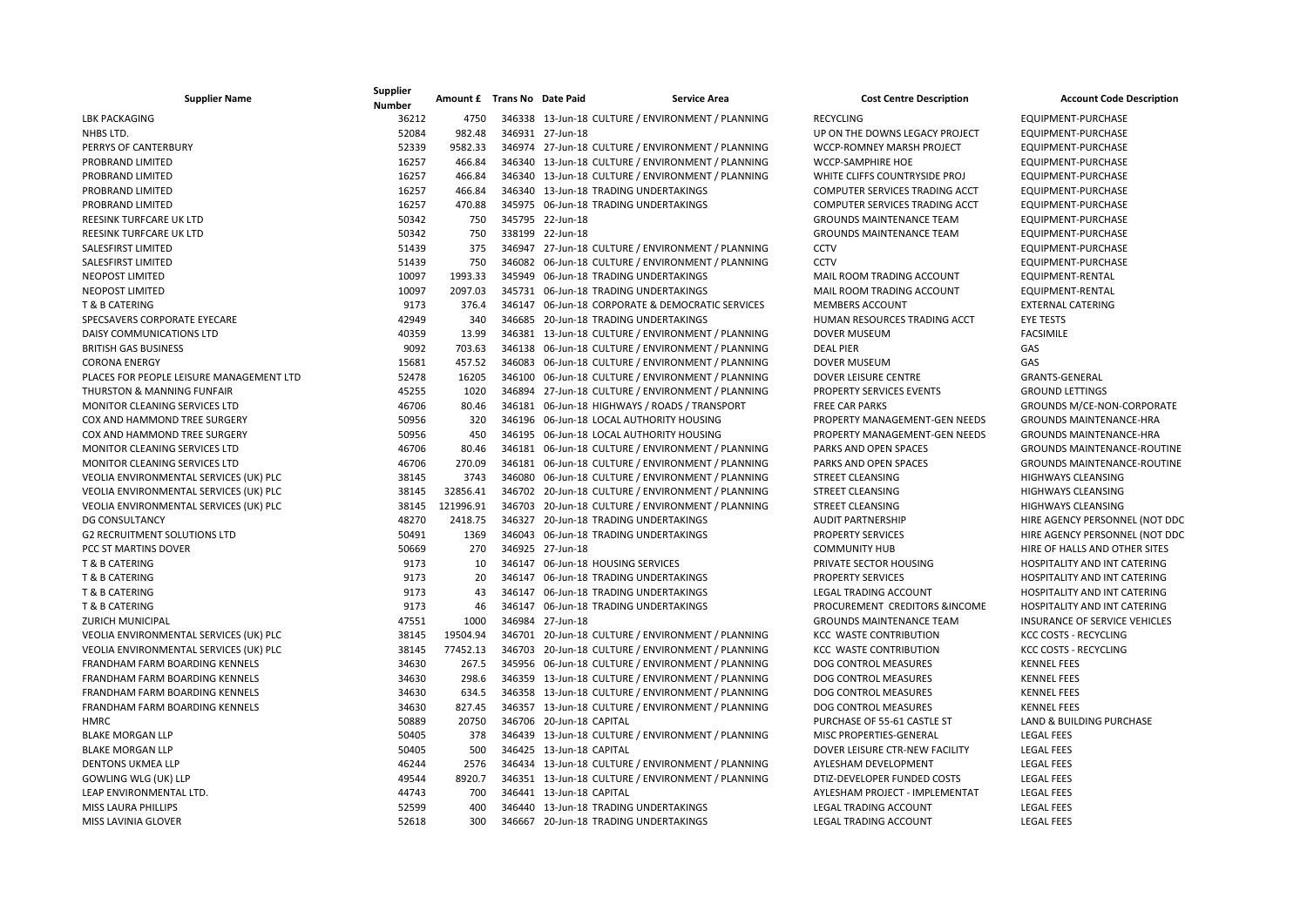| <b>Supplier Name</b>                        | Supplier<br><b>Number</b> | Amount £ Trans No Date Paid |        |                  | <b>Service Area</b>                               | <b>Cost Centre Description</b>  | <b>Account Code Description</b>  |
|---------------------------------------------|---------------------------|-----------------------------|--------|------------------|---------------------------------------------------|---------------------------------|----------------------------------|
| <b>NABARRO LLP</b>                          | 49097                     | 1000                        |        |                  | 346665 20-Jun-18 CULTURE / ENVIRONMENT / PLANNING | DTIZ-DEVELOPER FUNDED COSTS     | <b>LEGAL FEES</b>                |
| <b>EDF ENERGY</b>                           | 31160                     | $-980.95$                   |        |                  | 346151 13-Jun-18 LOCAL AUTHORITY HOUSING          | PROPERTY MANAGEMENT-SHELTERED   | LIGHT COMM AREAS AND SERV RDS    |
| <b>EDF ENERGY</b>                           | 31160                     | 327.82                      |        |                  | 346159 13-Jun-18 LOCAL AUTHORITY HOUSING          | PROPERTY MANAGEMENT-GEN NEEDS   | LIGHT COMM AREAS AND SERV RDS    |
| <b>EDF ENERGY</b>                           | 31160                     | 505.03                      |        |                  | 346160 13-Jun-18 LOCAL AUTHORITY HOUSING          | PROPERTY MANAGEMENT-GEN NEEDS   | LIGHT COMM AREAS AND SERV RDS    |
| <b>EDF ENERGY</b>                           | 31160                     | 749.73                      |        |                  | 346873 22-Jun-18 LOCAL AUTHORITY HOUSING          | PROPERTY MANAGEMENT-SHELTERED   | LIGHT COMM AREAS AND SERV RDS    |
| <b>EDF ENERGY</b>                           | 31160                     | 974.35                      |        |                  | 346877 22-Jun-18 LOCAL AUTHORITY HOUSING          | PROPERTY MANAGEMENT-SHELTERED   | LIGHT COMM AREAS AND SERV RDS    |
| <b>EDF ENERGY</b>                           | 31160                     | 982.39                      |        |                  | 346876 22-Jun-18 LOCAL AUTHORITY HOUSING          | PROPERTY MANAGEMENT-SHELTERED   | LIGHT COMM AREAS AND SERV RDS    |
| <b>BROXAP LIMITED</b>                       | 10657                     | 1799.4                      |        |                  | 346497 13-Jun-18 CULTURE / ENVIRONMENT / PLANNING | <b>STREET CLEANSING</b>         | <b>LITTER BINS</b>               |
| COX AND HAMMOND TREE SURGERY                | 50956                     | 400                         |        |                  | 346193 06-Jun-18 CULTURE / ENVIRONMENT / PLANNING | PARKS AND OPEN SPACES           | LM8 LANDSCAPE MAINTENANCE        |
| <b>D B HORNER</b>                           | 17040                     | 900                         |        | 346074 06-Jun-18 |                                                   | <b>GROUNDS MAINTENANCE TEAM</b> | <b>LM8 LANDSCAPE MAINTENANCE</b> |
| <b>D B HORNER</b>                           | 17040                     | 5148.88                     |        | 346072 06-Jun-18 |                                                   | <b>GROUNDS MAINTENANCE TEAM</b> | LM8 LANDSCAPE MAINTENANCE        |
| <b>HADLOW COLLEGE</b>                       | 40419                     | 250                         |        |                  | 346973 27-Jun-18 CULTURE / ENVIRONMENT / PLANNING | PARKS AND OPEN SPACES           | LM8 LANDSCAPE MAINTENANCE        |
| <b>HADLOW COLLEGE</b>                       | 40419                     | 13788.1                     |        |                  | 346973 27-Jun-18 CULTURE / ENVIRONMENT / PLANNING | PARKS AND OPEN SPACES           | LM8 LANDSCAPE MAINTENANCE        |
| <b>HARMER &amp; SONS GROUND MAINTENANCE</b> | 50276                     | 450                         |        |                  | 345840 06-Jun-18 CULTURE / ENVIRONMENT / PLANNING | PARKS AND OPEN SPACES           | <b>LM8 LANDSCAPE MAINTENANCE</b> |
| HARMER & SONS GROUND MAINTENANCE            | 50276                     | 1200                        |        | 345843 06-Jun-18 |                                                   | <b>GROUNDS MAINTENANCE TEAM</b> | LM8 LANDSCAPE MAINTENANCE        |
| HARMER & SONS GROUND MAINTENANCE            | 50276                     | 1360                        |        | 345842 06-Jun-18 |                                                   | <b>GROUNDS MAINTENANCE TEAM</b> | LM8 LANDSCAPE MAINTENANCE        |
| TM CONTRACT SERVICES LTD                    | 51462                     | 660                         |        |                  | 346972 27-Jun-18 CULTURE / ENVIRONMENT / PLANNING | PARKS AND OPEN SPACES           | LM8 LANDSCAPE MAINTENANCE        |
| TM CONTRACT SERVICES LTD                    | 51462                     | 990                         |        |                  | 346972 27-Jun-18 CULTURE / ENVIRONMENT / PLANNING | <b>PARKS AND OPEN SPACES</b>    | LM8 LANDSCAPE MAINTENANCE        |
| TM CONTRACT SERVICES LTD                    | 51462                     | 16295                       |        |                  | 346944 27-Jun-18 CULTURE / ENVIRONMENT / PLANNING | PARKS AND OPEN SPACES           | LM8 LANDSCAPE MAINTENANCE        |
| <b>AMBERWING LIMITED</b>                    | 49920                     | 225                         |        |                  | 346330 13-Jun-18 TRADING UNDERTAKINGS             | <b>AUDIT PARTNERSHIP</b>        | <b>LOCAL DEPT TRAINING NEEDS</b> |
| <b>DISRUPTIVE HR</b>                        | 52607                     | 1590                        |        |                  | 346683 20-Jun-18 TRADING UNDERTAKINGS             | <b>HR SHARED SERVICE</b>        | <b>LOCAL DEPT TRAINING NEEDS</b> |
| <b>ENGAGE DEEP</b>                          | 52257                     | 1163.75                     | 346037 |                  | 06-Jun-18 TRADING UNDERTAKINGS                    | HR SHARED SERVICE               | <b>LOCAL DEPT TRAINING NEEDS</b> |
| <b>FIRE SECURITY</b>                        | 51479                     | 1185                        |        |                  | 346950 27-Jun-18 TRADING UNDERTAKINGS             | HUMAN RESOURCES TRADING ACCT    | LOCAL DEPT TRAINING NEEDS        |
| INSTITUTE OF LICENSING LTD                  | 40773                     | 465                         |        |                  | 345951 06-Jun-18 TRADING UNDERTAKINGS             | LICENSING ADMIN TRAD ACCOUNT    | LOCAL DEPT TRAINING NEEDS        |
| <b>KENT COUNTY COUNCIL</b>                  | 7541                      | 260                         |        |                  | 346365 13-Jun-18 HOUSING SERVICES                 | PRIVATE SECTOR HOUSING          | <b>LOCAL DEPT TRAINING NEEDS</b> |
| MONITOR CLEANING SERVICES LTD               | 46706                     | 80.46                       |        |                  | 346181 06-Jun-18 LOCAL AUTHORITY HOUSING          | PROPERTY MANAGEMENT-GEN NEEDS   | MAINTENANCE-PLAY AREAS           |
| <b>MONITOR CLEANING SERVICES LTD</b>        | 46706                     | 80.46                       |        |                  | 346181 06-Jun-18 LOCAL AUTHORITY HOUSING          | PROPERTY MANAGEMENT-GEN NEEDS   | MAINTENANCE-PLAY AREAS           |
| THANET DISTRICT COUNCIL                     | 11475                     | 11234.17                    |        |                  | 346348 13-Jun-18 TRADING UNDERTAKINGS             | CORPORATE INCOME COLLECTION     | MANAGEMENT CHGE-SHARED SERVICE   |
| THANET DISTRICT COUNCIL                     | 11475                     | 11464.17                    |        |                  | 346348 13-Jun-18 CENTRAL SERVICES                 | NNDR - COST OF COLLECTION       | MANAGEMENT CHGE-SHARED SERVICE   |
| THANET DISTRICT COUNCIL                     | 11475                     | 13218.33                    |        |                  | 346348 13-Jun-18 TRADING UNDERTAKINGS             | DDC @ YOUR SERVICE              | MANAGEMENT CHGE-SHARED SERVICE   |
| THANET DISTRICT COUNCIL                     | 11475                     | 37470.83                    |        |                  | 346348 13-Jun-18 TRADING UNDERTAKINGS             | COMPUTER SERVICES TRADING ACCT  | MANAGEMENT CHGE-SHARED SERVICE   |
| THANET DISTRICT COUNCIL                     | 11475                     | 50904.17                    |        |                  | 346348 13-Jun-18 CENTRAL SERVICES                 | COUNCIL TAX-COST OF COLLECTION  | MANAGEMENT CHGE-SHARED SERVICE   |
| THANET DISTRICT COUNCIL                     | 11475                     | 84555.83                    |        |                  | 346348 13-Jun-18 HOUSING SERVICES                 | <b>BENEFITS &amp; SUBSIDIES</b> | MANAGEMENT CHGE-SHARED SERVICE   |
| THANET DISTRICT COUNCIL                     | 11475                     | 18277                       |        |                  | 346071 06-Jun-18 CENTRAL SERVICES                 | COUNCIL TAX-COST OF COLLECTION  | MGMT CHGE-SHARED SERVICE OTHER   |
| THANET DISTRICT COUNCIL                     | 11475                     | 62500                       |        |                  | 346070 06-Jun-18 CENTRAL SERVICES                 | COUNCIL TAX-COST OF COLLECTION  | MGMT CHGE-SHARED SERVICE OTHER   |
| O2 (UK) LIMITED                             | 11236                     | 0.86                        |        |                  | 346906 27-Jun-18 TRADING UNDERTAKINGS             | DEVELOPMENT MANAGEMENT TRADING  | <b>MOBILE TELEPHONES</b>         |
| O2 (UK) LIMITED                             | 11236                     | 3                           |        |                  | 346906 27-Jun-18 CULTURE / ENVIRONMENT / PLANNING | <b>DEAL PIER</b>                | <b>MOBILE TELEPHONES</b>         |
| O2 (UK) LIMITED                             | 11236                     | $\overline{3}$              |        |                  | 346906 27-Jun-18 CULTURE / ENVIRONMENT / PLANNING | <b>DOVER MUSEUM</b>             | <b>MOBILE TELEPHONES</b>         |
| O2 (UK) LIMITED                             | 11236                     | $\overline{3}$              |        |                  | 346906 27-Jun-18 CULTURE / ENVIRONMENT / PLANNING | <b>DOVER MUSEUM</b>             | <b>MOBILE TELEPHONES</b>         |
| O2 (UK) LIMITED                             | 11236                     | 3                           |        |                  | 346906 27-Jun-18 HOUSING SERVICES                 | PRIVATE SECTOR HOUSING          | <b>MOBILE TELEPHONES</b>         |
| O2 (UK) LIMITED                             | 11236                     | $\overline{3}$              |        |                  | 346906 27-Jun-18 HOUSING SERVICES                 | PRIVATE SECTOR HOUSING          | <b>MOBILE TELEPHONES</b>         |
| O2 (UK) LIMITED                             | 11236                     | 3                           |        |                  | 346906 27-Jun-18 HOUSING SERVICES                 | PRIVATE SECTOR HOUSING          | <b>MOBILE TELEPHONES</b>         |
| O2 (UK) LIMITED                             | 11236                     | 3                           |        |                  | 346906 27-Jun-18 TRADING UNDERTAKINGS             | <b>DEMOCRATIC SERVICES</b>      | <b>MOBILE TELEPHONES</b>         |
| O2 (UK) LIMITED                             | 11236                     | $\overline{3}$              |        |                  | 346906 27-Jun-18 TRADING UNDERTAKINGS             | DEVELOPMENT MANAGEMENT TRADING  | <b>MOBILE TELEPHONES</b>         |
| O2 (UK) LIMITED                             | 11236                     | $\overline{3}$              |        |                  | 346906 27-Jun-18 TRADING UNDERTAKINGS             | DEVELOPMENT MANAGEMENT TRADING  | <b>MOBILE TELEPHONES</b>         |
| O2 (UK) LIMITED                             | 11236                     | 3                           |        |                  | 346906 27-Jun-18 TRADING UNDERTAKINGS             | <b>ENVIRONMENTAL CRIME</b>      | <b>MOBILE TELEPHONES</b>         |
| O2 (UK) LIMITED                             | 11236                     | 3                           |        |                  | 346906 27-Jun-18 TRADING UNDERTAKINGS             | ENVIRONMENTAL HEALTH            | <b>MOBILE TELEPHONES</b>         |
| O2 (UK) LIMITED                             | 11236                     | $\overline{3}$              |        |                  | 346906 27-Jun-18 TRADING UNDERTAKINGS             | HOUSING NEEDS TRADING ACCOUNT   | <b>MOBILE TELEPHONES</b>         |
| O2 (UK) LIMITED                             | 11236                     | 3                           |        |                  | 346906 27-Jun-18 TRADING UNDERTAKINGS             | <b>PROPERTY SERVICES</b>        | <b>MOBILE TELEPHONES</b>         |
| O2 (UK) LIMITED                             | 11236                     | $\overline{3}$              |        |                  | 346906 27-Jun-18 TRADING UNDERTAKINGS             | WASTE SERVICES TRADING ACCOUNT  | <b>MOBILE TELEPHONES</b>         |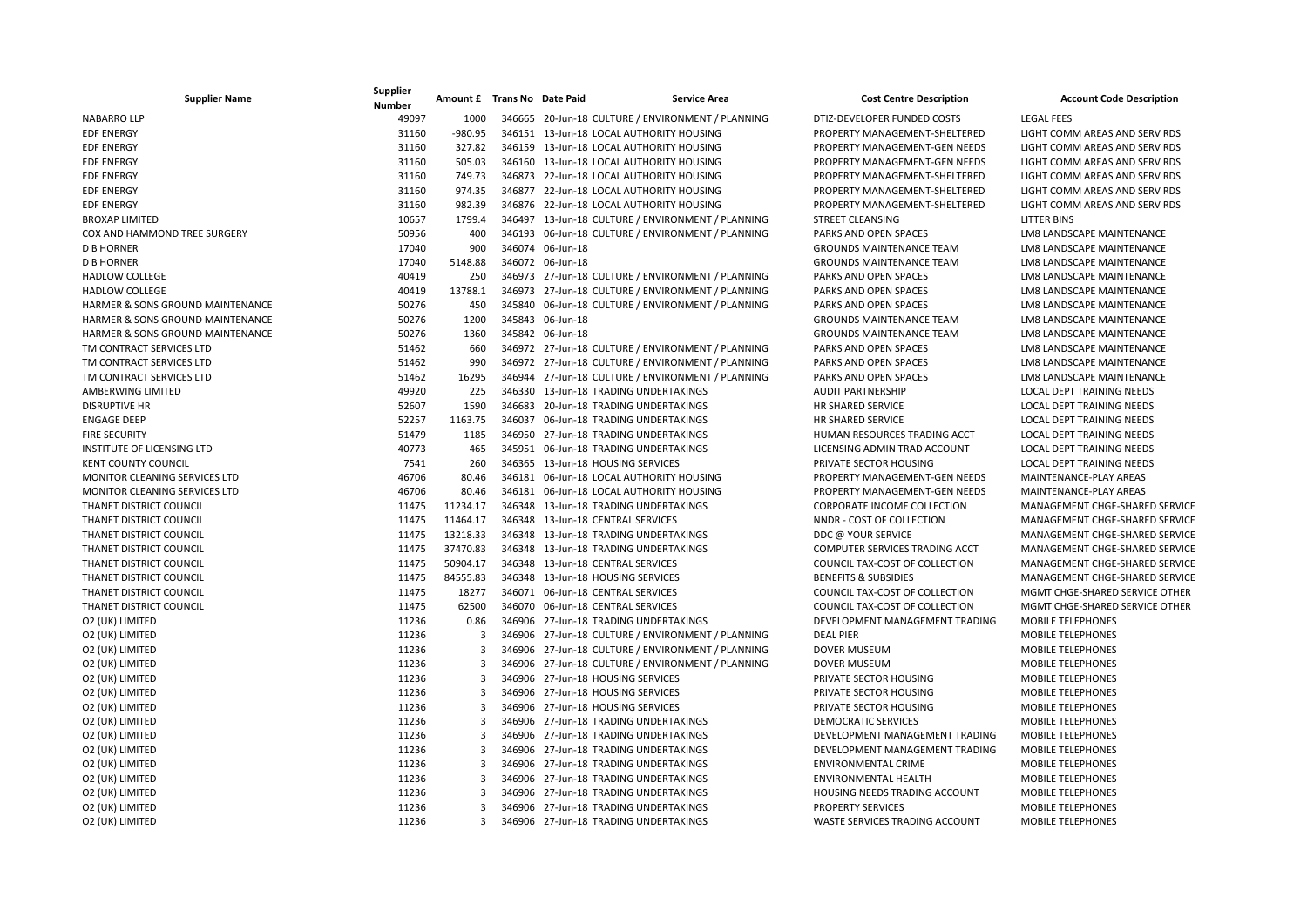|                 | <b>Supplier Name</b> | Supplier<br><b>Number</b> | Amount £ Trans No Date Paid |  | <b>Service Area</b>                               | <b>Cost Centre Description</b>        | <b>Account Code Description</b> |
|-----------------|----------------------|---------------------------|-----------------------------|--|---------------------------------------------------|---------------------------------------|---------------------------------|
| O2 (UK) LIMITED |                      | 11236                     | 4.68                        |  | 346906 27-Jun-18 CULTURE / ENVIRONMENT / PLANNING | <b>CCTV</b>                           | <b>MOBILE TELEPHONES</b>        |
| O2 (UK) LIMITED |                      | 11236                     | 5.5                         |  | 346906 27-Jun-18 CORPORATE & DEMOCRATIC SERVICES  | <b>MEMBERS ACCOUNT</b>                | <b>MOBILE TELEPHONES</b>        |
| O2 (UK) LIMITED |                      | 11236                     | 5.5                         |  | 346906 27-Jun-18 CULTURE / ENVIRONMENT / PLANNING | <b>DOVER MUSEUM</b>                   | <b>MOBILE TELEPHONES</b>        |
| O2 (UK) LIMITED |                      | 11236                     | 5.5                         |  | 346906 27-Jun-18 CULTURE / ENVIRONMENT / PLANNING | WCCP-SAMPHIRE HOE                     | <b>MOBILE TELEPHONES</b>        |
| O2 (UK) LIMITED |                      | 11236                     | 5.5                         |  | 346906 27-Jun-18 CULTURE / ENVIRONMENT / PLANNING | WCCP-SAMPHIRE HOE                     | MOBILE TELEPHONES               |
| O2 (UK) LIMITED |                      | 11236                     | 5.5                         |  | 346906 27-Jun-18 CULTURE / ENVIRONMENT / PLANNING | WHITE CLIFFS COUNTRYSIDE PROJ         | <b>MOBILE TELEPHONES</b>        |
| O2 (UK) LIMITED |                      | 11236                     | 5.5                         |  | 346906 27-Jun-18 HOUSING SERVICES                 | PRIVATE SECTOR HOUSING                | MOBILE TELEPHONES               |
| O2 (UK) LIMITED |                      | 11236                     | 5.5                         |  | 346906 27-Jun-18 TRADING UNDERTAKINGS             | CALL OUT PYTS-NOISE POLLUTION         | <b>MOBILE TELEPHONES</b>        |
| O2 (UK) LIMITED |                      | 11236                     | 5.5                         |  | 346906 27-Jun-18 TRADING UNDERTAKINGS             | <b>COMMUNITY AND ENGAGEMENT</b>       | <b>MOBILE TELEPHONES</b>        |
| O2 (UK) LIMITED |                      | 11236                     | 5.5                         |  | 346906 27-Jun-18 TRADING UNDERTAKINGS             | <b>COMMUNITY AND ENGAGEMENT</b>       | <b>MOBILE TELEPHONES</b>        |
| O2 (UK) LIMITED |                      | 11236                     | 5.5                         |  | 346906 27-Jun-18 TRADING UNDERTAKINGS             | <b>COMMUNITY AND ENGAGEMENT</b>       | <b>MOBILE TELEPHONES</b>        |
| O2 (UK) LIMITED |                      | 11236                     | 5.5                         |  | 346906 27-Jun-18 TRADING UNDERTAKINGS             | CORPORATE SUPPORT TRADING ACCT        | MOBILE TELEPHONES               |
| O2 (UK) LIMITED |                      | 11236                     | 5.5                         |  | 346906 27-Jun-18 TRADING UNDERTAKINGS             | <b>CORPORATE SUPPORT TRADING ACCT</b> | <b>MOBILE TELEPHONES</b>        |
| O2 (UK) LIMITED |                      | 11236                     | 5.5                         |  | 346906 27-Jun-18 TRADING UNDERTAKINGS             | <b>DESIGN STUDIO</b>                  | <b>MOBILE TELEPHONES</b>        |
| O2 (UK) LIMITED |                      | 11236                     | 5.5                         |  | 346906 27-Jun-18 TRADING UNDERTAKINGS             | DEVELOPMENT MANAGEMENT TRADING        | <b>MOBILE TELEPHONES</b>        |
| O2 (UK) LIMITED |                      | 11236                     | 5.5                         |  | 346906 27-Jun-18 TRADING UNDERTAKINGS             | DEVELOPMENT MANAGEMENT TRADING        | <b>MOBILE TELEPHONES</b>        |
| O2 (UK) LIMITED |                      | 11236                     | 5.5                         |  | 346906 27-Jun-18 TRADING UNDERTAKINGS             | DEVELOPMENT MANAGEMENT TRADING        | MOBILE TELEPHONES               |
| O2 (UK) LIMITED |                      | 11236                     | 5.5                         |  | 346906 27-Jun-18 TRADING UNDERTAKINGS             | DEVELOPMENT MANAGEMENT TRADING        | <b>MOBILE TELEPHONES</b>        |
| O2 (UK) LIMITED |                      | 11236                     | 5.5                         |  | 346906 27-Jun-18 TRADING UNDERTAKINGS             | DEVELOPMENT MANAGEMENT TRADING        | MOBILE TELEPHONES               |
| O2 (UK) LIMITED |                      | 11236                     | 5.5                         |  | 346906 27-Jun-18 TRADING UNDERTAKINGS             | DEVELOPMENT MANAGEMENT TRADING        | <b>MOBILE TELEPHONES</b>        |
| O2 (UK) LIMITED |                      | 11236                     | 5.5                         |  | 346906 27-Jun-18 TRADING UNDERTAKINGS             | DEVELOPMENT MANAGEMENT TRADING        | <b>MOBILE TELEPHONES</b>        |
| O2 (UK) LIMITED |                      | 11236                     | 5.5                         |  | 346906 27-Jun-18 TRADING UNDERTAKINGS             | DEVELOPMENT MANAGEMENT TRADING        | <b>MOBILE TELEPHONES</b>        |
| O2 (UK) LIMITED |                      | 11236                     | 5.5                         |  | 346906 27-Jun-18 TRADING UNDERTAKINGS             | DEVELOPMENT MANAGEMENT TRADING        | <b>MOBILE TELEPHONES</b>        |
| O2 (UK) LIMITED |                      | 11236                     | 5.5                         |  | 346906 27-Jun-18 TRADING UNDERTAKINGS             | ENVIRONMENTAL HEALTH                  | MOBILE TELEPHONES               |
| O2 (UK) LIMITED |                      | 11236                     | 5.5                         |  | 346906 27-Jun-18 TRADING UNDERTAKINGS             | <b>ENVIRONMENTAL HEALTH</b>           | <b>MOBILE TELEPHONES</b>        |
| O2 (UK) LIMITED |                      | 11236                     | 5.5                         |  | 346906 27-Jun-18 TRADING UNDERTAKINGS             | ENVIRONMENTAL HEALTH                  | <b>MOBILE TELEPHONES</b>        |
| O2 (UK) LIMITED |                      | 11236                     | 5.5                         |  | 346906 27-Jun-18 TRADING UNDERTAKINGS             | <b>ENVIRONMENTAL HEALTH</b>           | <b>MOBILE TELEPHONES</b>        |
| O2 (UK) LIMITED |                      | 11236                     | 5.5                         |  | 346906 27-Jun-18 TRADING UNDERTAKINGS             | <b>ENVIRONMENTAL HEALTH</b>           | MOBILE TELEPHONES               |
| O2 (UK) LIMITED |                      | 11236                     | 5.5                         |  | 346906 27-Jun-18 TRADING UNDERTAKINGS             | <b>ENVIRONMENTAL HEALTH</b>           | MOBILE TELEPHONES               |
| O2 (UK) LIMITED |                      | 11236                     | 5.5                         |  | 346906 27-Jun-18 TRADING UNDERTAKINGS             | <b>ENVIRONMENTAL HEALTH</b>           | <b>MOBILE TELEPHONES</b>        |
| O2 (UK) LIMITED |                      | 11236                     | 5.5                         |  | 346906 27-Jun-18 TRADING UNDERTAKINGS             | <b>HOUSING NEEDS TRADING ACCOUNT</b>  | <b>MOBILE TELEPHONES</b>        |
| O2 (UK) LIMITED |                      | 11236                     | 5.5                         |  | 346906 27-Jun-18 TRADING UNDERTAKINGS             | HOUSING NEEDS TRADING ACCOUNT         | <b>MOBILE TELEPHONES</b>        |
| O2 (UK) LIMITED |                      | 11236                     | 5.5                         |  | 346906 27-Jun-18 TRADING UNDERTAKINGS             | HOUSING NEEDS TRADING ACCOUNT         | <b>MOBILE TELEPHONES</b>        |
| O2 (UK) LIMITED |                      | 11236                     | 5.5                         |  | 346906 27-Jun-18 TRADING UNDERTAKINGS             | HOUSING NEEDS TRADING ACCOUNT         | MOBILE TELEPHONES               |
| O2 (UK) LIMITED |                      | 11236                     | 5.5                         |  | 346906 27-Jun-18 TRADING UNDERTAKINGS             | HOUSING NEEDS TRADING ACCOUNT         | <b>MOBILE TELEPHONES</b>        |
| O2 (UK) LIMITED |                      | 11236                     | 5.5                         |  | 346906 27-Jun-18 TRADING UNDERTAKINGS             | <b>HOUSING NEEDS TRADING ACCOUNT</b>  | <b>MOBILE TELEPHONES</b>        |
| O2 (UK) LIMITED |                      | 11236                     | 5.5                         |  | 346906 27-Jun-18 TRADING UNDERTAKINGS             | HR SHARED SERVICE                     | MOBILE TELEPHONES               |
| O2 (UK) LIMITED |                      | 11236                     | 5.5                         |  | 346906 27-Jun-18 TRADING UNDERTAKINGS             | HR SHARED SERVICE                     | <b>MOBILE TELEPHONES</b>        |
| O2 (UK) LIMITED |                      | 11236                     | 5.5                         |  | 346906 27-Jun-18 TRADING UNDERTAKINGS             | HR SHARED SERVICE                     | MOBILE TELEPHONES               |
| O2 (UK) LIMITED |                      | 11236                     | 5.5                         |  | 346906 27-Jun-18 TRADING UNDERTAKINGS             | HR SHARED SERVICE                     | <b>MOBILE TELEPHONES</b>        |
| O2 (UK) LIMITED |                      | 11236                     | 5.5                         |  | 346906 27-Jun-18 TRADING UNDERTAKINGS             | HR SHARED SERVICE                     | <b>MOBILE TELEPHONES</b>        |
| O2 (UK) LIMITED |                      | 11236                     | 5.5                         |  | 346906 27-Jun-18 TRADING UNDERTAKINGS             | HR SHARED SERVICE                     | <b>MOBILE TELEPHONES</b>        |
| O2 (UK) LIMITED |                      | 11236                     | 5.5                         |  | 346906 27-Jun-18 TRADING UNDERTAKINGS             | <b>HR SHARED SERVICE</b>              | <b>MOBILE TELEPHONES</b>        |
| O2 (UK) LIMITED |                      | 11236                     | 5.5                         |  | 346906 27-Jun-18 TRADING UNDERTAKINGS             | HR SHARED SERVICE                     | <b>MOBILE TELEPHONES</b>        |
| O2 (UK) LIMITED |                      | 11236                     | 5.5                         |  | 346906 27-Jun-18 TRADING UNDERTAKINGS             | HR SHARED SERVICE                     | <b>MOBILE TELEPHONES</b>        |
| O2 (UK) LIMITED |                      | 11236                     | 5.5                         |  | 346906 27-Jun-18 TRADING UNDERTAKINGS             | HR SHARED SERVICE                     | <b>MOBILE TELEPHONES</b>        |
| O2 (UK) LIMITED |                      | 11236                     | 5.5                         |  | 346906 27-Jun-18 TRADING UNDERTAKINGS             | HR SHARED SERVICE                     | <b>MOBILE TELEPHONES</b>        |
| O2 (UK) LIMITED |                      | 11236                     | 5.5                         |  | 346906 27-Jun-18 TRADING UNDERTAKINGS             | HR SHARED SERVICE                     | MOBILE TELEPHONES               |
| O2 (UK) LIMITED |                      | 11236                     | 5.5                         |  | 346906 27-Jun-18 TRADING UNDERTAKINGS             | <b>LEGAL TRADING ACCOUNT</b>          | <b>MOBILE TELEPHONES</b>        |
| O2 (UK) LIMITED |                      | 11236                     | 5.5                         |  | 346906 27-Jun-18 TRADING UNDERTAKINGS             | LICENSING ADMIN TRAD ACCOUNT          | <b>MOBILE TELEPHONES</b>        |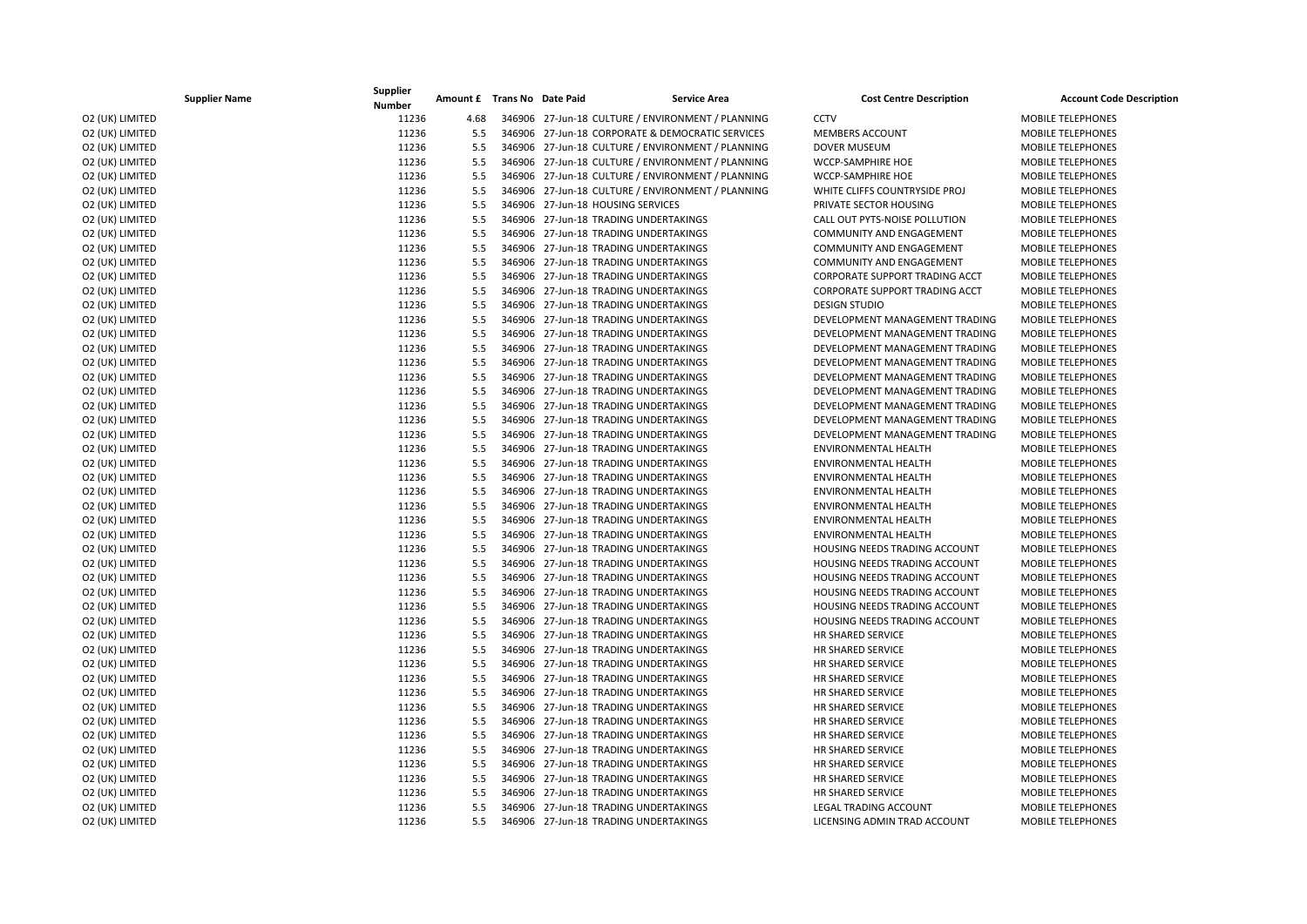| <b>Supplier Name</b> | Supplier<br><b>Number</b> | Amount £ Trans No Date Paid | <b>Service Area</b>                               | <b>Cost Centre Description</b>        | <b>Account Code Description</b> |
|----------------------|---------------------------|-----------------------------|---------------------------------------------------|---------------------------------------|---------------------------------|
| O2 (UK) LIMITED      | 11236                     | 5.5                         | 346906 27-Jun-18 TRADING UNDERTAKINGS             | LICENSING ADMIN TRAD ACCOUNT          | <b>MOBILE TELEPHONES</b>        |
| O2 (UK) LIMITED      | 11236                     | 5.5                         | 346906 27-Jun-18 TRADING UNDERTAKINGS             | PARKING OPERATIONS & ENFORCEMT        | <b>MOBILE TELEPHONES</b>        |
| O2 (UK) LIMITED      | 11236                     | 5.5                         | 346906 27-Jun-18 TRADING UNDERTAKINGS             | PROPERTY SERVICES                     | <b>MOBILE TELEPHONES</b>        |
| O2 (UK) LIMITED      | 11236                     | 5.5                         | 346906 27-Jun-18 TRADING UNDERTAKINGS             | WASTE SERVICES TRADING ACCOUNT        | <b>MOBILE TELEPHONES</b>        |
| O2 (UK) LIMITED      | 11236                     | 5.5                         | 346906 27-Jun-18                                  | <b>CORPORATE HEALTH &amp; SAFETY</b>  | MOBILE TELEPHONES               |
| O2 (UK) LIMITED      | 11236                     | 5.5                         | 346906 27-Jun-18                                  | <b>GROUNDS MAINTENANCE TEAM</b>       | <b>MOBILE TELEPHONES</b>        |
| O2 (UK) LIMITED      | 11236                     | 5.5                         | 346906 27-Jun-18                                  | <b>GROUNDS MAINTENANCE TEAM</b>       | MOBILE TELEPHONES               |
| O2 (UK) LIMITED      | 11236                     | 5.5                         | 346906 27-Jun-18                                  | <b>GROUNDS MAINTENANCE TEAM</b>       | <b>MOBILE TELEPHONES</b>        |
| O2 (UK) LIMITED      | 11236                     | 5.5                         | 346906 27-Jun-18                                  | <b>GROUNDS MAINTENANCE TEAM</b>       | <b>MOBILE TELEPHONES</b>        |
| O2 (UK) LIMITED      | 11236                     | 5.5                         | 346906 27-Jun-18                                  | <b>GROUNDS MAINTENANCE TEAM</b>       | <b>MOBILE TELEPHONES</b>        |
| O2 (UK) LIMITED      | 11236                     | 5.56                        | 346906 27-Jun-18 TRADING UNDERTAKINGS             | PAYROLL & SYSTEMS SHARED SERV         | <b>MOBILE TELEPHONES</b>        |
| O2 (UK) LIMITED      | 11236                     | 5.62                        | 346906 27-Jun-18 TRADING UNDERTAKINGS             | <b>ENVIRONMENTAL CRIME</b>            | <b>MOBILE TELEPHONES</b>        |
| O2 (UK) LIMITED      | 11236                     | 5.62                        | 346906 27-Jun-18                                  | <b>GROUNDS MAINTENANCE TEAM</b>       | <b>MOBILE TELEPHONES</b>        |
| O2 (UK) LIMITED      | 11236                     | 6.32                        | 346906 27-Jun-18 TRADING UNDERTAKINGS             | <b>ENVIRONMENTAL CRIME</b>            | <b>MOBILE TELEPHONES</b>        |
| O2 (UK) LIMITED      | 11236                     | $\overline{7}$              | 346906 27-Jun-18 CORPORATE & DEMOCRATIC SERVICES  | <b>MEMBERS ACCOUNT</b>                | <b>MOBILE TELEPHONES</b>        |
| O2 (UK) LIMITED      | 11236                     | $\overline{7}$              | 346906 27-Jun-18 CULTURE / ENVIRONMENT / PLANNING | <b>BUILDING CONTROL</b>               | <b>MOBILE TELEPHONES</b>        |
| O2 (UK) LIMITED      | 11236                     | $\overline{7}$              | 346906 27-Jun-18 CULTURE / ENVIRONMENT / PLANNING | <b>BUILDING CONTROL</b>               | MOBILE TELEPHONES               |
| O2 (UK) LIMITED      | 11236                     | $\overline{7}$              | 346906 27-Jun-18 CULTURE / ENVIRONMENT / PLANNING | <b>DOVER MUSEUM</b>                   | <b>MOBILE TELEPHONES</b>        |
| O2 (UK) LIMITED      | 11236                     | $\overline{7}$              | 346906 27-Jun-18 CULTURE / ENVIRONMENT / PLANNING | WCLP-STAFF O/HEADS & SUN (E)          | MOBILE TELEPHONES               |
| O2 (UK) LIMITED      | 11236                     | $\overline{7}$              | 346906 27-Jun-18 TRADING UNDERTAKINGS             | CHIEF EXEC ADMIN TRADING ACCT         | <b>MOBILE TELEPHONES</b>        |
| O2 (UK) LIMITED      | 11236                     | $\overline{7}$              | 346906 27-Jun-18 TRADING UNDERTAKINGS             | <b>DEMOCRATIC SERVICES</b>            | <b>MOBILE TELEPHONES</b>        |
| O2 (UK) LIMITED      | 11236                     | $\overline{7}$              | 346906 27-Jun-18 TRADING UNDERTAKINGS             | <b>DEMOCRATIC SERVICES</b>            | <b>MOBILE TELEPHONES</b>        |
| O2 (UK) LIMITED      | 11236                     | $\overline{7}$              | 346906 27-Jun-18 TRADING UNDERTAKINGS             | <b>DESIGN STUDIO</b>                  | <b>MOBILE TELEPHONES</b>        |
| O2 (UK) LIMITED      | 11236                     | $\overline{7}$              | 346906 27-Jun-18 TRADING UNDERTAKINGS             | DEVELOPMENT MANAGEMENT TRADING        | MOBILE TELEPHONES               |
| O2 (UK) LIMITED      | 11236                     | $\overline{7}$              | 346906 27-Jun-18 TRADING UNDERTAKINGS             | DIRECTOR OF FINANCE HSG & COM         | <b>MOBILE TELEPHONES</b>        |
| O2 (UK) LIMITED      | 11236                     | $\overline{7}$              | 346906 27-Jun-18 TRADING UNDERTAKINGS             | DIRECTOR OF GOVERNANCE                | <b>MOBILE TELEPHONES</b>        |
| O2 (UK) LIMITED      | 11236                     | $\overline{7}$              | 346906 27-Jun-18 TRADING UNDERTAKINGS             | <b>ENVIRONMENTAL CRIME</b>            | <b>MOBILE TELEPHONES</b>        |
| O2 (UK) LIMITED      | 11236                     | $\overline{7}$              | 346906 27-Jun-18 TRADING UNDERTAKINGS             | <b>ENVIRONMENTAL CRIME</b>            | <b>MOBILE TELEPHONES</b>        |
| O2 (UK) LIMITED      | 11236                     | $\overline{7}$              | 346906 27-Jun-18 TRADING UNDERTAKINGS             | <b>ENVIRONMENTAL CRIME</b>            | MOBILE TELEPHONES               |
| O2 (UK) LIMITED      | 11236                     | $\overline{7}$              | 346906 27-Jun-18 TRADING UNDERTAKINGS             | HEAD OF INWARD INVESTMENT             | <b>MOBILE TELEPHONES</b>        |
| O2 (UK) LIMITED      | 11236                     | $\overline{7}$              | 346906 27-Jun-18 TRADING UNDERTAKINGS             | LICENSING ADMIN TRAD ACCOUNT          | <b>MOBILE TELEPHONES</b>        |
| O2 (UK) LIMITED      | 11236                     | $\overline{7}$              | 346906 27-Jun-18 TRADING UNDERTAKINGS             | POLICY & LEADERSHIP SUPPORT           | <b>MOBILE TELEPHONES</b>        |
| O2 (UK) LIMITED      | 11236                     | $\overline{7}$              | 346906 27-Jun-18 TRADING UNDERTAKINGS             | <b>PROPERTY SERVICES</b>              | <b>MOBILE TELEPHONES</b>        |
| O2 (UK) LIMITED      | 11236                     | $\overline{7}$              | 346906 27-Jun-18 TRADING UNDERTAKINGS             | PROPERTY SERVICES                     | MOBILE TELEPHONES               |
| O2 (UK) LIMITED      | 11236                     | $\overline{7}$              | 346906 27-Jun-18 TRADING UNDERTAKINGS             | <b>PROPERTY SERVICES</b>              | <b>MOBILE TELEPHONES</b>        |
| O2 (UK) LIMITED      | 11236                     | $\overline{7}$              | 346906 27-Jun-18                                  | <b>GROUNDS MAINTENANCE TEAM</b>       | <b>MOBILE TELEPHONES</b>        |
| O2 (UK) LIMITED      | 11236                     | 7.5                         | 346906 27-Jun-18 CULTURE / ENVIRONMENT / PLANNING | ANTI-SOCIAL BEHAVIOUR                 | MOBILE TELEPHONES               |
| O2 (UK) LIMITED      | 11236                     | 7.5                         | 346906 27-Jun-18 CULTURE / ENVIRONMENT / PLANNING | <b>BUILDING CONTROL</b>               | <b>MOBILE TELEPHONES</b>        |
| O2 (UK) LIMITED      | 11236                     | 7.5                         | 346906 27-Jun-18 CULTURE / ENVIRONMENT / PLANNING | <b>BUILDING CONTROL</b>               | MOBILE TELEPHONES               |
| O2 (UK) LIMITED      | 11236                     | 7.5                         | 346906 27-Jun-18 CULTURE / ENVIRONMENT / PLANNING | <b>BUILDING CONTROL</b>               | <b>MOBILE TELEPHONES</b>        |
| O2 (UK) LIMITED      | 11236                     | 7.5                         | 346906 27-Jun-18 CULTURE / ENVIRONMENT / PLANNING | <b>BUILDING CONTROL</b>               | <b>MOBILE TELEPHONES</b>        |
| O2 (UK) LIMITED      | 11236                     | 7.5                         | 346906 27-Jun-18 CULTURE / ENVIRONMENT / PLANNING | <b>BUILDING CONTROL</b>               | <b>MOBILE TELEPHONES</b>        |
| O2 (UK) LIMITED      | 11236                     | 7.5                         | 346906 27-Jun-18 CULTURE / ENVIRONMENT / PLANNING | <b>BUILDING CONTROL</b>               | <b>MOBILE TELEPHONES</b>        |
| O2 (UK) LIMITED      | 11236                     | 7.5                         | 346906 27-Jun-18 CULTURE / ENVIRONMENT / PLANNING | <b>CRIME AND DISORDER</b>             | <b>MOBILE TELEPHONES</b>        |
| O2 (UK) LIMITED      | 11236                     | 7.5                         | 346906 27-Jun-18 CULTURE / ENVIRONMENT / PLANNING | <b>DOVER MUSEUM</b>                   | <b>MOBILE TELEPHONES</b>        |
| O2 (UK) LIMITED      | 11236                     | 7.5                         | 346906 27-Jun-18 CULTURE / ENVIRONMENT / PLANNING | PORT HEALTH                           | MOBILE TELEPHONES               |
| O2 (UK) LIMITED      | 11236                     | 7.5                         | 346906 27-Jun-18 HOUSING SERVICES                 | PRIVATE SECTOR HOUSING                | <b>MOBILE TELEPHONES</b>        |
| O2 (UK) LIMITED      | 11236                     | 7.5                         | 346906 27-Jun-18 TRADING UNDERTAKINGS             | <b>COMMUNITY AND ENGAGEMENT</b>       | MOBILE TELEPHONES               |
| O2 (UK) LIMITED      | 11236                     | 7.5                         | 346906 27-Jun-18 TRADING UNDERTAKINGS             | COMMUNITY AND ENGAGEMENT              | <b>MOBILE TELEPHONES</b>        |
| O2 (UK) LIMITED      | 11236                     | 7.5                         | 346906 27-Jun-18 TRADING UNDERTAKINGS             | <b>CORPORATE SUPPORT TRADING ACCT</b> | <b>MOBILE TELEPHONES</b>        |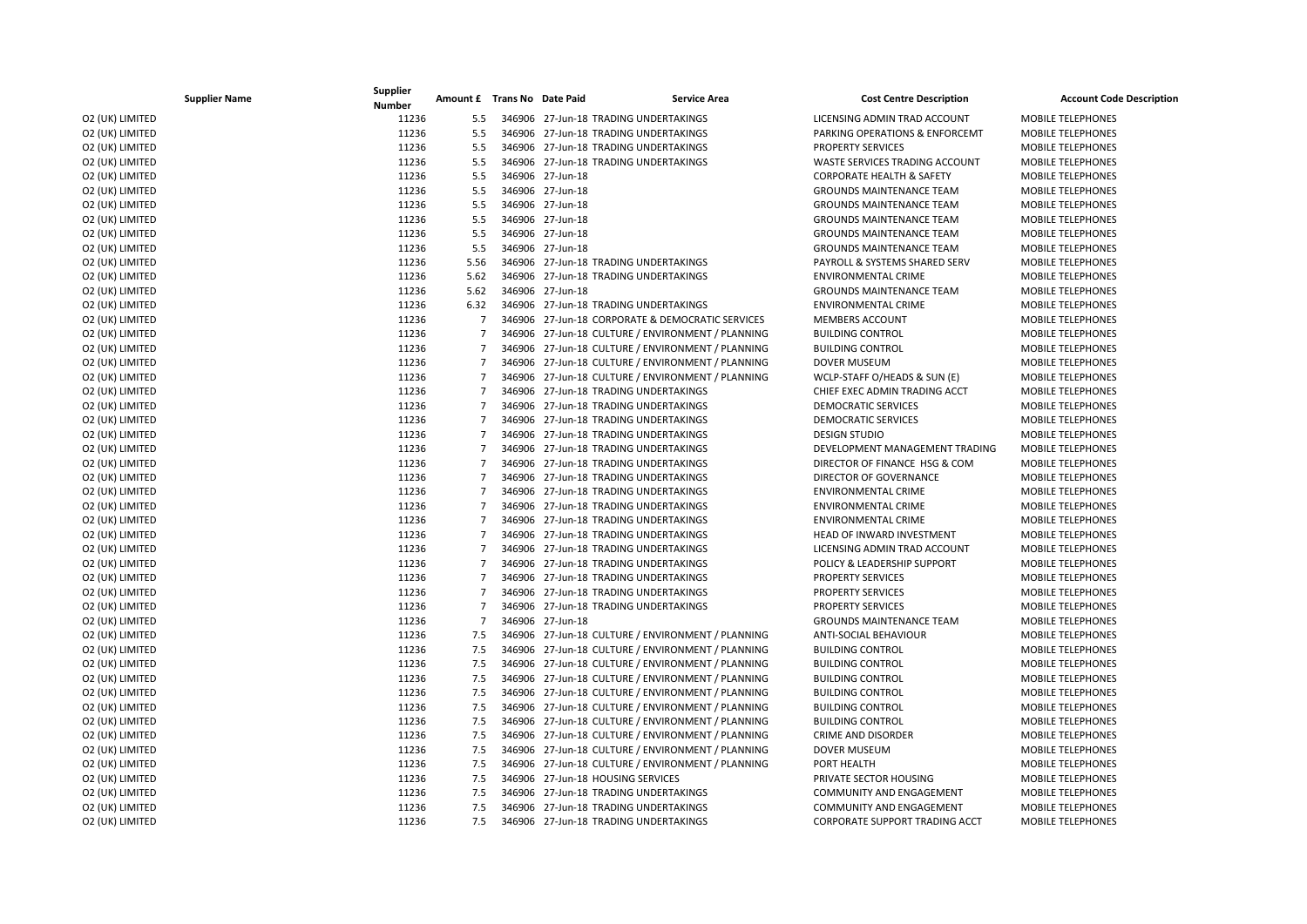| <b>Supplier Name</b> | Supplier<br><b>Number</b> | Amount £ Trans No Date Paid |                  | <b>Service Area</b>                               | <b>Cost Centre Description</b>   | <b>Account Code Description</b> |
|----------------------|---------------------------|-----------------------------|------------------|---------------------------------------------------|----------------------------------|---------------------------------|
| O2 (UK) LIMITED      | 11236                     | 7.5                         |                  | 346906 27-Jun-18 TRADING UNDERTAKINGS             | CORPORATE SUPPORT TRADING ACCT   | <b>MOBILE TELEPHONES</b>        |
| O2 (UK) LIMITED      | 11236                     | 7.5                         |                  | 346906 27-Jun-18 TRADING UNDERTAKINGS             | <b>DESIGN STUDIO</b>             | <b>MOBILE TELEPHONES</b>        |
| O2 (UK) LIMITED      | 11236                     | 7.5                         |                  | 346906 27-Jun-18 TRADING UNDERTAKINGS             | DEVELOPMENT MANAGEMENT TRADING   | <b>MOBILE TELEPHONES</b>        |
| O2 (UK) LIMITED      | 11236                     | 7.5                         |                  | 346906 27-Jun-18 TRADING UNDERTAKINGS             | DEVELOPMENT MANAGEMENT TRADING   | MOBILE TELEPHONES               |
| O2 (UK) LIMITED      | 11236                     | 7.5                         |                  | 346906 27-Jun-18 TRADING UNDERTAKINGS             | DEVELOPMENT MANAGEMENT TRADING   | MOBILE TELEPHONES               |
| O2 (UK) LIMITED      | 11236                     | 7.5                         |                  | 346906 27-Jun-18 TRADING UNDERTAKINGS             | DEVELOPMENT MANAGEMENT TRADING   | <b>MOBILE TELEPHONES</b>        |
| O2 (UK) LIMITED      | 11236                     | 7.5                         |                  | 346906 27-Jun-18 TRADING UNDERTAKINGS             | DEVELOPMENT MANAGEMENT TRADING   | <b>MOBILE TELEPHONES</b>        |
| O2 (UK) LIMITED      | 11236                     | 7.5                         |                  | 346906 27-Jun-18 TRADING UNDERTAKINGS             | DEVELOPMENT MANAGEMENT TRADING   | <b>MOBILE TELEPHONES</b>        |
| O2 (UK) LIMITED      | 11236                     | 7.5                         |                  | 346906 27-Jun-18 TRADING UNDERTAKINGS             | DEVELOPMENT MANAGEMENT TRADING   | <b>MOBILE TELEPHONES</b>        |
| O2 (UK) LIMITED      | 11236                     | 7.5                         |                  | 346906 27-Jun-18 TRADING UNDERTAKINGS             | DIRECTOR OF GOVERNANCE           | <b>MOBILE TELEPHONES</b>        |
| O2 (UK) LIMITED      | 11236                     | 7.5                         |                  | 346906 27-Jun-18 TRADING UNDERTAKINGS             | ENVIRONMENTAL CRIME              | MOBILE TELEPHONES               |
| O2 (UK) LIMITED      | 11236                     | 7.5                         |                  | 346906 27-Jun-18 TRADING UNDERTAKINGS             | <b>HEAD OF STRATEGIC HOUSING</b> | <b>MOBILE TELEPHONES</b>        |
| O2 (UK) LIMITED      | 11236                     | 7.5                         |                  | 346906 27-Jun-18 TRADING UNDERTAKINGS             | HOUSING NEEDS TRADING ACCOUNT    | <b>MOBILE TELEPHONES</b>        |
| O2 (UK) LIMITED      | 11236                     | 7.5                         |                  | 346906 27-Jun-18 TRADING UNDERTAKINGS             | HOUSING NEEDS TRADING ACCOUNT    | <b>MOBILE TELEPHONES</b>        |
| O2 (UK) LIMITED      | 11236                     | 7.5                         |                  | 346906 27-Jun-18 TRADING UNDERTAKINGS             | <b>HR SHARED SERVICE</b>         | <b>MOBILE TELEPHONES</b>        |
| O2 (UK) LIMITED      | 11236                     | 7.5                         |                  | 346906 27-Jun-18 TRADING UNDERTAKINGS             | HR SHARED SERVICE                | <b>MOBILE TELEPHONES</b>        |
| O2 (UK) LIMITED      | 11236                     | 7.5                         |                  | 346906 27-Jun-18 TRADING UNDERTAKINGS             | <b>LEGAL TRADING ACCOUNT</b>     | <b>MOBILE TELEPHONES</b>        |
| O2 (UK) LIMITED      | 11236                     | 7.5                         |                  | 346906 27-Jun-18 TRADING UNDERTAKINGS             | LEGAL TRADING ACCOUNT            | <b>MOBILE TELEPHONES</b>        |
| O2 (UK) LIMITED      | 11236                     | 7.5                         |                  | 346906 27-Jun-18 TRADING UNDERTAKINGS             | <b>LEGAL TRADING ACCOUNT</b>     | <b>MOBILE TELEPHONES</b>        |
| O2 (UK) LIMITED      | 11236                     | 7.5                         |                  | 346906 27-Jun-18 TRADING UNDERTAKINGS             | LEGAL TRADING ACCOUNT            | <b>MOBILE TELEPHONES</b>        |
| O2 (UK) LIMITED      | 11236                     | 7.5                         |                  | 346906 27-Jun-18 TRADING UNDERTAKINGS             | OFFICE ACCOMMODATION-WHITFIELD   | <b>MOBILE TELEPHONES</b>        |
| O2 (UK) LIMITED      | 11236                     | 7.5                         |                  | 346906 27-Jun-18 TRADING UNDERTAKINGS             | OFFICE ACCOMMODATION-WHITFIELD   | <b>MOBILE TELEPHONES</b>        |
| O2 (UK) LIMITED      | 11236                     | 7.5                         |                  | 346906 27-Jun-18 TRADING UNDERTAKINGS             | PROPERTY SERVICES                | <b>MOBILE TELEPHONES</b>        |
| O2 (UK) LIMITED      | 11236                     | 7.5                         |                  | 346906 27-Jun-18 TRADING UNDERTAKINGS             | PROPERTY SERVICES                | MOBILE TELEPHONES               |
| O2 (UK) LIMITED      | 11236                     | 7.5                         |                  | 346906 27-Jun-18 TRADING UNDERTAKINGS             | <b>PROPERTY SERVICES</b>         | <b>MOBILE TELEPHONES</b>        |
| O2 (UK) LIMITED      | 11236                     | 7.5                         |                  | 346906 27-Jun-18 TRADING UNDERTAKINGS             | <b>PROPERTY SERVICES</b>         | <b>MOBILE TELEPHONES</b>        |
| O2 (UK) LIMITED      | 11236                     | 7.5                         |                  | 346906 27-Jun-18 TRADING UNDERTAKINGS             | <b>PROPERTY SERVICES</b>         | <b>MOBILE TELEPHONES</b>        |
| O2 (UK) LIMITED      | 11236                     | 7.5                         |                  | 346906 27-Jun-18 TRADING UNDERTAKINGS             | <b>PROPERTY SERVICES</b>         | <b>MOBILE TELEPHONES</b>        |
| O2 (UK) LIMITED      | 11236                     | 7.5                         |                  | 346906 27-Jun-18 TRADING UNDERTAKINGS             | <b>PROPERTY SERVICES</b>         | <b>MOBILE TELEPHONES</b>        |
| O2 (UK) LIMITED      | 11236                     | 7.5                         |                  | 346906 27-Jun-18 TRADING UNDERTAKINGS             | REGENERATION DELIVERY TRADING    | <b>MOBILE TELEPHONES</b>        |
| O2 (UK) LIMITED      | 11236                     | 7.5                         |                  | 346906 27-Jun-18 TRADING UNDERTAKINGS             | WASTE SERVICES TRADING ACCOUNT   | MOBILE TELEPHONES               |
| O2 (UK) LIMITED      | 11236                     | 7.5                         |                  | 346906 27-Jun-18 TRADING UNDERTAKINGS             | WASTE SERVICES TRADING ACCOUNT   | <b>MOBILE TELEPHONES</b>        |
| O2 (UK) LIMITED      | 11236                     | 7.5                         |                  | 346906 27-Jun-18 TRADING UNDERTAKINGS             | WASTE SERVICES TRADING ACCOUNT   | <b>MOBILE TELEPHONES</b>        |
| O2 (UK) LIMITED      | 11236                     | 7.5                         |                  | 346906 27-Jun-18 TRADING UNDERTAKINGS             | WASTE SERVICES TRADING ACCOUNT   | <b>MOBILE TELEPHONES</b>        |
| O2 (UK) LIMITED      | 11236                     | 7.5                         |                  | 346906 27-Jun-18 TRADING UNDERTAKINGS             | WASTE SERVICES TRADING ACCOUNT   | <b>MOBILE TELEPHONES</b>        |
| O2 (UK) LIMITED      | 11236                     | 7.5                         |                  | 346906 27-Jun-18 TRADING UNDERTAKINGS             | WASTE SERVICES TRADING ACCOUNT   | <b>MOBILE TELEPHONES</b>        |
| O2 (UK) LIMITED      | 11236                     | 7.5                         |                  | 346906 27-Jun-18 TRADING UNDERTAKINGS             | WASTE SERVICES TRADING ACCOUNT   | <b>MOBILE TELEPHONES</b>        |
| O2 (UK) LIMITED      | 11236                     | 7.5                         | 346906 27-Jun-18 |                                                   | <b>GROUNDS MAINTENANCE TEAM</b>  | <b>MOBILE TELEPHONES</b>        |
| O2 (UK) LIMITED      | 11236                     | 7.5                         | 346906 27-Jun-18 |                                                   | <b>GROUNDS MAINTENANCE TEAM</b>  | MOBILE TELEPHONES               |
| O2 (UK) LIMITED      | 11236                     | 7.5                         | 346906 27-Jun-18 |                                                   | <b>GROUNDS MAINTENANCE TEAM</b>  | <b>MOBILE TELEPHONES</b>        |
| O2 (UK) LIMITED      | 11236                     | 7.5                         | 346906 27-Jun-18 |                                                   | <b>GROUNDS MAINTENANCE TEAM</b>  | <b>MOBILE TELEPHONES</b>        |
| O2 (UK) LIMITED      | 11236                     | 7.5                         | 346906 27-Jun-18 |                                                   | <b>GROUNDS MAINTENANCE TEAM</b>  | <b>MOBILE TELEPHONES</b>        |
| O2 (UK) LIMITED      | 11236                     | 7.5                         | 346906 27-Jun-18 |                                                   | PARKS FOR PEOPLE-KEARSNEY        | <b>MOBILE TELEPHONES</b>        |
| O2 (UK) LIMITED      | 11236                     | 7.5                         | 346906 27-Jun-18 |                                                   | PARKS FOR PEOPLE-KEARSNEY        | MOBILE TELEPHONES               |
| O2 (UK) LIMITED      | 11236                     | 7.57                        |                  | 346906 27-Jun-18 TRADING UNDERTAKINGS             | <b>PROPERTY SERVICES</b>         | <b>MOBILE TELEPHONES</b>        |
| O2 (UK) LIMITED      | 11236                     | 8                           |                  | 346906 27-Jun-18 TRADING UNDERTAKINGS             | <b>PROPERTY SERVICES</b>         | <b>MOBILE TELEPHONES</b>        |
| O2 (UK) LIMITED      | 11236                     | 8.74                        | 346906 27-Jun-18 |                                                   | <b>GROUNDS MAINTENANCE TEAM</b>  | <b>MOBILE TELEPHONES</b>        |
| O2 (UK) LIMITED      | 11236                     | 9.41                        |                  | 346906 27-Jun-18 TRADING UNDERTAKINGS             | PROCUREMENT CREDITORS &INCOME    | <b>MOBILE TELEPHONES</b>        |
| O2 (UK) LIMITED      | 11236                     | 10                          |                  | 346906 27-Jun-18 CORPORATE & DEMOCRATIC SERVICES  | <b>MEMBERS ACCOUNT</b>           | <b>MOBILE TELEPHONES</b>        |
| O2 (UK) LIMITED      | 11236                     | 10                          |                  | 346906 27-Jun-18 CULTURE / ENVIRONMENT / PLANNING | <b>BUILDING CONTROL</b>          | <b>MOBILE TELEPHONES</b>        |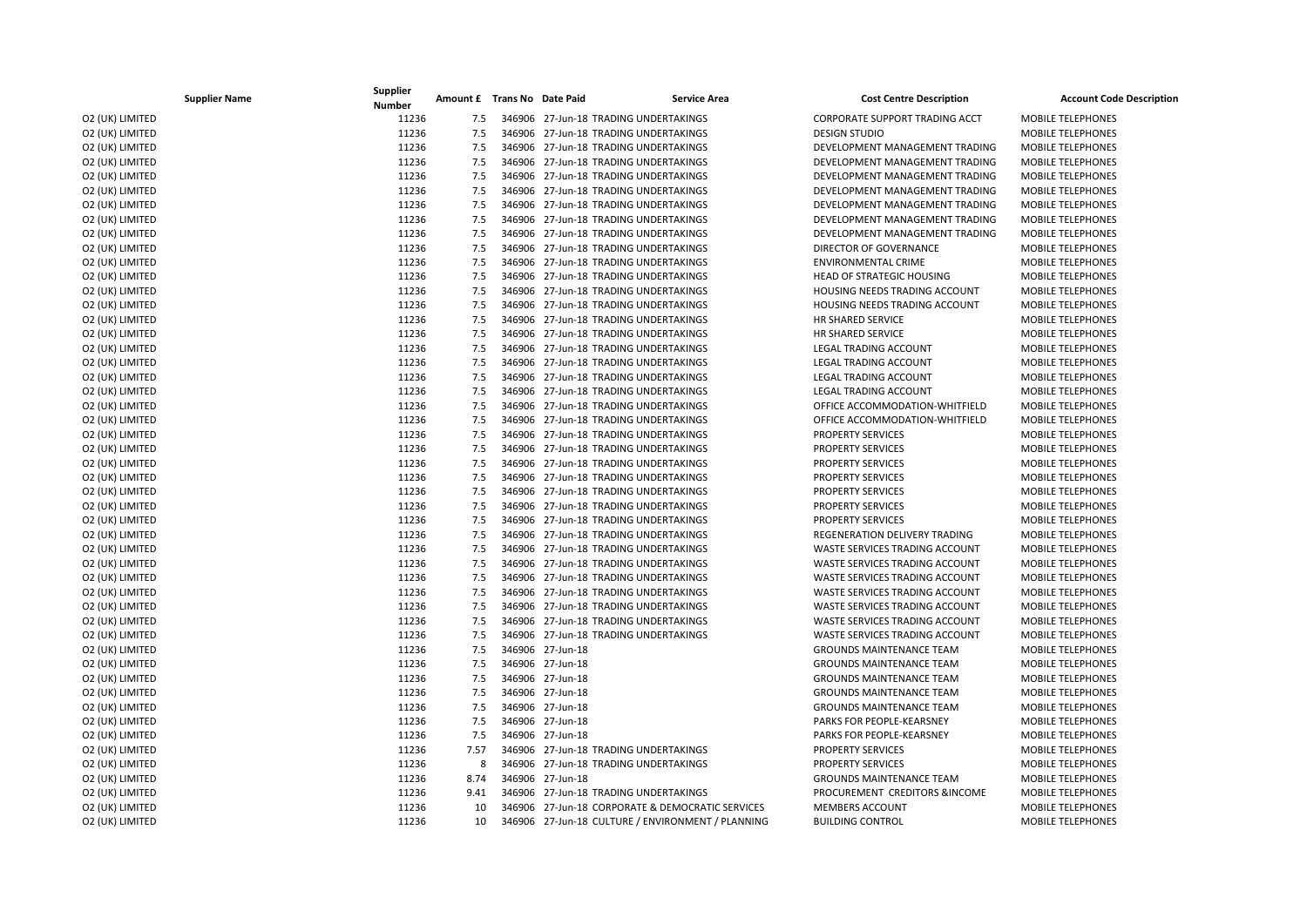|                 | <b>Supplier Name</b> | Supplier<br><b>Number</b> | Amount £ Trans No Date Paid |  | <b>Service Area</b>                               | <b>Cost Centre Description</b>            | <b>Account Code Description</b> |
|-----------------|----------------------|---------------------------|-----------------------------|--|---------------------------------------------------|-------------------------------------------|---------------------------------|
| O2 (UK) LIMITED |                      | 11236                     | 10                          |  | 346906 27-Jun-18 CULTURE / ENVIRONMENT / PLANNING | <b>CRIME AND DISORDER</b>                 | <b>MOBILE TELEPHONES</b>        |
| O2 (UK) LIMITED |                      | 11236                     | 10                          |  | 346906 27-Jun-18 CULTURE / ENVIRONMENT / PLANNING | <b>DOVER MUSEUM</b>                       | <b>MOBILE TELEPHONES</b>        |
| O2 (UK) LIMITED |                      | 11236                     | 10                          |  | 346906 27-Jun-18 CULTURE / ENVIRONMENT / PLANNING | <b>DOVER MUSEUM</b>                       | <b>MOBILE TELEPHONES</b>        |
| O2 (UK) LIMITED |                      | 11236                     | 10                          |  | 346906 27-Jun-18 CULTURE / ENVIRONMENT / PLANNING | WCLP-STAFF O/HEADS & SUN (E)              | MOBILE TELEPHONES               |
| O2 (UK) LIMITED |                      | 11236                     | 10                          |  | 346906 27-Jun-18 CULTURE / ENVIRONMENT / PLANNING | WHITE CLIFFS COUNTRYSIDE PROJ             | MOBILE TELEPHONES               |
| O2 (UK) LIMITED |                      | 11236                     | 10                          |  | 346906 27-Jun-18 CULTURE / ENVIRONMENT / PLANNING | WHITE CLIFFS COUNTRYSIDE PROJ             | <b>MOBILE TELEPHONES</b>        |
| O2 (UK) LIMITED |                      | 11236                     | 10                          |  | 346906 27-Jun-18 CULTURE / ENVIRONMENT / PLANNING | WHITE CLIFFS COUNTRYSIDE PROJ             | MOBILE TELEPHONES               |
| O2 (UK) LIMITED |                      | 11236                     | 10                          |  | 346906 27-Jun-18 CULTURE / ENVIRONMENT / PLANNING | WHITE CLIFFS COUNTRYSIDE PROJ             | <b>MOBILE TELEPHONES</b>        |
| O2 (UK) LIMITED |                      | 11236                     | 10                          |  | 346906 27-Jun-18 CULTURE / ENVIRONMENT / PLANNING | WHITE CLIFFS COUNTRYSIDE PROJ             | MOBILE TELEPHONES               |
| O2 (UK) LIMITED |                      | 11236                     | 10                          |  | 346906 27-Jun-18 TRADING UNDERTAKINGS             | ACCOUNTANCY TRADING ACCOUNT               | <b>MOBILE TELEPHONES</b>        |
| O2 (UK) LIMITED |                      | 11236                     | 10                          |  | 346906 27-Jun-18 TRADING UNDERTAKINGS             | CHIEF EXEC ADMIN TRADING ACCT             | <b>MOBILE TELEPHONES</b>        |
| O2 (UK) LIMITED |                      | 11236                     | 10                          |  | 346906 27-Jun-18 TRADING UNDERTAKINGS             | COMMUNITY AND ENGAGEMENT                  | MOBILE TELEPHONES               |
| O2 (UK) LIMITED |                      | 11236                     | 10                          |  | 346906 27-Jun-18 TRADING UNDERTAKINGS             | <b>COMMUNITY AND ENGAGEMENT</b>           | MOBILE TELEPHONES               |
| O2 (UK) LIMITED |                      | 11236                     | 10                          |  | 346906 27-Jun-18 TRADING UNDERTAKINGS             | <b>COMMUNITY AND ENGAGEMENT</b>           | <b>MOBILE TELEPHONES</b>        |
| O2 (UK) LIMITED |                      | 11236                     | 10                          |  | 346906 27-Jun-18 TRADING UNDERTAKINGS             | <b>CORPORATE SUPPORT TRADING ACCT</b>     | <b>MOBILE TELEPHONES</b>        |
| O2 (UK) LIMITED |                      | 11236                     | 10                          |  | 346906 27-Jun-18 TRADING UNDERTAKINGS             | <b>DEMOCRATIC SERVICES</b>                | MOBILE TELEPHONES               |
| O2 (UK) LIMITED |                      | 11236                     | 10                          |  | 346906 27-Jun-18 TRADING UNDERTAKINGS             | DEVELOPMENT MANAGEMENT TRADING            | MOBILE TELEPHONES               |
| O2 (UK) LIMITED |                      | 11236                     | 10                          |  | 346906 27-Jun-18 TRADING UNDERTAKINGS             | DEVELOPMENT MANAGEMENT TRADING            | <b>MOBILE TELEPHONES</b>        |
| O2 (UK) LIMITED |                      | 11236                     | 10                          |  | 346906 27-Jun-18 TRADING UNDERTAKINGS             | DEVELOPMENT MANAGEMENT TRADING            | MOBILE TELEPHONES               |
| O2 (UK) LIMITED |                      | 11236                     | 10                          |  | 346906 27-Jun-18 TRADING UNDERTAKINGS             | DIRECTOR OF ENV & CORP ASSETS             | <b>MOBILE TELEPHONES</b>        |
| O2 (UK) LIMITED |                      | 11236                     | 10                          |  | 346906 27-Jun-18 TRADING UNDERTAKINGS             | DIRECTOR OF FINANCE HSG & COM             | <b>MOBILE TELEPHONES</b>        |
| O2 (UK) LIMITED |                      | 11236                     | 10                          |  | 346906 27-Jun-18 TRADING UNDERTAKINGS             | <b>ENVIRONMENTAL CRIME</b>                | <b>MOBILE TELEPHONES</b>        |
| O2 (UK) LIMITED |                      | 11236                     | 10                          |  | 346906 27-Jun-18 TRADING UNDERTAKINGS             | <b>ENVIRONMENTAL HEALTH</b>               | MOBILE TELEPHONES               |
| O2 (UK) LIMITED |                      | 11236                     | 10                          |  | 346906 27-Jun-18 TRADING UNDERTAKINGS             | ENVIRONMENTAL HEALTH                      | MOBILE TELEPHONES               |
| O2 (UK) LIMITED |                      | 11236                     | 10                          |  | 346906 27-Jun-18 TRADING UNDERTAKINGS             | HEAD OF INWARD INVESTMENT                 | MOBILE TELEPHONES               |
| O2 (UK) LIMITED |                      | 11236                     | 10                          |  | 346906 27-Jun-18 TRADING UNDERTAKINGS             | HR SHARED SERVICE                         | <b>MOBILE TELEPHONES</b>        |
| O2 (UK) LIMITED |                      | 11236                     | 10                          |  | 346906 27-Jun-18 TRADING UNDERTAKINGS             | HR SHARED SERVICE                         | <b>MOBILE TELEPHONES</b>        |
| O2 (UK) LIMITED |                      | 11236                     | 10                          |  | 346906 27-Jun-18 TRADING UNDERTAKINGS             | HR SHARED SERVICE                         | <b>MOBILE TELEPHONES</b>        |
| O2 (UK) LIMITED |                      | 11236                     | 10                          |  | 346906 27-Jun-18 TRADING UNDERTAKINGS             | OFFICE ACCOMMODATION-WHITFIELD            | MOBILE TELEPHONES               |
| O2 (UK) LIMITED |                      | 11236                     | 10                          |  | 346906 27-Jun-18 TRADING UNDERTAKINGS             | PARKING OPERATIONS & ENFORCEMT            | <b>MOBILE TELEPHONES</b>        |
| O2 (UK) LIMITED |                      | 11236                     | 10                          |  | 346906 27-Jun-18 TRADING UNDERTAKINGS             | PARKING OPERATIONS & ENFORCEMT            | <b>MOBILE TELEPHONES</b>        |
| O2 (UK) LIMITED |                      | 11236                     | 10                          |  | 346906 27-Jun-18 TRADING UNDERTAKINGS             | PARKING OPERATIONS & ENFORCEMT            | <b>MOBILE TELEPHONES</b>        |
| O2 (UK) LIMITED |                      | 11236                     | 10                          |  | 346906 27-Jun-18 TRADING UNDERTAKINGS             | PARKING OPERATIONS & ENFORCEMT            | <b>MOBILE TELEPHONES</b>        |
| O2 (UK) LIMITED |                      | 11236                     | 10                          |  | 346906 27-Jun-18 TRADING UNDERTAKINGS             | PARKING OPERATIONS & ENFORCEMT            | MOBILE TELEPHONES               |
| O2 (UK) LIMITED |                      | 11236                     | 10                          |  | 346906 27-Jun-18 TRADING UNDERTAKINGS             | PARKING OPERATIONS & ENFORCEMT            | MOBILE TELEPHONES               |
| O2 (UK) LIMITED |                      | 11236                     | 10                          |  | 346906 27-Jun-18 TRADING UNDERTAKINGS             | <b>PARKING OPERATIONS &amp; ENFORCEMT</b> | <b>MOBILE TELEPHONES</b>        |
| O2 (UK) LIMITED |                      | 11236                     | 10                          |  | 346906 27-Jun-18 TRADING UNDERTAKINGS             | PARKING OPERATIONS & ENFORCEMT            | MOBILE TELEPHONES               |
| O2 (UK) LIMITED |                      | 11236                     | 10                          |  | 346906 27-Jun-18 TRADING UNDERTAKINGS             | PARKING OPERATIONS & ENFORCEMT            | <b>MOBILE TELEPHONES</b>        |
| O2 (UK) LIMITED |                      | 11236                     | 10                          |  | 346906 27-Jun-18 TRADING UNDERTAKINGS             | PARKING OPERATIONS & ENFORCEMT            | MOBILE TELEPHONES               |
| O2 (UK) LIMITED |                      | 11236                     | 10                          |  | 346906 27-Jun-18 TRADING UNDERTAKINGS             | PARKING OPERATIONS & ENFORCEMT            | <b>MOBILE TELEPHONES</b>        |
| O2 (UK) LIMITED |                      | 11236                     | 10                          |  | 346906 27-Jun-18 TRADING UNDERTAKINGS             | PARKING OPERATIONS & ENFORCEMT            | <b>MOBILE TELEPHONES</b>        |
| O2 (UK) LIMITED |                      | 11236                     | 10                          |  | 346906 27-Jun-18 TRADING UNDERTAKINGS             | PARKING OPERATIONS & ENFORCEMT            | <b>MOBILE TELEPHONES</b>        |
| O2 (UK) LIMITED |                      | 11236                     | 10                          |  | 346906 27-Jun-18 TRADING UNDERTAKINGS             | POLICY & LEADERSHIP SUPPORT               | <b>MOBILE TELEPHONES</b>        |
| O2 (UK) LIMITED |                      | 11236                     | 10                          |  | 346906 27-Jun-18 TRADING UNDERTAKINGS             | <b>PROPERTY SERVICES</b>                  | <b>MOBILE TELEPHONES</b>        |
| O2 (UK) LIMITED |                      | 11236                     | 10                          |  | 346906 27-Jun-18 TRADING UNDERTAKINGS             | <b>PROPERTY SERVICES</b>                  | <b>MOBILE TELEPHONES</b>        |
| O2 (UK) LIMITED |                      | 11236                     | 10                          |  | 346906 27-Jun-18 TRADING UNDERTAKINGS             | <b>PROPERTY SERVICES</b>                  | MOBILE TELEPHONES               |
| O2 (UK) LIMITED |                      | 11236                     | 10                          |  | 346906 27-Jun-18 TRADING UNDERTAKINGS             | <b>PROPERTY SERVICES</b>                  | <b>MOBILE TELEPHONES</b>        |
| O2 (UK) LIMITED |                      | 11236                     | 10                          |  | 346906 27-Jun-18 TRADING UNDERTAKINGS             | PROPERTY SERVICES                         | MOBILE TELEPHONES               |
| O2 (UK) LIMITED |                      | 11236                     | 10                          |  | 346906 27-Jun-18 TRADING UNDERTAKINGS             | <b>PROPERTY SERVICES</b>                  | MOBILE TELEPHONES               |
| O2 (UK) LIMITED |                      | 11236                     | 10                          |  | 346906 27-Jun-18 TRADING UNDERTAKINGS             | <b>PROPERTY SERVICES</b>                  | <b>MOBILE TELEPHONES</b>        |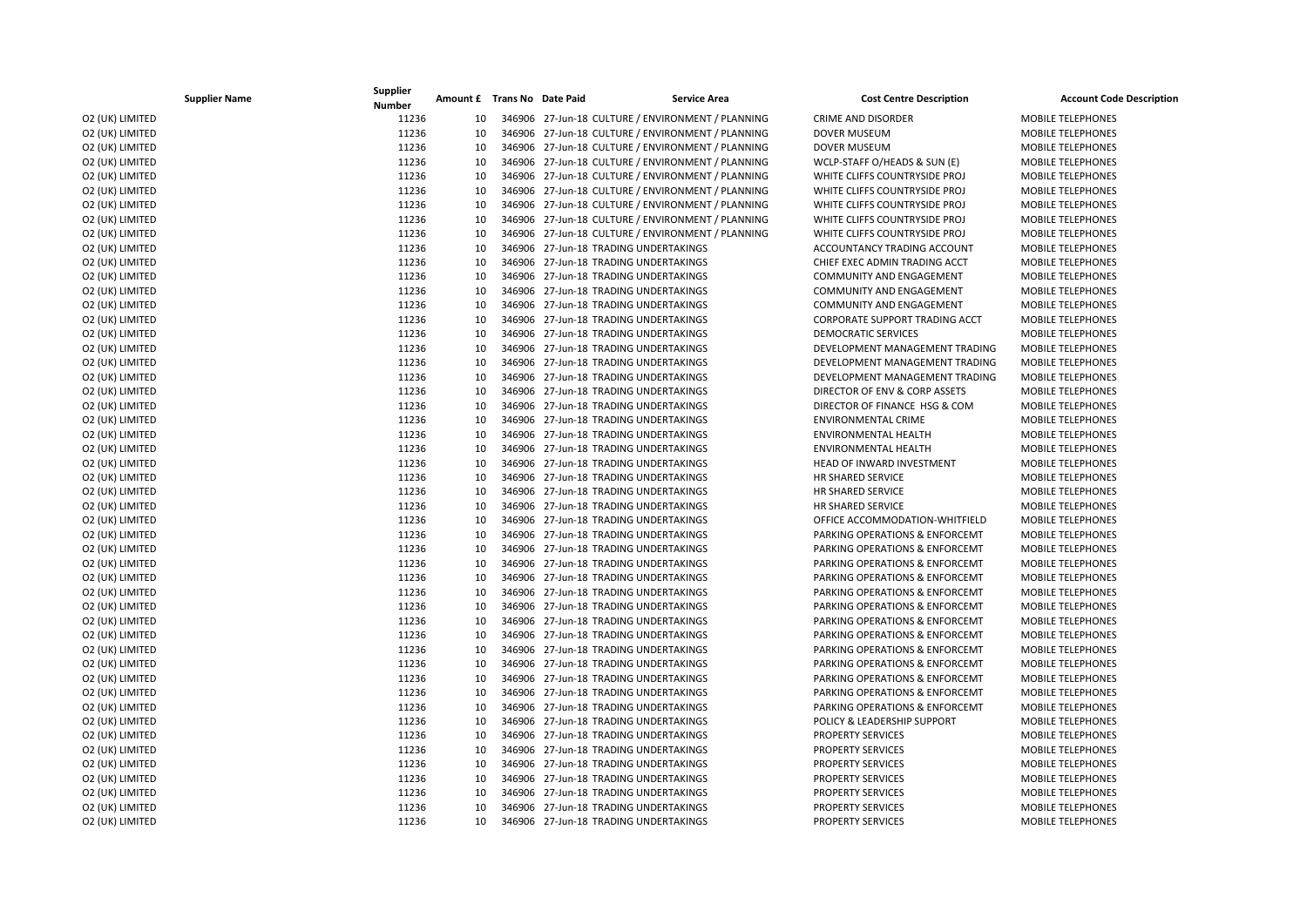| <b>Supplier Name</b>            | Supplier<br><b>Number</b> | Amount £ Trans No Date Paid |                          | <b>Service Area</b>                               | <b>Cost Centre Description</b>     | <b>Account Code Description</b> |
|---------------------------------|---------------------------|-----------------------------|--------------------------|---------------------------------------------------|------------------------------------|---------------------------------|
| O2 (UK) LIMITED                 | 11236                     | 10                          |                          | 346906 27-Jun-18 TRADING UNDERTAKINGS             | PROPERTY SERVICES                  | <b>MOBILE TELEPHONES</b>        |
| O2 (UK) LIMITED                 | 11236                     | 10                          |                          | 346906 27-Jun-18 TRADING UNDERTAKINGS             | REGENERATION DELIVERY TRADING      | <b>MOBILE TELEPHONES</b>        |
| O2 (UK) LIMITED                 | 11236                     | 10                          |                          | 346906 27-Jun-18 TRADING UNDERTAKINGS             | WASTE SERVICES TRADING ACCOUNT     | <b>MOBILE TELEPHONES</b>        |
| O2 (UK) LIMITED                 | 11236                     | 10                          | 346906 27-Jun-18         |                                                   | <b>COMMUNITY HOUSING FUND</b>      | <b>MOBILE TELEPHONES</b>        |
| O2 (UK) LIMITED                 | 11236                     | 10                          | 346906 27-Jun-18         |                                                   | DUNGENESS (EDF ENERGY)             | <b>MOBILE TELEPHONES</b>        |
| O2 (UK) LIMITED                 | 11236                     | 10                          | 346906 27-Jun-18         |                                                   | <b>GROUNDS MAINTENANCE TEAM</b>    | <b>MOBILE TELEPHONES</b>        |
| O2 (UK) LIMITED                 | 11236                     | 10                          | 346906 27-Jun-18         |                                                   | <b>GROUNDS MAINTENANCE TEAM</b>    | MOBILE TELEPHONES               |
| O2 (UK) LIMITED                 | 11236                     | 10                          | 346906 27-Jun-18         |                                                   | HEAD OF PARKS AND OPEN SPACES      | <b>MOBILE TELEPHONES</b>        |
| O2 (UK) LIMITED                 | 11236                     | 10                          | 346906 27-Jun-18         |                                                   | <b>KENT HOME CHOICE</b>            | <b>MOBILE TELEPHONES</b>        |
| O2 (UK) LIMITED                 | 11236                     | 10.08                       |                          | 346906 27-Jun-18 TRADING UNDERTAKINGS             | <b>REGULATORY SERVICES</b>         | <b>MOBILE TELEPHONES</b>        |
| O2 (UK) LIMITED                 | 11236                     | 10.14                       |                          | 346906 27-Jun-18 TRADING UNDERTAKINGS             | <b>PROPERTY SERVICES</b>           | <b>MOBILE TELEPHONES</b>        |
| O2 (UK) LIMITED                 | 11236                     | 10.19                       | 346906 27-Jun-18         |                                                   | DUNGENESS (EDF ENERGY)             | MOBILE TELEPHONES               |
| O2 (UK) LIMITED                 | 11236                     | 10.23                       |                          | 346906 27-Jun-18 TRADING UNDERTAKINGS             | PARKING OPERATIONS & ENFORCEMT     | MOBILE TELEPHONES               |
| O2 (UK) LIMITED                 | 11236                     | 10.3                        | 346906 27-Jun-18         |                                                   | <b>KENT HOME CHOICE</b>            | <b>MOBILE TELEPHONES</b>        |
| O2 (UK) LIMITED                 | 11236                     | 10.32                       |                          | 346906 27-Jun-18 TRADING UNDERTAKINGS             | PARKING OPERATIONS & ENFORCEMT     | <b>MOBILE TELEPHONES</b>        |
| O2 (UK) LIMITED                 | 11236                     | 10.34                       |                          | 346906 27-Jun-18 CULTURE / ENVIRONMENT / PLANNING | <b>DOVER MUSEUM</b>                | <b>MOBILE TELEPHONES</b>        |
| O2 (UK) LIMITED                 | 11236                     | 10.41                       | 346906 27-Jun-18         |                                                   | PARKS FOR PEOPLE-KEARSNEY          | MOBILE TELEPHONES               |
| O2 (UK) LIMITED                 | 11236                     | 10.53                       |                          | 346906 27-Jun-18 TRADING UNDERTAKINGS             | <b>PROPERTY SERVICES</b>           | <b>MOBILE TELEPHONES</b>        |
| O2 (UK) LIMITED                 | 11236                     | 11.97                       |                          | 346906 27-Jun-18 CULTURE / ENVIRONMENT / PLANNING | <b>BUILDING CONTROL</b>            | MOBILE TELEPHONES               |
| O2 (UK) LIMITED                 | 11236                     | 13.23                       |                          | 346906 27-Jun-18 TRADING UNDERTAKINGS             | PROPERTY SERVICES                  | <b>MOBILE TELEPHONES</b>        |
| O2 (UK) LIMITED                 | 11236                     | 15                          |                          | 346906 27-Jun-18 TRADING UNDERTAKINGS             | DIRECTOR OF ENV & CORP ASSETS      | <b>MOBILE TELEPHONES</b>        |
| O2 (UK) LIMITED                 | 11236                     | 18.4                        |                          | 346906 27-Jun-18 TRADING UNDERTAKINGS             | COMMUNITY AND ENGAGEMENT           | <b>MOBILE TELEPHONES</b>        |
| O2 (UK) LIMITED                 | 11236                     | 20                          |                          | 346906 27-Jun-18 TRADING UNDERTAKINGS             | <b>DEMOCRATIC SERVICES</b>         | <b>MOBILE TELEPHONES</b>        |
| O2 (UK) LIMITED                 | 11236                     | 23.95                       | 346906 27-Jun-18         |                                                   | DUNGENESS (EDF ENERGY)             | <b>MOBILE TELEPHONES</b>        |
| DOVER COUNSELLING CENTRE        | 7300                      | 350                         |                          | 346036 06-Jun-18 TRADING UNDERTAKINGS             | HR SHARED SERVICE                  | OCCUPATIONAL HEALTH COSTS       |
| PAM OCCUPATIONAL HEALTH         | 47246                     | 700                         |                          | 346852 27-Jun-18 TRADING UNDERTAKINGS             | SHARED HR TRAINING & PROJECTS      | OCCUPATIONAL HEALTH COSTS       |
| PAM OCCUPATIONAL HEALTH         | 47246                     | 1849.5                      |                          | 346852 27-Jun-18 TRADING UNDERTAKINGS             | SHARED HR TRAINING & PROJECTS      | OCCUPATIONAL HEALTH COSTS       |
| DAISY COMMUNICATIONS LTD        | 40359                     | 13.99                       |                          | 346381 13-Jun-18 CULTURE / ENVIRONMENT / PLANNING | <b>COAST PROTECTION</b>            | <b>OFFICE TELEPHONES</b>        |
| DAISY COMMUNICATIONS LTD        | 40359                     | 13.99                       |                          | 346381 13-Jun-18 CULTURE / ENVIRONMENT / PLANNING | PORT HEALTH                        | <b>OFFICE TELEPHONES</b>        |
| DAISY COMMUNICATIONS LTD        | 40359                     | 16.74                       |                          | 346381 13-Jun-18 TRADING UNDERTAKINGS             | OFFICE ACCOMMODATION-WHITFIELD     | <b>OFFICE TELEPHONES</b>        |
| DAISY COMMUNICATIONS LTD        | 40359                     | 19.63                       |                          | 346381 13-Jun-18 CULTURE / ENVIRONMENT / PLANNING | <b>GRAND SHAFT-WESTERN HEIGHTS</b> | <b>OFFICE TELEPHONES</b>        |
| DAISY COMMUNICATIONS LTD        | 40359                     | 27.97                       |                          | 346381 13-Jun-18 CULTURE / ENVIRONMENT / PLANNING | DOVER MUSEUM                       | <b>OFFICE TELEPHONES</b>        |
| DAISY COMMUNICATIONS LTD        | 40359                     | 52.42                       |                          | 346381 13-Jun-18 CULTURE / ENVIRONMENT / PLANNING | <b>DEAL PIER</b>                   | <b>OFFICE TELEPHONES</b>        |
| DAISY COMMUNICATIONS LTD        | 40359                     | 102.11                      |                          | 346381 13-Jun-18 CULTURE / ENVIRONMENT / PLANNING | WHITE CLIFFS COUNTRYSIDE PROJ      | OFFICE TELEPHONES               |
| DAISY COMMUNICATIONS LTD        | 40359                     | 119.22                      |                          | 346381 13-Jun-18 TRADING UNDERTAKINGS             | PARKING SERVICE ADMINISTRATION     | <b>OFFICE TELEPHONES</b>        |
| <b>DAISY COMMUNICATIONS LTD</b> | 40359                     | 120.47                      |                          | 346381 13-Jun-18 CENTRAL SERVICES                 | <b>EMERGENCY PLANNING</b>          | <b>OFFICE TELEPHONES</b>        |
| DAISY COMMUNICATIONS LTD        | 40359                     | 125.91                      |                          | 346381 13-Jun-18 TRADING UNDERTAKINGS             | OFFICE TELEPHONES HLDG ACCOUNT     | <b>OFFICE TELEPHONES</b>        |
| <b>DAISY COMMUNICATIONS LTD</b> | 40359                     | 127.52                      |                          | 346381 13-Jun-18 CULTURE / ENVIRONMENT / PLANNING | <b>DOVER MUSEUM</b>                | <b>OFFICE TELEPHONES</b>        |
| DAISY COMMUNICATIONS LTD        | 40359                     | 153.79                      |                          | 346381 13-Jun-18 CULTURE / ENVIRONMENT / PLANNING | <b>DOVER MUSEUM</b>                | <b>OFFICE TELEPHONES</b>        |
| HM REVENUE & CUSTOMS            | 6622                      | 28662.5                     |                          | 346203 06-Jun-18 SUNDRY / HOLDING                 | CONTRACTORS                        | PAYMENTS MADE-RE CURRENT YR     |
| DIXON SEARLE LLP                | 50274                     | 2750                        |                          | 345733 06-Jun-18 CULTURE / ENVIRONMENT / PLANNING | DEVELOPMENT MANAGEMENT             | PLAN RECHARGEABLE CONSULTANCY   |
| NEOPOST LIMITED                 | 10097                     | 6000                        |                          | 346045 06-Jun-18 TRADING UNDERTAKINGS             | MAIL ROOM POSTAGE ACCOUNT          | <b>POSTAGES</b>                 |
| A R ADAMS & SONS (PRINTERS) LTD | 5615                      | 280                         | 346105 13-Jun-18         |                                                   | <b>COMMUNITY HOUSING FUND</b>      | PRINTING FROM EXTERNAL PRINTER  |
| A R ADAMS & SONS (PRINTERS) LTD | 5615                      | 1095                        |                          | 345944 06-Jun-18 CULTURE / ENVIRONMENT / PLANNING | <b>DOVER MUSEUM</b>                | PRINTING FROM EXTERNAL PRINTER  |
| A R ADAMS & SONS (PRINTERS) LTD | 5615                      | 1549                        |                          | 346883 27-Jun-18 TRADING UNDERTAKINGS             | PRINT UNIT TRADING ACCOUNT         | PRINTING FROM EXTERNAL PRINTER  |
| ELECTORAL REFORM SERVICES       | 34977                     | 378                         |                          | 346332 13-Jun-18 CENTRAL SERVICES                 | ELECTORAL REGISTRATION             | PRINTING FROM EXTERNAL PRINTER  |
| <b>RK GRAPHICS LTD</b>          | 6011                      | 720                         |                          | 346102 06-Jun-18 CULTURE / ENVIRONMENT / PLANNING | WHITE CLIFFS COUNTRYSIDE PROJ      | PRINTING FROM EXTERNAL PRINTER  |
| <b>STEVE MARSH DESIGN</b>       | 48469                     | 6269                        |                          | 346042 06-Jun-18 CULTURE / ENVIRONMENT / PLANNING | <b>DOVER MUSEUM</b>                | PRINTING FROM EXTERNAL PRINTER  |
| BENENDEN HEALTHCARE SOCIETY     | 36789                     | 24285.3                     |                          | 346749 20-Jun-18 TRADING UNDERTAKINGS             | HUMAN RESOURCES TRADING ACCT       | PRIVATE MEDICAL INSURANCE       |
| AIREY MILLER LTD                | 52363                     | 3300                        | 346964 27-Jun-18 CAPITAL |                                                   | SOCIAL HSG-CAP PRELIM COSTS        | PROFESSIONAL & AGENCY FEES      |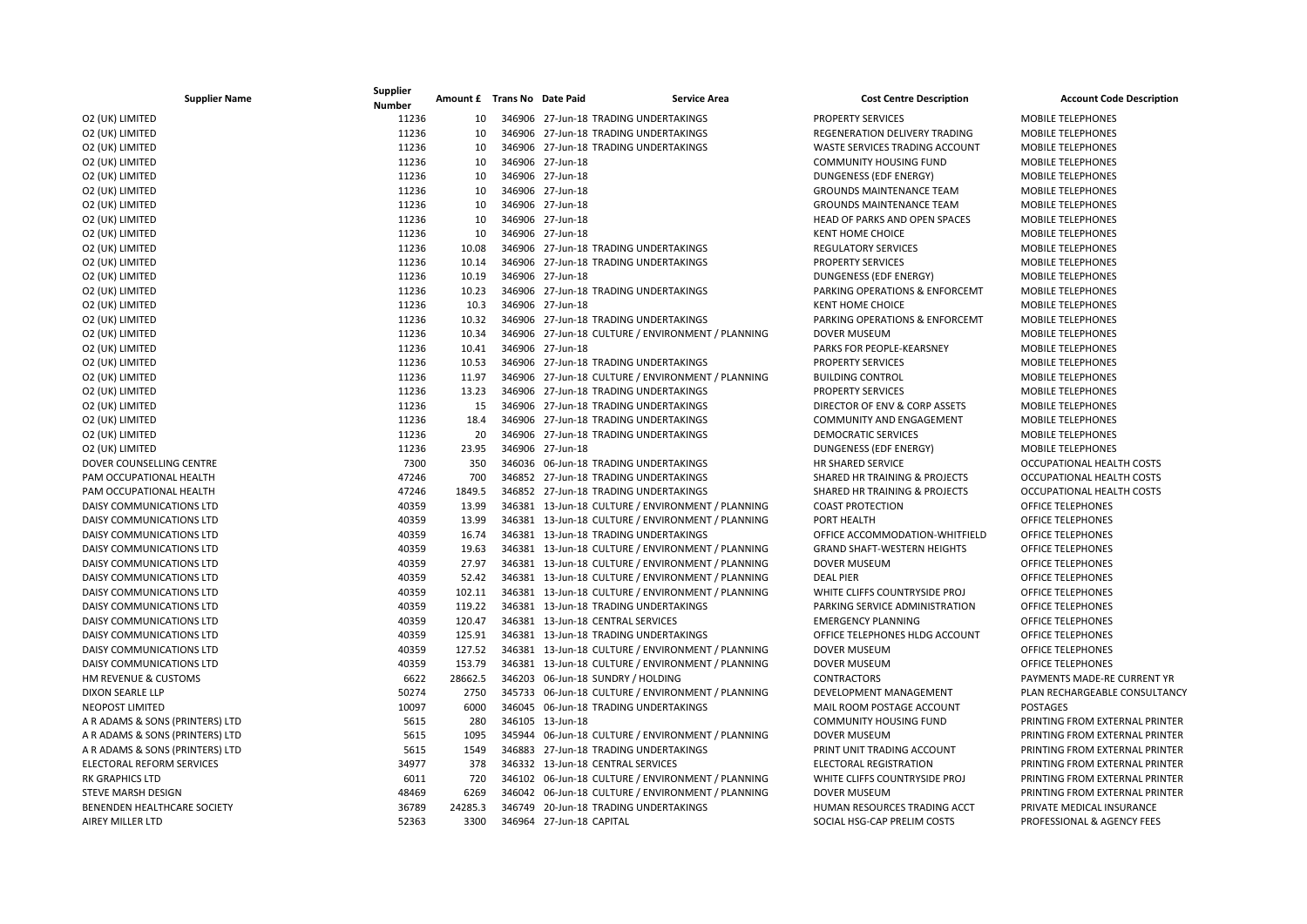| <b>Supplier Name</b>                       | Supplier<br><b>Number</b> | Amount £ Trans No Date Paid | <b>Service Area</b>                               | <b>Cost Centre Description</b>   | <b>Account Code Description</b>       |
|--------------------------------------------|---------------------------|-----------------------------|---------------------------------------------------|----------------------------------|---------------------------------------|
| <b>AIREY MILLER LTD</b>                    | 52363                     | 10983.5                     | 346938 27-Jun-18 CAPITAL                          | SOCIAL HSG-CAP PRELIM COSTS      | PROFESSIONAL & AGENCY FEES            |
| <b>AIREY MILLER LTD</b>                    | 52363                     | 15888.5                     | 346078 06-Jun-18 CAPITAL                          | SOCIAL HSG-CAP PRELIM COSTS      | PROFESSIONAL & AGENCY FEES            |
| <b>AVANTI ARCHITECTS</b>                   | 52362                     | 30320                       | 346099 06-Jun-18                                  | PIS EXT SUPP-SNELGROVE/WM MUGE   | PROFESSIONAL & AGENCY FEES            |
| <b>BARTON FIELD FARM EQUESTRIAN CENTRE</b> | 50647                     | 321                         | 346163 06-Jun-18                                  | <b>INSPIRE FUND</b>              | <b>PROFESSIONAL &amp; AGENCY FEES</b> |
| <b>BRAMLEY ASSOCIATES</b>                  | 43592                     | 1180                        | 346399 20-Jun-18                                  | PARKS FOR PEOPLE-KEARSNEY        | PROFESSIONAL & AGENCY FEES            |
| CABOODLE TECHNOLOGY LIMITED                | 52185                     | 300                         | 346732 20-Jun-18 TRADING UNDERTAKINGS             | HUMAN RESOURCES TRADING ACCT     | PROFESSIONAL & AGENCY FEES            |
| CABOODLE TECHNOLOGY LIMITED                | 52185                     | 300                         | 346730 20-Jun-18 TRADING UNDERTAKINGS             | HUMAN RESOURCES TRADING ACCT     | PROFESSIONAL & AGENCY FEES            |
| CABOODLE TECHNOLOGY LIMITED                | 52185                     | 300                         | 346731 20-Jun-18 TRADING UNDERTAKINGS             | HUMAN RESOURCES TRADING ACCT     | PROFESSIONAL & AGENCY FEES            |
| CABOODLE TECHNOLOGY LIMITED                | 52185                     | 300                         | 346733 20-Jun-18 TRADING UNDERTAKINGS             | HUMAN RESOURCES TRADING ACCT     | PROFESSIONAL & AGENCY FEES            |
| DOVER ARTS DEVELOPMENT LTD                 | 29872                     | 405                         | 346502 13-Jun-18                                  | ARTS COUNCIL FUND-KEARSNEY PRK   | PROFESSIONAL & AGENCY FEES            |
| DOVER ARTS DEVELOPMENT LTD                 | 29872                     | 600                         | 346498 13-Jun-18                                  | ARTS COUNCIL FUND-KEARSNEY PRK   | PROFESSIONAL & AGENCY FEES            |
| DOVER ARTS DEVELOPMENT LTD                 | 29872                     | 900                         | 346501 13-Jun-18                                  | ARTS COUNCIL FUND-KEARSNEY PRK   | PROFESSIONAL & AGENCY FEES            |
| HANNAH MOLYNEUX                            | 41559                     | 1005                        | 346677 20-Jun-18 CULTURE / ENVIRONMENT / PLANNING | DOVER MUSEUM SCHOOLS             | PROFESSIONAL & AGENCY FEES            |
| <b>HON LIMITED</b>                         | 17650                     | 1500                        | 345976 13-Jun-18                                  | <b>KENT HOME CHOICE</b>          | PROFESSIONAL & AGENCY FEES            |
| <b>HQN LIMITED</b>                         | 17650                     | 2250                        | 345945 06-Jun-18                                  | <b>KENT HOME CHOICE</b>          | PROFESSIONAL & AGENCY FEES            |
| KIC THEATRE COMPANY                        | 10236                     | 96                          | 346675 20-Jun-18 CULTURE / ENVIRONMENT / PLANNING | DOVER MUSEUM SCHOOLS             | PROFESSIONAL & AGENCY FEES            |
| KIC THEATRE COMPANY                        | 10236                     | 697.5                       | 346675 20-Jun-18 CULTURE / ENVIRONMENT / PLANNING | <b>DOVER MUSEUM SCHOOLS</b>      | PROFESSIONAL & AGENCY FEES            |
| <b>KPA</b>                                 | 52155                     | 1960                        | 346101 06-Jun-18 CAPITAL                          | DOVER LEISURE CTR-NEW FACILITY   | PROFESSIONAL & AGENCY FEES            |
| <b>MARTIN CROWTHER</b>                     | 51419                     | 1190                        | 346676 20-Jun-18 CULTURE / ENVIRONMENT / PLANNING | DOVER MUSEUM SCHOOLS             | PROFESSIONAL & AGENCY FEES            |
| <b>SKILL HORIZONS</b>                      | 49489                     | 864                         | 346170 06-Jun-18                                  | <b>INSPIRE FUND</b>              | PROFESSIONAL & AGENCY FEES            |
| <b>STORETEC SERVICES LTD</b>               | 52349                     | 1195.6                      | 346494 13-Jun-18 UNAPPORTIONABLE OVERHEADS        | <b>ICT-SMALL PROJECTS</b>        | PROFESSIONAL & AGENCY FEES            |
| <b>SUN JESTER</b>                          | 32044                     | 900                         | 346678 20-Jun-18 CULTURE / ENVIRONMENT / PLANNING | <b>DOVER MUSEUM</b>              | PROFESSIONAL & AGENCY FEES            |
| THE ALKHAM VALLEY COMMUNITY PROJECT AND    | 47579                     | 269                         | 346426 13-Jun-18                                  | <b>INSPIRE FUND</b>              | PROFESSIONAL & AGENCY FEES            |
| TLJ PLANNING CONSULTANCY                   | 47154                     | 755                         | 345844 06-Jun-18 CULTURE / ENVIRONMENT / PLANNING | DEVELOPMENT MANAGEMENT           | PROFESSIONAL & AGENCY FEES            |
| TM CONTRACT SERVICES LTD                   | 51462                     | 13810                       | 346929 27-Jun-18 CAPITAL                          | PARKS FOR PEOPLE-KEARSNEY        | PROFESSIONAL & AGENCY FEES            |
| TM CONTRACT SERVICES LTD                   | 51462                     | 18755                       | 346929 27-Jun-18 CAPITAL                          | PARKS FOR PEOPLE-KEARSNEY        | PROFESSIONAL & AGENCY FEES            |
| <b>VLH ASSOCIATES</b>                      | 36533                     | 3387                        | 346095 06-Jun-18 CULTURE / ENVIRONMENT / PLANNING | DEVELOPMENT MANAGEMENT           | PROFESSIONAL & AGENCY FEES            |
| VPS (UK) LIMITED                           | 52495                     | 319.03                      | 346904 27-Jun-18 CULTURE / ENVIRONMENT / PLANNING | MISC PROPERTIES-GENERAL          | PROFESSIONAL & AGENCY FEES            |
| THE ACCOMMODATION SHOP                     | 38350                     | 1800                        | 346752 20-Jun-18 SUNDRY / HOLDING                 | <b>KCC SP RENT DEPOSITS</b>      | PURC GOODS EQPT VEHICLES              |
| <b>WOODCRAFT UK</b>                        | 42627                     | 866                         | 346376 13-Jun-18 SUNDRY / HOLDING                 | <b>MEMORIAL BENCHES</b>          | PURC GOODS EQPT VEHICLES              |
| <b>WOODCRAFT UK</b>                        | 42627                     | 866                         | 346374 13-Jun-18 SUNDRY / HOLDING                 | <b>MEMORIAL BENCHES</b>          | PURC GOODS EQPT VEHICLES              |
| <b>WOODCRAFT UK</b>                        | 42627                     | 955.2                       | 346375 13-Jun-18 SUNDRY / HOLDING                 | <b>MEMORIAL BENCHES</b>          | PURC GOODS EQPT VEHICLES              |
| <b>WOODCRAFT UK</b>                        | 42627                     | 994.4                       | 346377 13-Jun-18 SUNDRY / HOLDING                 | <b>MEMORIAL BENCHES</b>          | PURC GOODS EQPT VEHICLES              |
| <b>WOODCRAFT UK</b>                        | 42627                     | 1066.2                      | 346404 13-Jun-18 SUNDRY / HOLDING                 | <b>MEMORIAL BENCHES</b>          | PURC GOODS EQPT VEHICLES              |
| VEOLIA ENVIRONMENTAL SERVICES (UK) PLC     | 38145                     | 9317.33                     | 346080 06-Jun-18 CULTURE / ENVIRONMENT / PLANNING | <b>REFUSE COLLECTION</b>         | PURCHASE OF MATERIALS                 |
| HARMER & SONS GROUND MAINTENANCE           | 50276                     | 1165.3                      | 346952 27-Jun-18                                  | <b>GROUNDS MAINTENANCE TEAM</b>  | <b>REFUSE COLLECTION</b>              |
| <b>RICARDO-AEA LTD</b>                     | 46058                     | 1921.5                      | 346699 20-Jun-18 CULTURE / ENVIRONMENT / PLANNING | SHEPWAY WASTE CONTRIBUTION       | <b>REFUSE COLLECTION</b>              |
| VEOLIA ENVIRONMENTAL SERVICES (UK) PLC     | 38145                     | 551.9                       | 346680 20-Jun-18 TRADING UNDERTAKINGS             | OFFICE ACCOMMODATION-WHITFIELD   | <b>REFUSE COLLECTION</b>              |
| VEOLIA ENVIRONMENTAL SERVICES (UK) PLC     | 38145                     | 600                         | 346092 06-Jun-18 CULTURE / ENVIRONMENT / PLANNING | SHEPWAY WASTE CONTRIBUTION       | <b>REFUSE COLLECTION</b>              |
| VEOLIA ENVIRONMENTAL SERVICES (UK) PLC     | 38145                     | 711.96                      | 346702 20-Jun-18 CULTURE / ENVIRONMENT / PLANNING | SHEPWAY WASTE CONTRIBUTION       | <b>REFUSE COLLECTION</b>              |
| VEOLIA ENVIRONMENTAL SERVICES (UK) PLC     | 38145                     | 1078.81                     | 346958 27-Jun-18                                  | <b>GROUNDS MAINTENANCE TEAM</b>  | <b>REFUSE COLLECTION</b>              |
| VEOLIA ENVIRONMENTAL SERVICES (UK) PLC     | 38145                     | 4567.98                     | 346080 06-Jun-18 CULTURE / ENVIRONMENT / PLANNING | <b>REFUSE COLLECTION</b>         | <b>REFUSE COLLECTION</b>              |
| VEOLIA ENVIRONMENTAL SERVICES (UK) PLC     | 38145                     | 24446.15                    | 346080 06-Jun-18 CULTURE / ENVIRONMENT / PLANNING | SHEPWAY WASTE CONTRIBUTION       | <b>REFUSE COLLECTION</b>              |
| VEOLIA ENVIRONMENTAL SERVICES (UK) PLC     | 38145                     | 83100                       | 346703 20-Jun-18 CULTURE / ENVIRONMENT / PLANNING | <b>REFUSE COLLECTION</b>         | <b>REFUSE COLLECTION</b>              |
| VEOLIA ENVIRONMENTAL SERVICES (UK) PLC     | 38145                     | 90377.55                    | 346703 20-Jun-18 CULTURE / ENVIRONMENT / PLANNING | SHEPWAY WASTE CONTRIBUTION       | <b>REFUSE COLLECTION</b>              |
| VEOLIA ENVIRONMENTAL SERVICES (UK) PLC     | 38145                     | 289126.29                   | 346703 20-Jun-18 CULTURE / ENVIRONMENT / PLANNING | SHEPWAY WASTE CONTRIBUTION       | <b>REFUSE COLLECTION</b>              |
| COBALT TELEPHONE TECHNOLOGIES              | 39216                     | 654.13                      | 346339 20-Jun-18 HIGHWAYS / ROADS / TRANSPORT     | <b>ON-STREET PARKING</b>         | REIMBURSE RINGO FEES COLLECTED        |
| <b>COBALT TELEPHONE TECHNOLOGIES</b>       | 39216                     | 2616.54                     | 346339 20-Jun-18 HIGHWAYS / ROADS / TRANSPORT     | OFF STREET CAR PARKS             | REIMBURSE RINGO FEES COLLECTED        |
| <b>DAYTRAD</b>                             | 50533                     | 4646.9                      | 346915 27-Jun-18 CAPITAL                          | <b>DISABLED FACILITIES GRANT</b> | <b>RENOVATION GRANTS</b>              |
| <b>DAYTRAD</b>                             | 50533                     | 6981.78                     | 346982 27-Jun-18 CAPITAL                          | <b>DISABLED FACILITIES GRANT</b> | <b>RENOVATION GRANTS</b>              |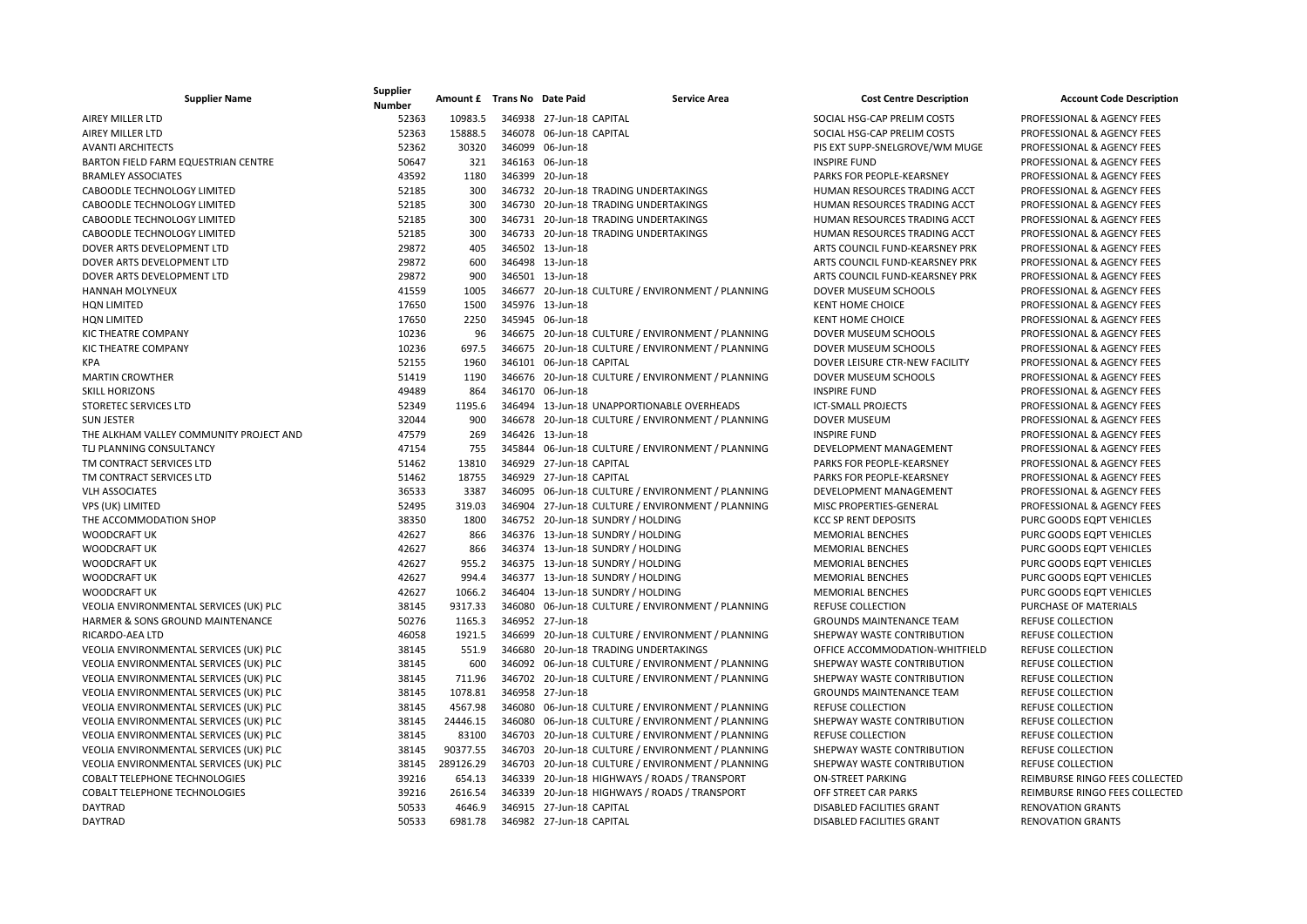| <b>Supplier Name</b>                    | Supplier<br>Number | Amount £ Trans No Date Paid | <b>Service Area</b>                               | <b>Cost Centre Description</b>   | <b>Account Code Description</b> |
|-----------------------------------------|--------------------|-----------------------------|---------------------------------------------------|----------------------------------|---------------------------------|
| <b>DAYTRAD</b>                          | 50533              | 7123.89                     | 346710 20-Jun-18 CAPITAL                          | <b>DISABLED FACILITIES GRANT</b> | <b>RENOVATION GRANTS</b>        |
| DCB (KENT) LIMITED                      | 48047              | 5363.38                     | 346909 27-Jun-18 CAPITAL                          | <b>DISABLED FACILITIES GRANT</b> | <b>RENOVATION GRANTS</b>        |
| <b>DOLPHIN LIFTS KENT</b>               | 15522              | 396.98                      | 346715 20-Jun-18 CAPITAL                          | <b>DISABLED FACILITIES GRANT</b> | <b>RENOVATION GRANTS</b>        |
| <b>DOLPHIN LIFTS KENT</b>               | 15522              | 2700                        | 346981 27-Jun-18 CAPITAL                          | <b>DISABLED FACILITIES GRANT</b> | <b>RENOVATION GRANTS</b>        |
| <b>DOLPHIN LIFTS KENT</b>               | 15522              | 7603.02                     | 346714 20-Jun-18 CAPITAL                          | DISABLED FACILITIES GRANT        | <b>RENOVATION GRANTS</b>        |
| <b>GREGORY (KENT) LTD</b>               | 52051              | 4444.26                     | 346751 20-Jun-18 CAPITAL                          | <b>DISABLED FACILITIES GRANT</b> | <b>RENOVATION GRANTS</b>        |
| PEABODY SOUTH EAST LTD                  | 52425              | 254.82                      | 346055 06-Jun-18 CAPITAL                          | <b>DISABLED FACILITIES GRANT</b> | <b>RENOVATION GRANTS</b>        |
| PEABODY SOUTH EAST LTD                  | 52425              | 625                         | 346048 06-Jun-18 CAPITAL                          | DISABLED FACILITIES GRANT        | <b>RENOVATION GRANTS</b>        |
| PEABODY SOUTH EAST LTD                  | 52425              | 641.27                      | 346913 27-Jun-18 CAPITAL                          | DISABLED FACILITIES GRANT        | <b>RENOVATION GRANTS</b>        |
| PEABODY SOUTH EAST LTD                  | 52425              | 662.53                      | 346713 20-Jun-18 CAPITAL                          | DISABLED FACILITIES GRANT        | <b>RENOVATION GRANTS</b>        |
| PEABODY SOUTH EAST LTD                  | 52425              | 713.18                      | 346660 20-Jun-18 CAPITAL                          | <b>DISABLED FACILITIES GRANT</b> | <b>RENOVATION GRANTS</b>        |
| PEABODY SOUTH EAST LTD                  | 52425              | 740.14                      | 346914 27-Jun-18 CAPITAL                          | DISABLED FACILITIES GRANT        | <b>RENOVATION GRANTS</b>        |
| PEABODY SOUTH EAST LTD                  | 52425              | 966                         | 346711 20-Jun-18 CAPITAL                          | <b>DISABLED FACILITIES GRANT</b> | <b>RENOVATION GRANTS</b>        |
| PEABODY SOUTH EAST LTD                  | 52425              | 983.81                      | 346712 20-Jun-18 CAPITAL                          | DISABLED FACILITIES GRANT        | <b>RENOVATION GRANTS</b>        |
| PEABODY SOUTH EAST LTD                  | 52425              | 985.91                      | 346753 20-Jun-18 CAPITAL                          | <b>DISABLED FACILITIES GRANT</b> | <b>RENOVATION GRANTS</b>        |
| PEABODY SOUTH EAST LTD                  | 52425              | 1025.95                     | 346054 06-Jun-18 CAPITAL                          | DISABLED FACILITIES GRANT        | <b>RENOVATION GRANTS</b>        |
| PEABODY SOUTH EAST LTD                  | 52425              | 1050.91                     | 346049 06-Jun-18 CAPITAL                          | DISABLED FACILITIES GRANT        | <b>RENOVATION GRANTS</b>        |
| PEABODY SOUTH EAST LTD                  | 52425              | 1280.88                     | 346983 27-Jun-18 CAPITAL                          | DISABLED FACILITIES GRANT        | <b>RENOVATION GRANTS</b>        |
| PEABODY SOUTH EAST LTD                  | 52425              | 1332.24                     | 346659 20-Jun-18 CAPITAL                          | DISABLED FACILITIES GRANT        | <b>RENOVATION GRANTS</b>        |
| PEABODY SOUTH EAST LTD                  | 52425              | 5000                        | 346343 13-Jun-18 CAPITAL                          | DISABLED FACILITIES GRANT        | <b>RENOVATION GRANTS</b>        |
| PEABODY SOUTH EAST LTD                  | 52425              | 5266.43                     | 346912 27-Jun-18 CAPITAL                          | DISABLED FACILITIES GRANT        | <b>RENOVATION GRANTS</b>        |
| SHELFSIDE BUILDING & MAINTENANCE        | 51281              | 4528.99                     | 346051 06-Jun-18 CAPITAL                          | DISABLED FACILITIES GRANT        | <b>RENOVATION GRANTS</b>        |
| <b>STRETTON &amp; LANG BUILDERS LTD</b> | 10337              | 3000                        | 346910 27-Jun-18 CAPITAL                          | DISABLED FACILITIES GRANT        | <b>RENOVATION GRANTS</b>        |
| STRETTON & LANG BUILDERS LTD            | 10337              | 5168                        | 346661 20-Jun-18 CAPITAL                          | DISABLED FACILITIES GRANT        | <b>RENOVATION GRANTS</b>        |
| <b>STRETTON &amp; LANG BUILDERS LTD</b> | 10337              | 6101.38                     | 346911 27-Jun-18 CAPITAL                          | DISABLED FACILITIES GRANT        | <b>RENOVATION GRANTS</b>        |
| TRUEDEN DISABILITY ADAPTATIONS LTD      | 49688              | 7615.31                     | 346050 06-Jun-18 CAPITAL                          | DISABLED FACILITIES GRANT        | <b>RENOVATION GRANTS</b>        |
| <b>WESSEX LIFT CO LTD</b>               | 32999              | 18667                       | 346500 13-Jun-18 CAPITAL                          | DISABLED FACILITIES GRANT        | <b>RENOVATION GRANTS</b>        |
| <b>MEARS LTD</b>                        | 8912               | 2188.02                     | 346142 06-Jun-18 SUNDRY / HOLDING                 | ANITE REPAIRS HOLDING ACCOUNT    | <b>REPAIR PAYMENTS</b>          |
| <b>MEARS LTD</b>                        | 8912               | 2188.02                     | 346650 20-Jun-18 SUNDRY / HOLDING                 | ANITE REPAIRS HOLDING ACCOUNT    | <b>REPAIR PAYMENTS</b>          |
| <b>MEARS LTD</b>                        | 8912               | 4944.8                      | 346145 06-Jun-18 SUNDRY / HOLDING                 | ANITE REPAIRS HOLDING ACCOUNT    | <b>REPAIR PAYMENTS</b>          |
| <b>MEARS LTD</b>                        | 8912               | 9003.23                     | 346653 20-Jun-18 SUNDRY / HOLDING                 | ANITE REPAIRS HOLDING ACCOUNT    | <b>REPAIR PAYMENTS</b>          |
| <b>MEARS LTD</b>                        | 8912               | 24796.94                    | 346651 20-Jun-18 SUNDRY / HOLDING                 | ANITE REPAIRS HOLDING ACCOUNT    | <b>REPAIR PAYMENTS</b>          |
| <b>MEARS LTD</b>                        | 8912               | 29645.45                    | 346392 13-Jun-18 SUNDRY / HOLDING                 | ANITE REPAIRS HOLDING ACCOUNT    | <b>REPAIR PAYMENTS</b>          |
| <b>MEARS LTD</b>                        | 8912               | 37204.53                    | 346705 20-Jun-18 SUNDRY / HOLDING                 | ANITE REPAIRS HOLDING ACCOUNT    | <b>REPAIR PAYMENTS</b>          |
| <b>MEARS LTD</b>                        | 8912               | 44812.6                     | 346144 06-Jun-18 SUNDRY / HOLDING                 | ANITE REPAIRS HOLDING ACCOUNT    | <b>REPAIR PAYMENTS</b>          |
| <b>MEARS LTD</b>                        | 8912               | 97852.77                    | 346704 20-Jun-18 SUNDRY / HOLDING                 | ANITE REPAIRS HOLDING ACCOUNT    | <b>REPAIR PAYMENTS</b>          |
| <b>MEARS LTD</b>                        | 8912               | 101703.08                   | 346652 20-Jun-18 SUNDRY / HOLDING                 | ANITE REPAIRS HOLDING ACCOUNT    | <b>REPAIR PAYMENTS</b>          |
| <b>MEARS LTD</b>                        | 8912               | 113476.87                   | 346977 27-Jun-18 SUNDRY / HOLDING                 | ANITE REPAIRS HOLDING ACCOUNT    | <b>REPAIR PAYMENTS</b>          |
| <b>MEARS LTD</b>                        | 8912               | 191259.7                    | 346654 20-Jun-18 SUNDRY / HOLDING                 | ANITE REPAIRS HOLDING ACCOUNT    | <b>REPAIR PAYMENTS</b>          |
| <b>WREKIN WINDOWS</b>                   | 52211              | 78643.92                    | 346967 27-Jun-18 SUNDRY / HOLDING                 | ANITE REPAIRS HOLDING ACCOUNT    | <b>REPAIR PAYMENTS</b>          |
| ALPHABET (UK) FLEET MANAGEMENT LIMITED  | 43515              | 234.97                      | 346482 13-Jun-18                                  | ASSET MAINTENANCE TEAM           | SERVICE VEHICLES EXT LEASE COS  |
| <b>BUSINESS STREAM</b>                  | 51280              | $-1618.48$                  | 346995 27-Jun-18 TRADING UNDERTAKINGS             | <b>MAISON DIEU PREMISES</b>      | SEWERAGE AND ENV SERVICES       |
| <b>BUSINESS STREAM</b>                  | 51280              | 293.14                      | 346135 06-Jun-18 CULTURE / ENVIRONMENT / PLANNING | PUBLIC CONVENIENCES              | SEWERAGE AND ENV SERVICES       |
| <b>BUSINESS STREAM</b>                  | 51280              | 323.81                      | 346091 06-Jun-18 TRADING UNDERTAKINGS             | <b>MAISON DIEU PREMISES</b>      | SEWERAGE AND ENV SERVICES       |
| <b>BUSINESS STREAM</b>                  | 51280              | 480.59                      | 346089 06-Jun-18 CULTURE / ENVIRONMENT / PLANNING | PARKS AND OPEN SPACES            | SEWERAGE AND ENV SERVICES       |
| <b>BUSINESS STREAM</b>                  | 51280              | 2181.41                     | 346996 27-Jun-18 CULTURE / ENVIRONMENT / PLANNING | PUBLIC CONVENIENCES              | SEWERAGE AND ENV SERVICES       |
| <b>BUSINESS STREAM</b>                  | 51280              | 3642.61                     | 345970 06-Jun-18 TRADING UNDERTAKINGS             | OFFICE ACCOMMODATION-WHITFIELD   | SEWERAGE AND ENV SERVICES       |
| ASHFORD BOROUGH COUNCIL                 | 26143              | 500                         | 346959 27-Jun-18 CENTRAL SERVICES                 | COUNCIL TAX-COST OF COLLECTION   | SHARED SERVICES COSTS CONTRIBU  |
| ASHFORD BOROUGH COUNCIL                 | 26143              | 500                         | 346959 27-Jun-18 CENTRAL SERVICES                 | NNDR - COST OF COLLECTION        | SHARED SERVICES COSTS CONTRIBU  |
| OM BINDING SUPPLIES LTD                 | 46422              | 236.95                      | 346199 06-Jun-18 TRADING UNDERTAKINGS             | PRINT UNIT TRADING ACCOUNT       | <b>STATIONERY</b>               |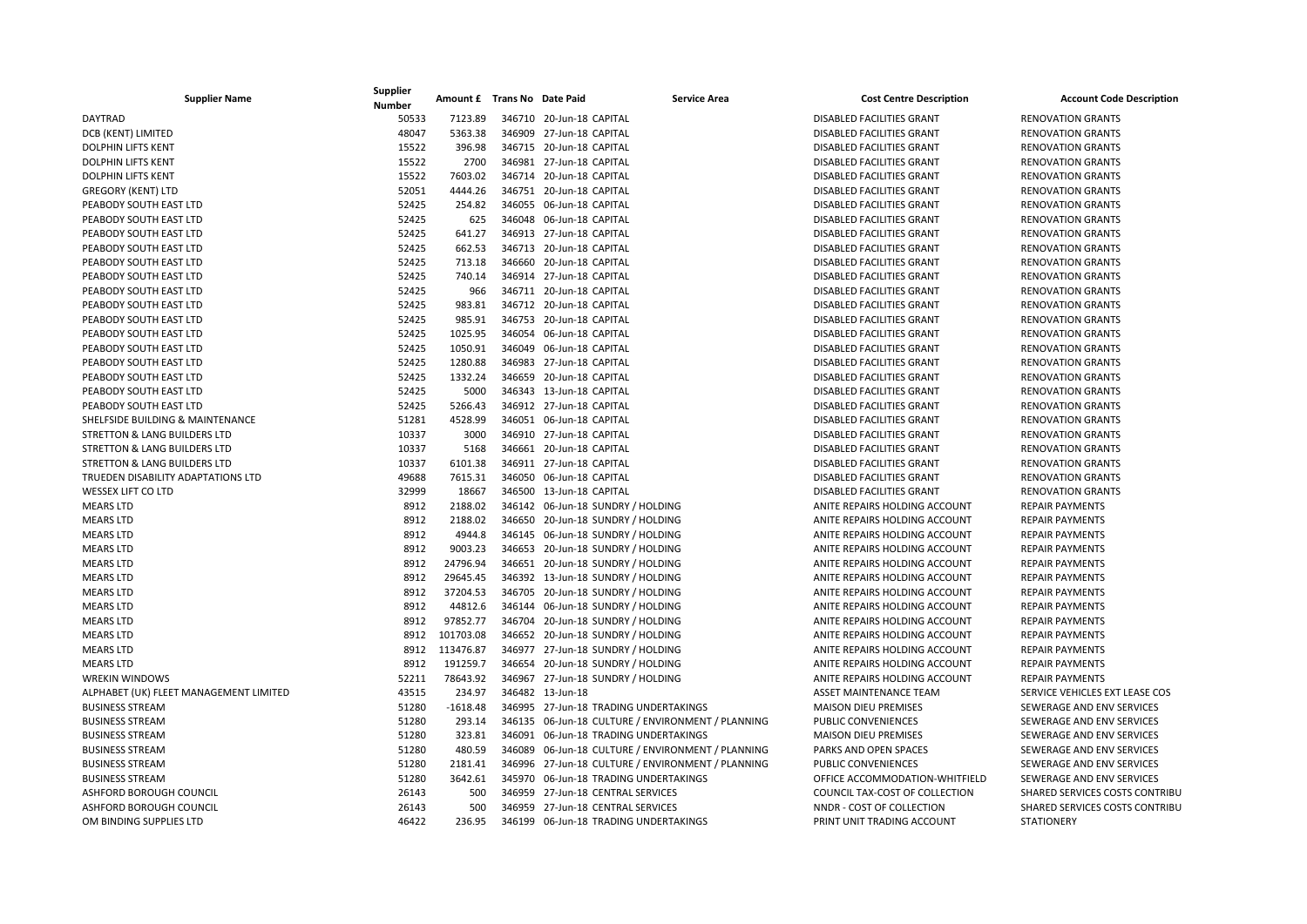| <b>Supplier Name</b>              | Supplier<br><b>Number</b> | Amount £ Trans No Date Paid | <b>Service Area</b>                               | <b>Cost Centre Description</b>            | <b>Account Code Description</b> |
|-----------------------------------|---------------------------|-----------------------------|---------------------------------------------------|-------------------------------------------|---------------------------------|
| PREMIER PAPER GROUP LTD           | 50165                     | 227.1                       | 345950 06-Jun-18 TRADING UNDERTAKINGS             | PRINT UNIT TRADING ACCOUNT                | <b>STATIONERY</b>               |
| PREMIER PAPER GROUP LTD           | 50165                     | 319.16                      | 346035 06-Jun-18 TRADING UNDERTAKINGS             | PRINT UNIT TRADING ACCOUNT                | <b>STATIONERY</b>               |
| ROYAL CARE C/O SREEVIJAY LIMITED  | 52636                     | 350                         | 346729 20-Jun-18 TRADING UNDERTAKINGS             | OFFICE ACCOMMODATION-WHITFIELD            | <b>STATIONERY</b>               |
| <b>TROWN HOUSING CONSULTANCY</b>  | 52433                     | 1999                        | 345249 27-Jun-18                                  | <b>KENT HOME CHOICE</b>                   | <b>STATIONERY</b>               |
| ANCESTORS OF DOVER LTD            | 6816                      | 359.08                      | 346696 20-Jun-18 OTHER BALANCE SHEET              | MUSEUM GENERAL STOCK                      | <b>STOCK PURCHASES</b>          |
| CANON (UK) LTD                    | 7561                      | 713.6                       | 346331 13-Jun-18 SUNDRY / HOLDING                 | <b>CENTRAL PURCHASING</b>                 | <b>STOCK PURCHASES</b>          |
| <b>HOUSE OF MARBLES</b>           | 10846                     | 31.16                       | 346444 13-Jun-18 OTHER BALANCE SHEET              | MUSEUM GENERAL STOCK                      | <b>STOCK PURCHASES</b>          |
| <b>HOUSE OF MARBLES</b>           | 10846                     | 267.5                       | 346444 13-Jun-18 OTHER BALANCE SHEET              | MUSEUM GENERAL STOCK                      | <b>STOCK PURCHASES</b>          |
| <b>RJB STONE LTD</b>              | 42454                     | 495.1                       | 346186 06-Jun-18 OTHER BALANCE SHEET              | <b>MUSEUM GENERAL STOCK</b>               | <b>STOCK PURCHASES</b>          |
| <b>SHRUTI LTD</b>                 | 47823                     | 289.2                       | 345942 06-Jun-18 OTHER BALANCE SHEET              | MUSEUM GENERAL STOCK                      | <b>STOCK PURCHASES</b>          |
| SMUDGE                            | 39034                     | 662.73                      | 346744 20-Jun-18 OTHER BALANCE SHEET              | MUSEUM GENERAL STOCK                      | <b>STOCK PURCHASES</b>          |
| <b>WESTAIRE REPRODUCTIONS LTD</b> | 37213                     | 510.5                       | 346428 13-Jun-18 OTHER BALANCE SHEET              | MUSEUM GENERAL STOCK                      | <b>STOCK PURCHASES</b>          |
| DISTRICT COUNCILS NETWORK         | 45231                     | 500                         | 346040 06-Jun-18 CORPORATE & DEMOCRATIC SERVICES  | NON SERVICE SPECIFIC WORK                 | <b>SUBSCRIPTIONS</b>            |
| RH ENVIRONMENTAL LIMITED          | 43995                     | 2300                        | 346143 06-Jun-18 TRADING UNDERTAKINGS             | <b>REGULATORY SERVICES</b>                | <b>SUBSCRIPTIONS</b>            |
| MAST RECRUITMENT LIMITED          | 52227                     | 98.45                       | 345846 06-Jun-18                                  | <b>GROUNDS MAINTENANCE TEAM</b>           | TEMPORARY AND CASUAL STAFF-DDC  |
| <b>MAST RECRUITMENT LIMITED</b>   | 52227                     | 1760.9                      | 345846 06-Jun-18                                  | <b>GROUNDS MAINTENANCE TEAM</b>           | TEMPORARY AND CASUAL STAFF-DDC  |
| MAST RECRUITMENT LIMITED          | 52227                     | 2117.93                     | 346951 27-Jun-18                                  | <b>GROUNDS MAINTENANCE TEAM</b>           | TEMPORARY AND CASUAL STAFF-DDC  |
| MAST RECRUITMENT LIMITED          | 52227                     | 2213.78                     | 346690 27-Jun-18                                  | <b>GROUNDS MAINTENANCE TEAM</b>           | TEMPORARY AND CASUAL STAFF-DDC  |
| MAST RECRUITMENT LIMITED          | 52227                     | 2396.32                     | 346110 13-Jun-18                                  | <b>GROUNDS MAINTENANCE TEAM</b>           | TEMPORARY AND CASUAL STAFF-DDC  |
| <b>ALLSTAR BUSINESS SOLUTIONS</b> | 51082                     | 262.69                      | 346970 27-Jun-18                                  | <b>GROUNDS MAINTENANCE TEAM</b>           | TRANSPORT - FUEL AND OIL        |
| ALLSTAR BUSINESS SOLUTIONS        | 51082                     | 385.27                      | 346969 27-Jun-18                                  | <b>GROUNDS MAINTENANCE TEAM</b>           | <b>TRANSPORT - FUEL AND OIL</b> |
| ALLSTAR BUSINESS SOLUTIONS        | 51082                     | 1576.48                     | 346969 27-Jun-18                                  | <b>GROUNDS MAINTENANCE TEAM</b>           | TRANSPORT - FUEL AND OIL        |
| ALLSTAR BUSINESS SOLUTIONS        | 51082                     | 1687.92                     | 346970 27-Jun-18                                  | <b>GROUNDS MAINTENANCE TEAM</b>           | TRANSPORT - FUEL AND OIL        |
| <b>FUELGENIE BUSINESS ACCOUNT</b> | 45747                     | 88.33                       | 346188 06-Jun-18 TRADING UNDERTAKINGS             | OFFICE ACCOMMODATION-WHITFIELD            | TRANSPORT - FUEL AND OIL        |
| <b>FUELGENIE BUSINESS ACCOUNT</b> | 45747                     | 109.62                      | 346188 06-Jun-18 CORPORATE & DEMOCRATIC SERVICES  | <b>CIVIC CAR</b>                          | TRANSPORT - FUEL AND OIL        |
| <b>FUELGENIE BUSINESS ACCOUNT</b> | 45747                     | 257.24                      | 346188 06-Jun-18                                  | ASSET MAINTENANCE TEAM                    | TRANSPORT - FUEL AND OIL        |
| <b>GEORGE HAMMOND PLC</b>         | 10855                     | 5.07                        | 346754 20-Jun-18 CULTURE / ENVIRONMENT / PLANNING | WHITE CLIFFS COUNTRYSIDE PROJ             | TRANSPORT - FUEL AND OIL        |
| <b>GEORGE HAMMOND PLC</b>         | 10855                     | 6.5                         | 346748 20-Jun-18 CULTURE / ENVIRONMENT / PLANNING | WCCP-SAMPHIRE HOE                         | TRANSPORT - FUEL AND OIL        |
| <b>GEORGE HAMMOND PLC</b>         | 10855                     | 16.06                       | 346748 20-Jun-18 CULTURE / ENVIRONMENT / PLANNING | WCCP-SAMPHIRE HOE                         | TRANSPORT - FUEL AND OIL        |
| <b>GEORGE HAMMOND PLC</b>         | 10855                     | 40.51                       | 346754 20-Jun-18 CULTURE / ENVIRONMENT / PLANNING | WCCP-SAMPHIRE HOE                         | TRANSPORT - FUEL AND OIL        |
| <b>GEORGE HAMMOND PLC</b>         | 10855                     | 76.9                        | 346754 20-Jun-18 CULTURE / ENVIRONMENT / PLANNING | WHITE CLIFFS COUNTRYSIDE PROJ             | TRANSPORT - FUEL AND OIL        |
| <b>GEORGE HAMMOND PLC</b>         | 10855                     | 112.57                      | 346748 20-Jun-18 CULTURE / ENVIRONMENT / PLANNING | WHITE CLIFFS COUNTRYSIDE PROJ             | TRANSPORT - FUEL AND OIL        |
| <b>GEORGE HAMMOND PLC</b>         | 10855                     | 127.91                      | 346748 20-Jun-18 CULTURE / ENVIRONMENT / PLANNING | WCCP-SAMPHIRE HOE                         | TRANSPORT - FUEL AND OIL        |
| <b>GEORGE HAMMOND PLC</b>         | 10855                     | 129.37                      | 346754 20-Jun-18 CULTURE / ENVIRONMENT / PLANNING | WCCP-SAMPHIRE HOE                         | TRANSPORT - FUEL AND OIL        |
| <b>GEORGE HAMMOND PLC</b>         | 10855                     | 260.36                      | 346061 06-Jun-18 TRADING UNDERTAKINGS             | PARKING OPERATIONS & ENFORCEMT            | TRANSPORT - FUEL AND OIL        |
| <b>GEORGE HAMMOND PLC</b>         | 10855                     | 271.94                      | 346401 13-Jun-18 TRADING UNDERTAKINGS             | <b>PARKING OPERATIONS &amp; ENFORCEMT</b> | <b>TRANSPORT - FUEL AND OIL</b> |
| <b>ELMS VALE GARAGE</b>           | 51203                     | 54.85                       | 346747 20-Jun-18 CULTURE / ENVIRONMENT / PLANNING | WHITE CLIFFS COUNTRYSIDE PROJ             | TRANSPORT-MAINTENANCE           |
| <b>ELMS VALE GARAGE</b>           | 51203                     | 193.63                      | 346747 20-Jun-18 CULTURE / ENVIRONMENT / PLANNING | WHITE CLIFFS COUNTRYSIDE PROJ             | TRANSPORT-MAINTENANCE           |
| <b>HALLMARK</b>                   | 50648                     | 604.55                      | 345952 06-Jun-18                                  | <b>GROUNDS MAINTENANCE TEAM</b>           | <b>UNIFORMS</b>                 |
| <b>CROSSKEYS COACHES</b>          | 17711                     | 375                         | 346393 13-Jun-18 SUNDRY / HOLDING                 | V I C CROSS KEYS COACHES                  | V I C PAYMENTS TO 3RD PARTIES   |
| NATIONAL EXPRESS LTD              | 5792                      | 1826.8                      | 346707 20-Jun-18 SUNDRY / HOLDING                 | V I C NATIONAL EXPRESS                    | VIC PAYMENTS TO 3RD PARTIES     |
| <b>MISS D M STARK</b>             | 45856                     | 300                         | 346954 27-Jun-18 CULTURE / ENVIRONMENT / PLANNING | MISCELLANEOUS LICENSING                   | <b>VETERINARY FEES</b>          |
| <b>AFFINITY FOR BUSINESS</b>      | 44635                     | 317.61                      | 345963 06-Jun-18 CULTURE / ENVIRONMENT / PLANNING | PARKS AND OPEN SPACES                     | WATER CHARGES-METERED           |
| <b>AFFINITY FOR BUSINESS</b>      | 44635                     | 409.84                      | 346087 06-Jun-18 CULTURE / ENVIRONMENT / PLANNING | PARKS AND OPEN SPACES                     | WATER CHARGES-METERED           |
| <b>AFFINITY FOR BUSINESS</b>      | 44635                     | 1822.16                     | 346086 06-Jun-18 CULTURE / ENVIRONMENT / PLANNING | PUBLIC CONVENIENCES                       | WATER CHARGES-METERED           |
| <b>BUSINESS STREAM</b>            | 51280                     | 255.51                      | 346137 06-Jun-18 CULTURE / ENVIRONMENT / PLANNING | PARKS AND OPEN SPACES                     | WATER CHARGES-METERED           |
| <b>BUSINESS STREAM</b>            | 51280                     | 277.86                      | 346134 06-Jun-18 CULTURE / ENVIRONMENT / PLANNING | PUBLIC CONVENIENCES                       | WATER CHARGES-METERED           |
| <b>BUSINESS STREAM</b>            | 51280                     | 626.85                      | 346455 13-Jun-18 CULTURE / ENVIRONMENT / PLANNING | <b>PUBLIC CONVENIENCES</b>                | <b>WATER CHARGES-METERED</b>    |
| <b>BUSINESS STREAM</b>            | 51280                     | 872.92                      | 345974 06-Jun-18 CULTURE / ENVIRONMENT / PLANNING | PUBLIC CONVENIENCES                       | WATER CHARGES-METERED           |
| <b>BUSINESS STREAM</b>            | 51280                     | 1006.93                     | 346456 13-Jun-18 CULTURE / ENVIRONMENT / PLANNING | <b>DEAL PIER</b>                          | <b>WATER CHARGES-METERED</b>    |